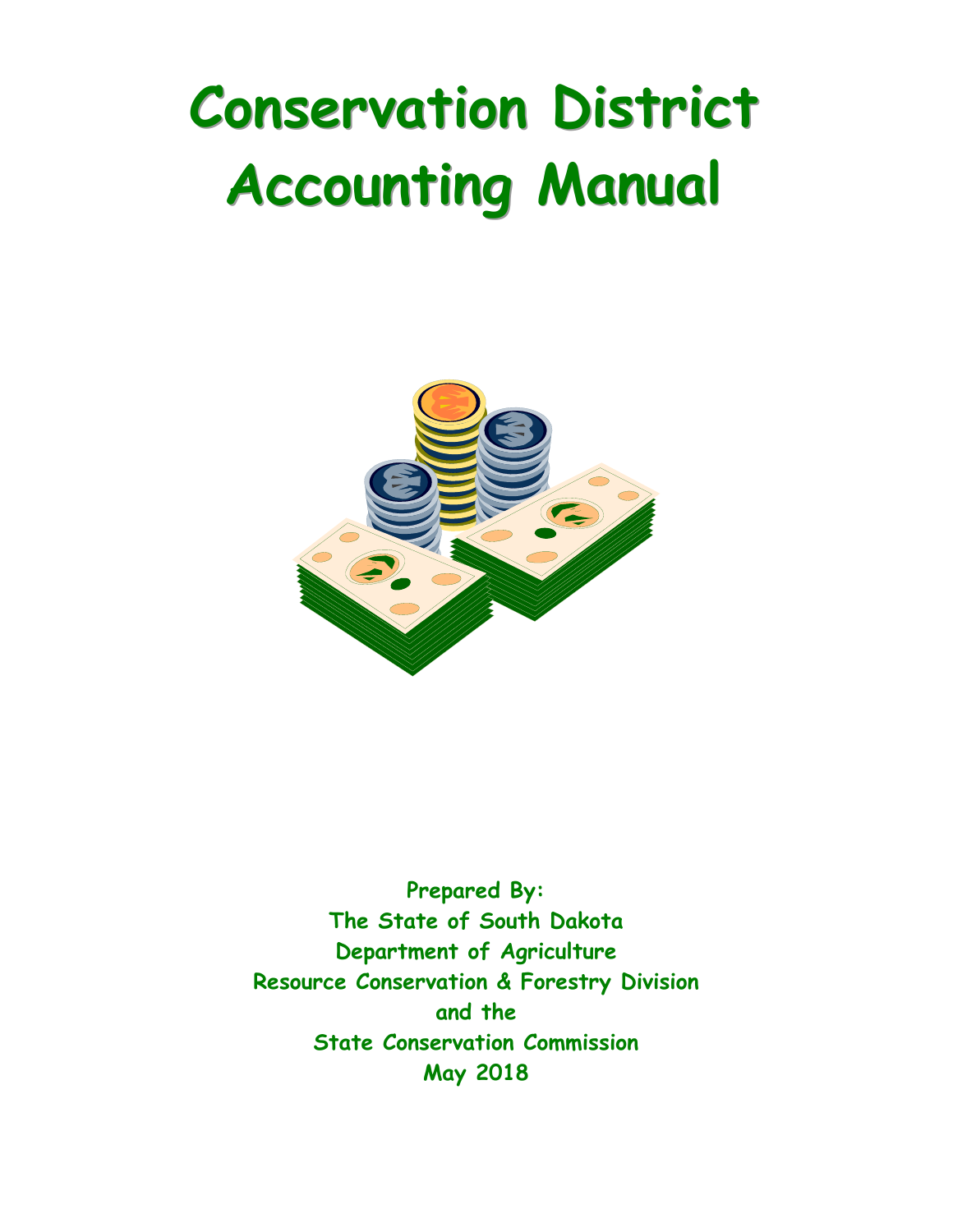#### **DISCLAIMER:**

Every effort has been made to ensure the accuracy of the material contained in this manual. The South Dakota Department of Agriculture will not be liable for improper or incorrect use of the information or for any damage suffered from direct or indirect use of its services. If you discover any information in this manual which you believe to be inaccurate, please inform the division.

References to publications and forms for other agencies were correct at the time of publication. The South Dakota Department of Agriculture assumes no liability of any kind for the content or accuracy of any information provided by outside agencies.

The information contained in this manual does not constitute legal advice.

Please see page 50 for a listing of those agencies which may be contacted for further assistance

Additional copies may be obtained from the Resource Conservation & Forestry Division.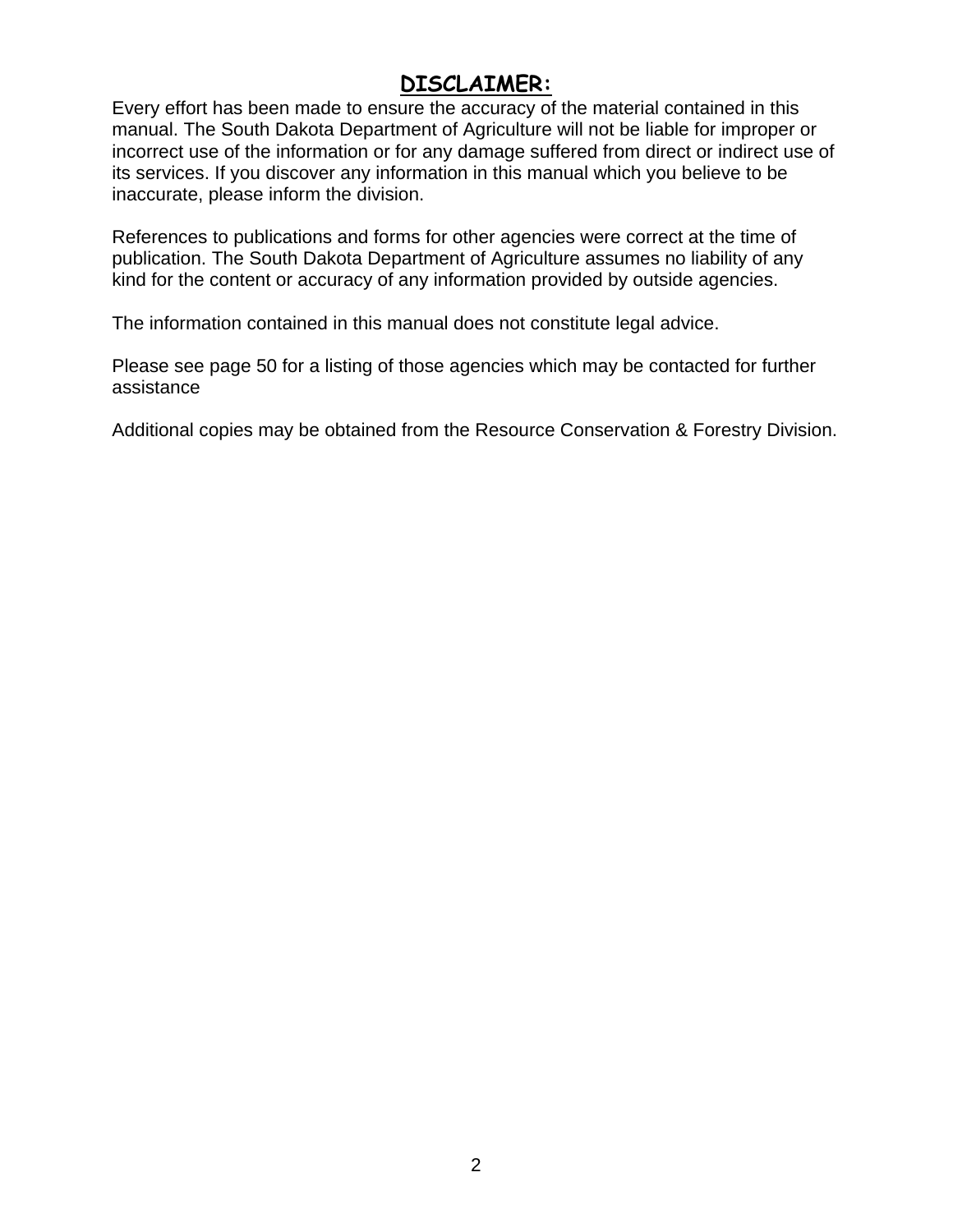#### **Table of Contents**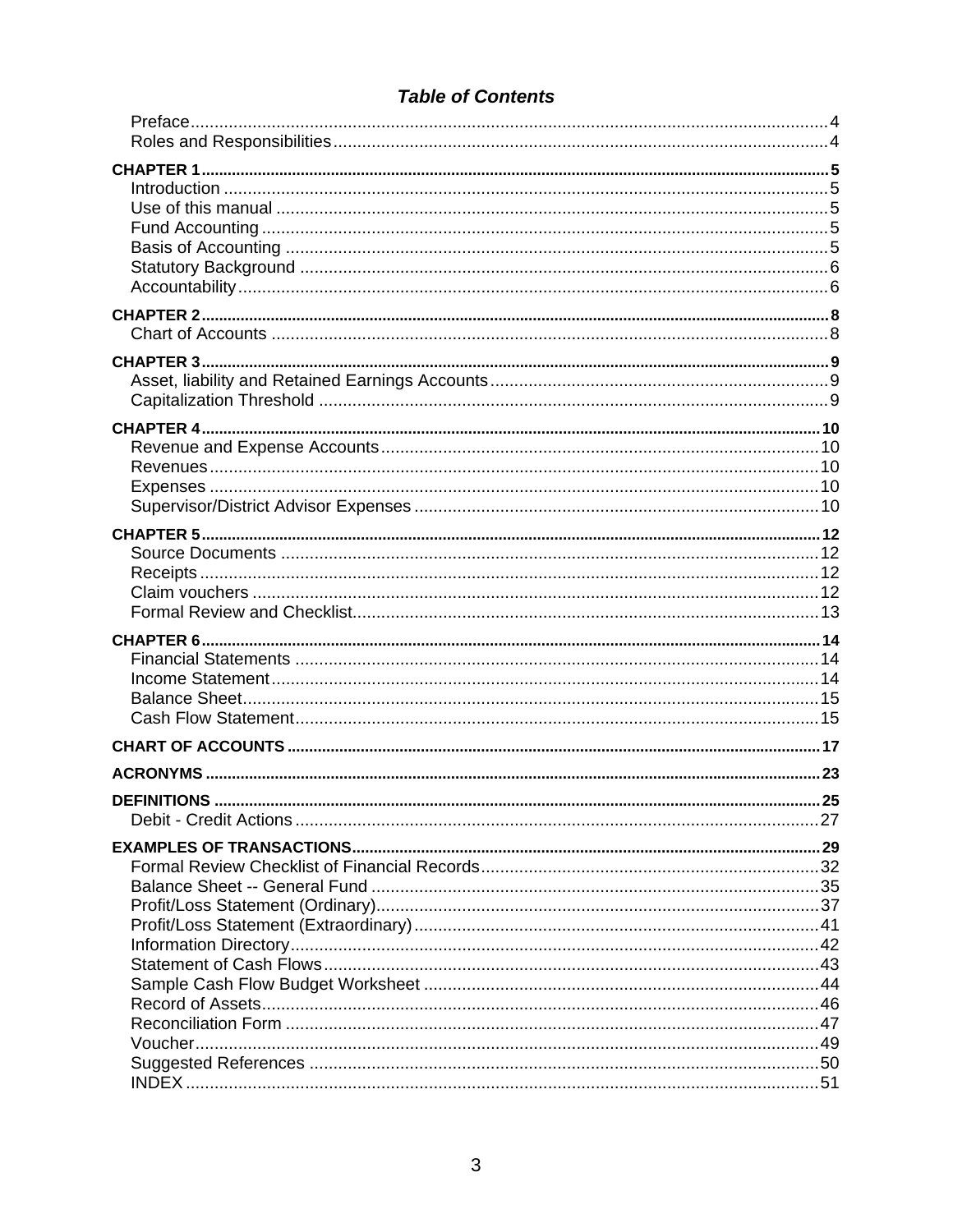#### *Preface*

The State Conservation Commission, at its November 9, 2000 meeting, adopted this accounting manual and has made its use a requirement of all South Dakota conservation districts. The motion, in its entirety, reads:

#### "Motion by John Gross to approve the accounting manual for the conservation districts. Second by Bill Dempsey. Motion carried."

A financial committee was organized to develop and recommend changes to the original accounting manual issued in 1993. Members of the committee were:

Deene Dayton, Department of Legislative Audit Robert Gab, State Conservation Commission Susan Worth, Potter County Conservation District, SDACDE Debbie Hadrick, Faulk County Conservation District, SDACDE Mary Hendricks, as an individual with bookkeeping experience Angela Ehlers, SD Association of Conservation Districts Keith Harner, Hughes County Conservation District Supervisor Cec Johnson, Resource Conservation & Forestry Division

The objective of this manual is to provide clear accounting procedures to be followed by all conservation districts. When consistently applied, these procedures will assure that the various financial statements issued by the districts are comparable and standardized. By following the instructions contained in this manual, all districts will find it easier to remain in compliance with South Dakota Codified Law (SDCL) 38-7-23, 38-8-48, 38-8-55 and other sections of state law. This manual is also intended to satisfy the requirements as set forth by the State Conservation Commission as provided in SDCL.

It is not possible for a single accounting manual to answer all questions that a district may have. This manual is designed to provide the basic system by which the districts will operate as a local governmental enterprise, similar to a small business. Not all of the information will pertain to every district. If you have any questions as to whether or not a particular item pertains to your district, please contact the Division of Resource Conservation & Forestry.

This manual is designed for use with either a manual ledger or a computerized system. It is also designed to meet Generally Accepted Accounting Principles (GAAP) as well as the requirements of the Commission and the Division.

#### *Roles and Responsibilities*

The conservation districts are charged with reading and becoming familiar with the contents of this manual and using the manual in all district financial record keeping.

The Resource Conservation & Forestry Division is charged with ensuring that the manual is distributed to all conservation districts, maintaining the manual and ensuring that all conservation districts are provided with copies of any and all changes and/or updates to the manual.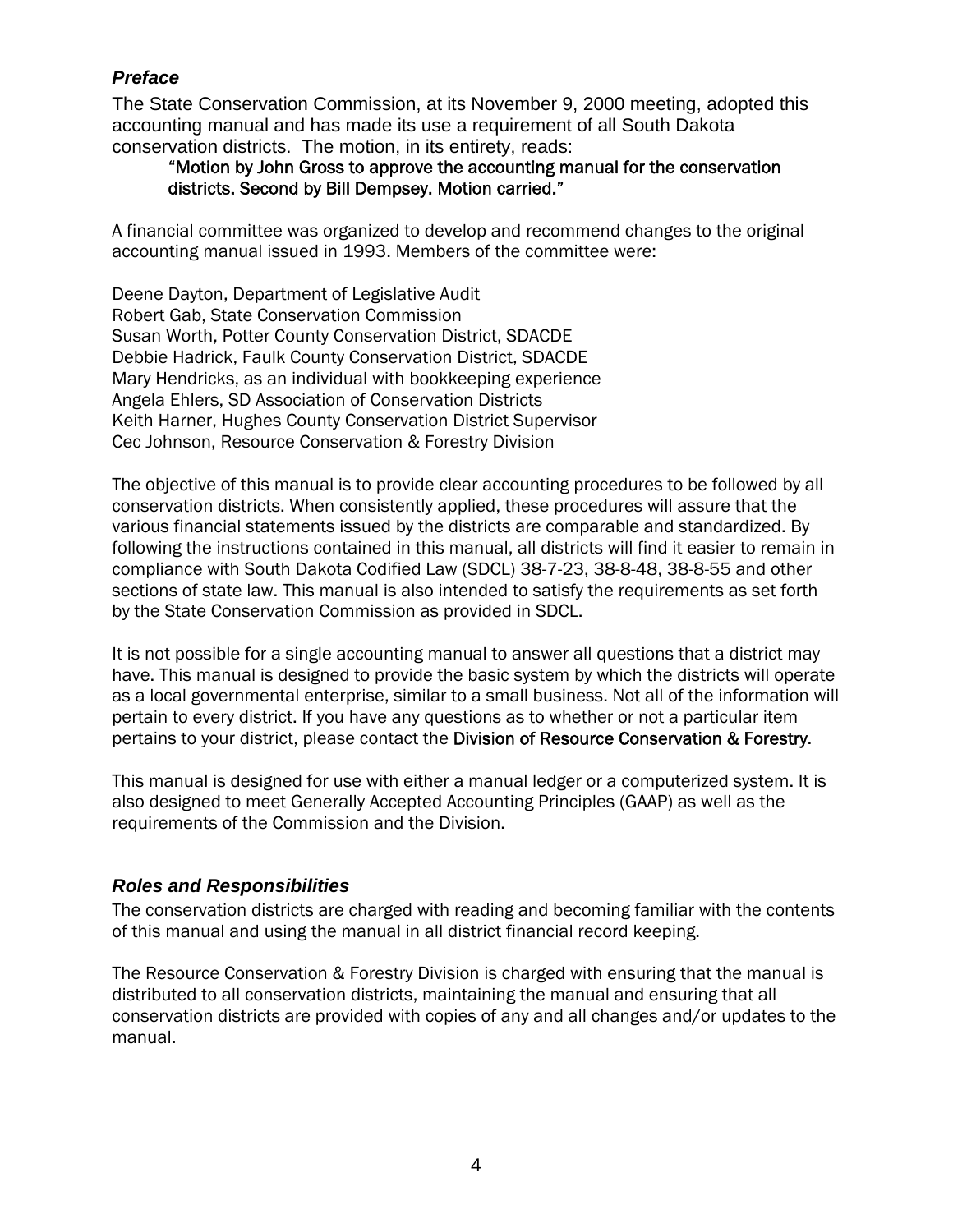### **CHAPTER 1**

#### *Introduction*

#### *Use of this manual*

The State Conservation Commission has directed that this manual be used by all conservation districts for all district financial record keeping. The reader should remember that no single manual would be able to include all situations a district may encounter. This manual is designed to provide the basic requirements for district operations.

Some districts continue to use a manual ledger system, other districts use a computerized form of bookkeeping. This manual is designed for use in all situations.

#### *Fund Accounting*

Conservation district operations are so diverse that it would be almost impossible to use one set of accounts for recording all the financial transactions. Instead, the required accounts are organized on the basis of "funds." Districts will primarily use two types of funds: general and other funds. Each of these funds is completely independent of any other fund. Each fund must be accounted for in such a manner that the identity of its resources (assets), obligations (liabilities), fund equity (equity), revenues (income), and expenditures (expenses) is continually maintained.

#### *Basis of Accounting*

"Basis of Accounting" refers to when revenues, expenses and transfers (and the related assets and liabilities) are recognized in the accounts and reported in the financial statements.

The Generally Accepted Accounting Principles identifies two accounting methods:

1. Accrual Basis

Income and expenses are recorded at the time you ship a product, render a service or receive a purchase, regardless of when you actually receive the cash or pay for the item. This method should be used for proprietary funds and nonexpendable trust funds.

2. Cash Basis

Income and expenses are recorded at the time you actually receive a payment or pay a bill. This method shows income only if you have received it, and shows expenses only if you have paid the bill. Districts do not normally use this method.

Many districts use the "modified accrual" basis of accounting. Under this method, revenues are recognized in the period in which they become available and measurable, and expenses are recognized in the accounting period in which the fund liability is incurred, if measurable This is used to account for all governmental funds, expendable trust funds and agency funds.

This manual does not specify which method should be used. Each conservation district must decide which method to use, then be consistent.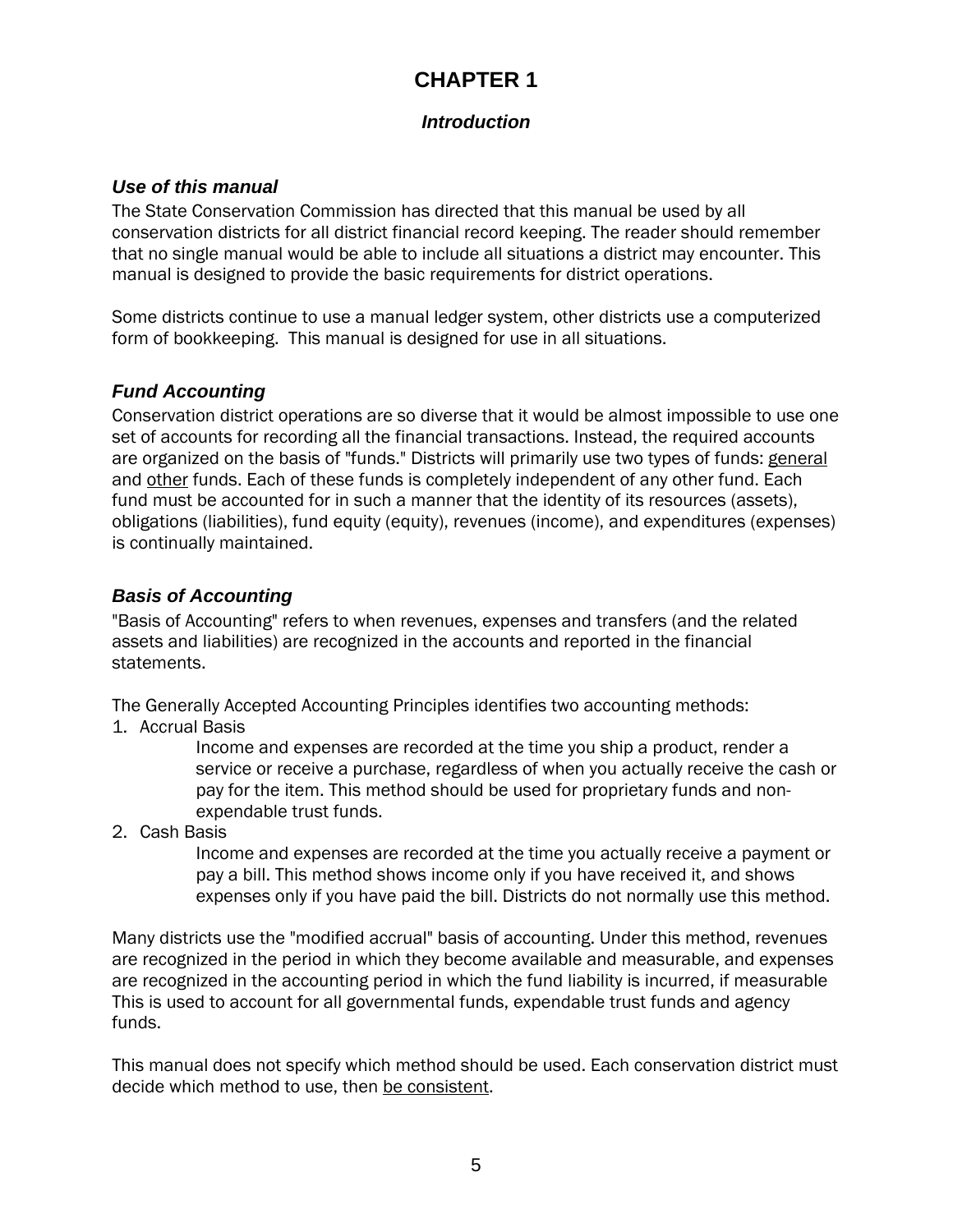#### *Statutory Background*

The statutory references relating to the financial administration of conservation districts are as follows: (for complete text of the statutes and rules, contact the division)

#### South Dakota Codified Law (SDCL):

- 38-7-23: The Division of Resource Conservation and Forestry shall have the duty and power to require proper accounting and financial reporting procedures by conservation districts and to assist in the implementation of these procedures.
- 38-8-48 The supervisors of a conservation district may provide for surety bonds; shall provide for the keeping of a full and accurate record of all proceedings and of all resolutions and orders issued or adopted; shall prepare financial reports and report of progress; reports shall be prepared within sixty days of the close of the district's fiscal year, and the written reports shall be kept at the principal place of business of both the Division of Resource Conservation and Forestry and the district.
- 38-8-49 A conservation district is a governmental subdivision of this state.
- 38-8-49.1 A conservation district shall prepare a budget and present to the county commission.
- 38-8-53. Creates the revolving loan fund for the purchase of necessary equipment, trees, and other planting materials, and supplies as needed in furthering the program of conservation in these districts.

This fund shall be made available to conservation districts of the state on a reimbursable basis.

- 38-8-54. Any conservation district receiving funds from the county shall file with the county commissioners a financial statement for the last three years itemizing the amount of funds received and how disbursed.
- 38-8-57. Any conservation district receiving funds under §§ 38-8-55 and 38-8-56 shall file with the county commissioners an itemized annual financial report within sixty days following the end of the district's fiscal year.
- 38-8-59. Conservation districts are exempt from statutory requirements pertaining to bids and surplus property unless specifically referred.

#### Annotated Rules of South Dakota:

12:03:03 Loans may be made for up to five years; minimum payment is \$250; interest is accumulated at 3% per year.

#### *Accountability*

#### Supervisors are accountable for the use of public funds. Supervisors, therefore, are obligated to ensure that the district employees are following this manual.

Internal controls need to be in place and steps taken to promote their effectiveness. Internal control is the system of checks and balances within your district which helps to ensure that your assets are properly safeguarded and that the financial information produced by the district is accurate and reliable. Good internal controls require clear lines of authority and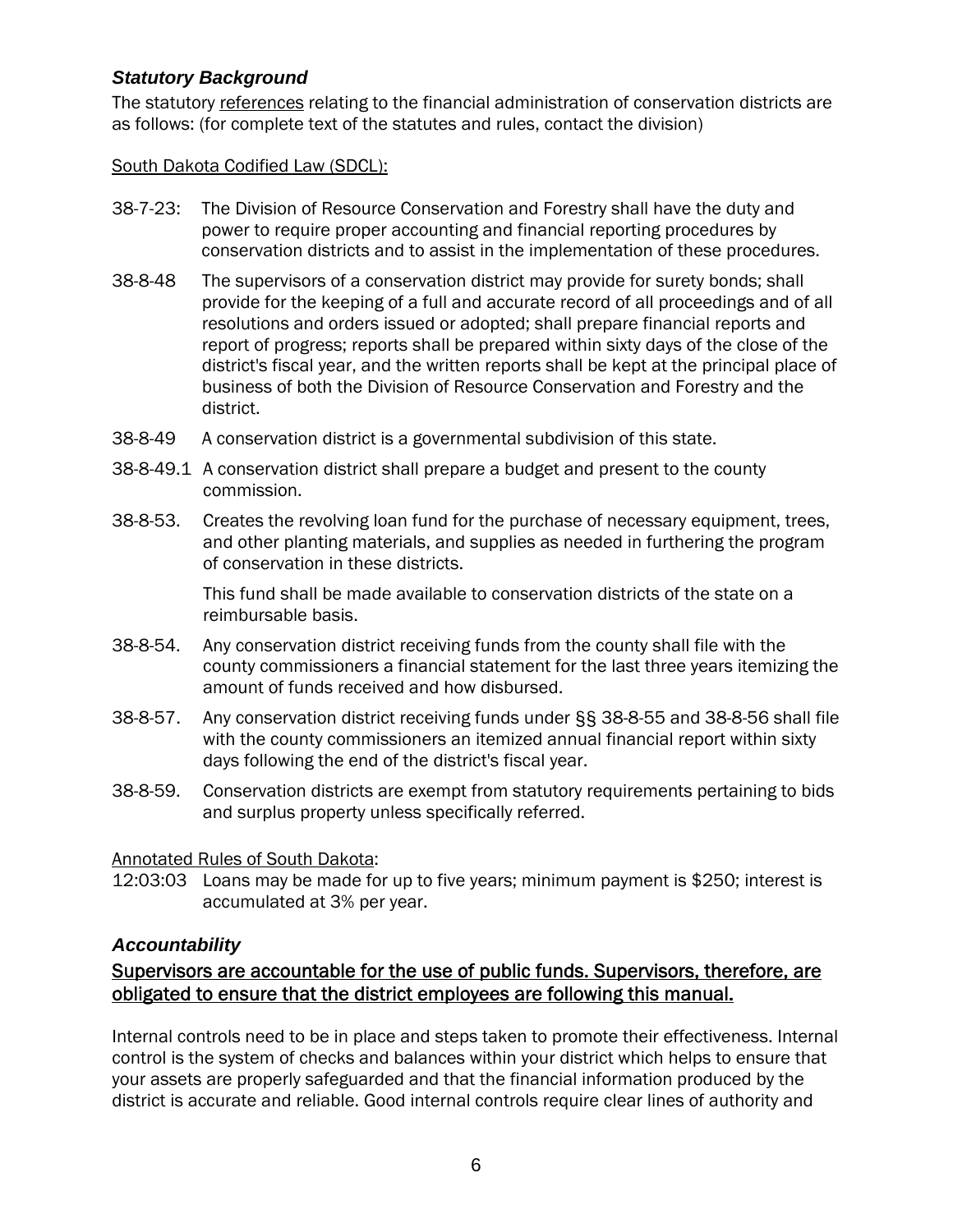responsibility, appropriate reporting relationships, appropriate separation of authority, and open communication. See Appendix E, page 32 for a self-checklist of internal controls.

Internal control systems, all transactions, and other significant events are to be clearly documented, and the documentation is to be readily available for examination. This requires written evidence of

- (1) A district's internal control systems -- a description of the method used for internal control. This provides for a system the district uses to maintain the integrity of its financial records. This includes a written policy or procedure for all transactions and methods of record keeping. See "Formal Review and Checklist," Appendix E, page 29.
- (2) All pertinent aspects of transactions and other significant events of a district.

Transactions and other significant events are to be authorized and conducted only by the board chairman and/or those other board members and employees specifically empowered by the board.

Although it is not always possible in smaller district offices, key duties and responsibilities should be separated among individuals. Key duties include, but are not limited to, authorizing, approving, and recording transactions; issuing and receiving assets; making payments; and reviewing or auditing transactions.

Qualified and continuous supervision should be provided to ensure that internal control objectives are achieved. This standard requires supervisors to continuously review and approve the assigned work of the employee(s). It also requires that the staff is provided with the necessary guidance and training to help ensure that errors, waste, and wrongful acts are minimized and that specific management directives are followed.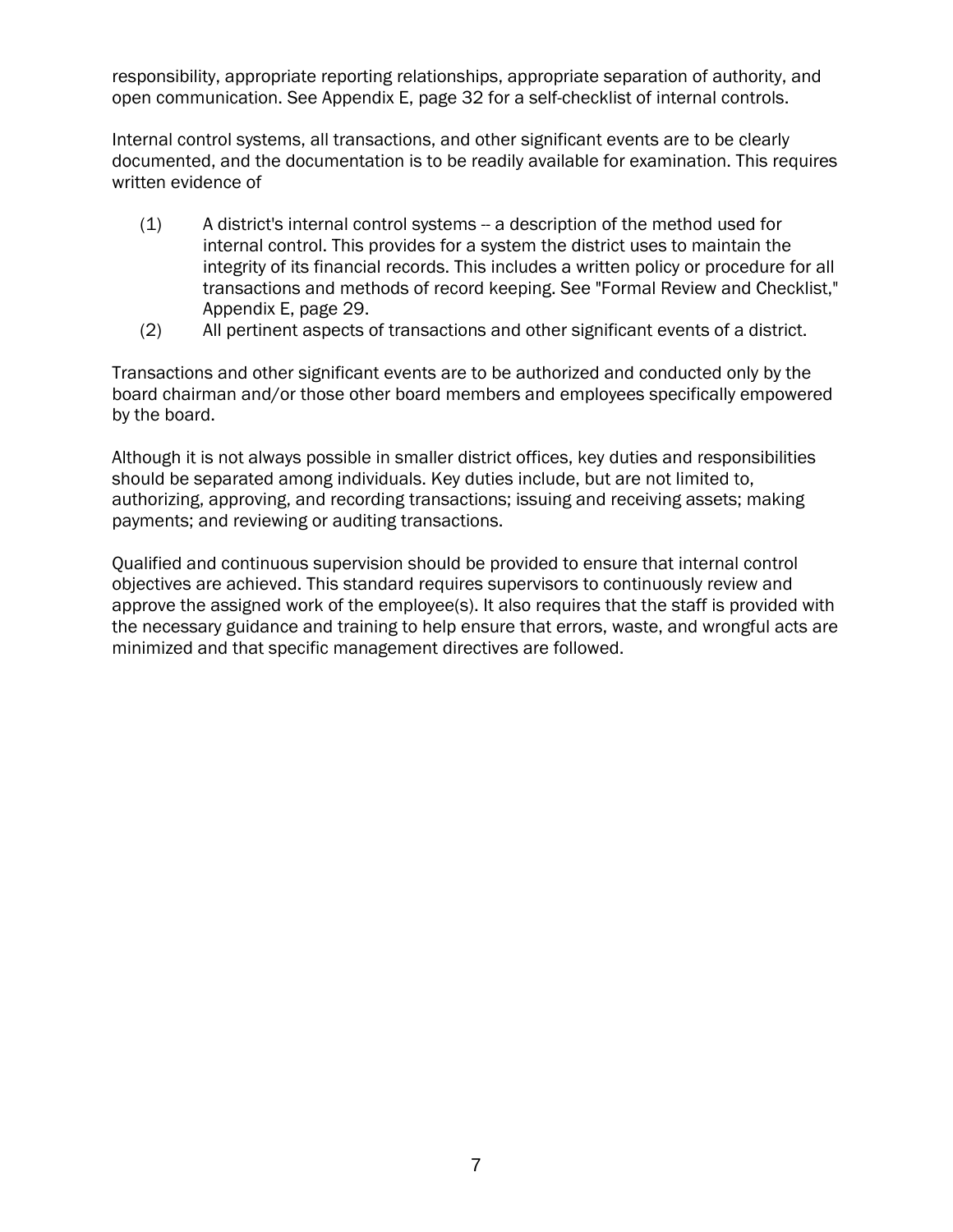#### **Chapter 2**

#### *Chart of Accounts*

A listing of all account titles and their numerical codes is called a "chart of accounts."

The Commission has approved a standard chart of accounts for use by all conservation districts. This list was developed and recommended by the 1993 Financial Committee. Modifications made by the 1998 Committee involved the addition of a few account titles and numerical codes. The chart of accounts to be used by the conservation districts is found in Appendix A, page 16.

The chart of accounts provides a systematic means by which the conservation districts will code their financial transactions. Not all of the titles are intended to be used by all districts. The chart of accounts is intended for use as a "shopping list" for districts to pick and choose those accounts they need to use.

The conservation district chart of accounts is based on fund accounting. Conservation districts work with diverse sources of funds, many of which have explicit purposes for which those funds may be used. Coding all transactions by the appropriate fund allows the district to account for specific resources and their expenses that need to be accounted for in a specific fund.

General funds account for all financial resources commonly considered as part of a district's normal operations. The balance sheet cash accounts are coded 1000-1099; general fund revenue (income) codes are 4000-4999 and general fund expense codes are 6000-6999.

Other funds account for the proceeds of specific sources that are restricted to expenses for specified purposes such as grants. The balance sheet cash accounts for other funds are coded 1100-1199, while their corresponding revenue codes are 7000-7999 and expense codes are 8000-8999.

Coding each transaction by fund allows the district to account for specific income and expenses which are required by law to be accounted for in a specific fund.

These account titles and numerical codes are not to be altered. If you need to add account titles and codes that are not listed, please feel free to do so. Please be sure that any titles and codes that are added are used in the correct main category heading. For example, utility expense has been assigned the expense account number 6001. If you wish to track various utilities separately, you may create a sub-category for each of the items you wish to track. Electricity may have a code of 6001.1; office telephone may use 6001.2; cell phone may use 6001.2.1, etc. This will allow all utilities to be grouped in the proper place, yet allow districts to track them separately.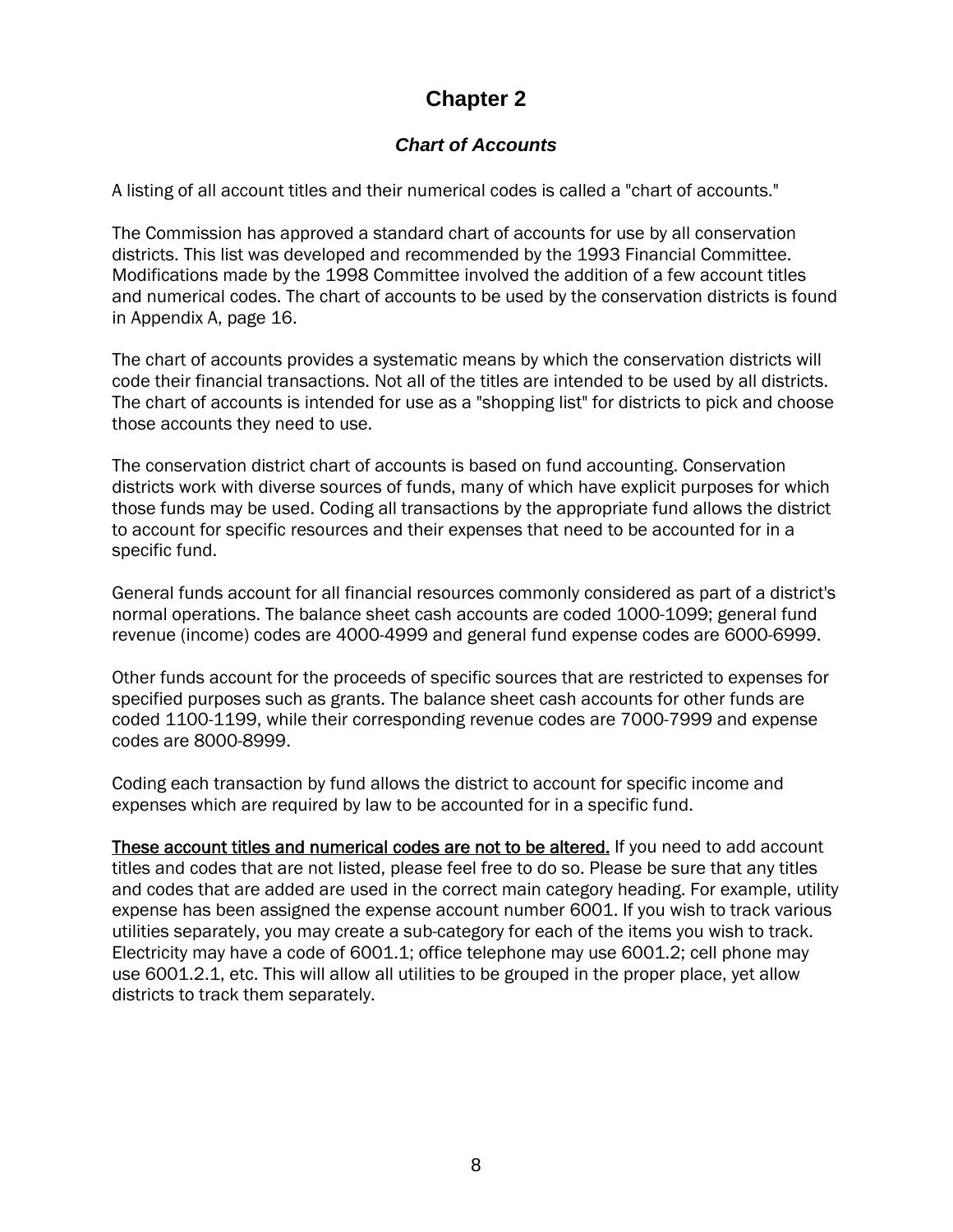- 5) Proper verification
- 6) Sales tax charged (if applicable)
- 7) Discounts available (if applicable)

#### *Formal Review and Checklist*

The Conservation Commission has acted to require a formal review of each district's financial records at least once every three years. This review need not be a formal audit by a Certified Public Accountant (CPA), but a poor review could trigger the requirement for a formal audit.

The formal review should be performed using a checklist adopted by the State Conservation Commission. Persons familiar with conservation district records or similar bookkeeping systems should conduct the review. This can include an employee from a different conservation district, a committee of the board of supervisors, or others such as bank employees.

Once a review has been completed, the reviewer should meet with the full board of supervisors to discuss the results of the review.

Copies of the completed checklist should be provided to the district board chairman, the Division of Resource Conservation & Forestry, and one for the district's files.

See Appendix E, page 32 for the checklist form.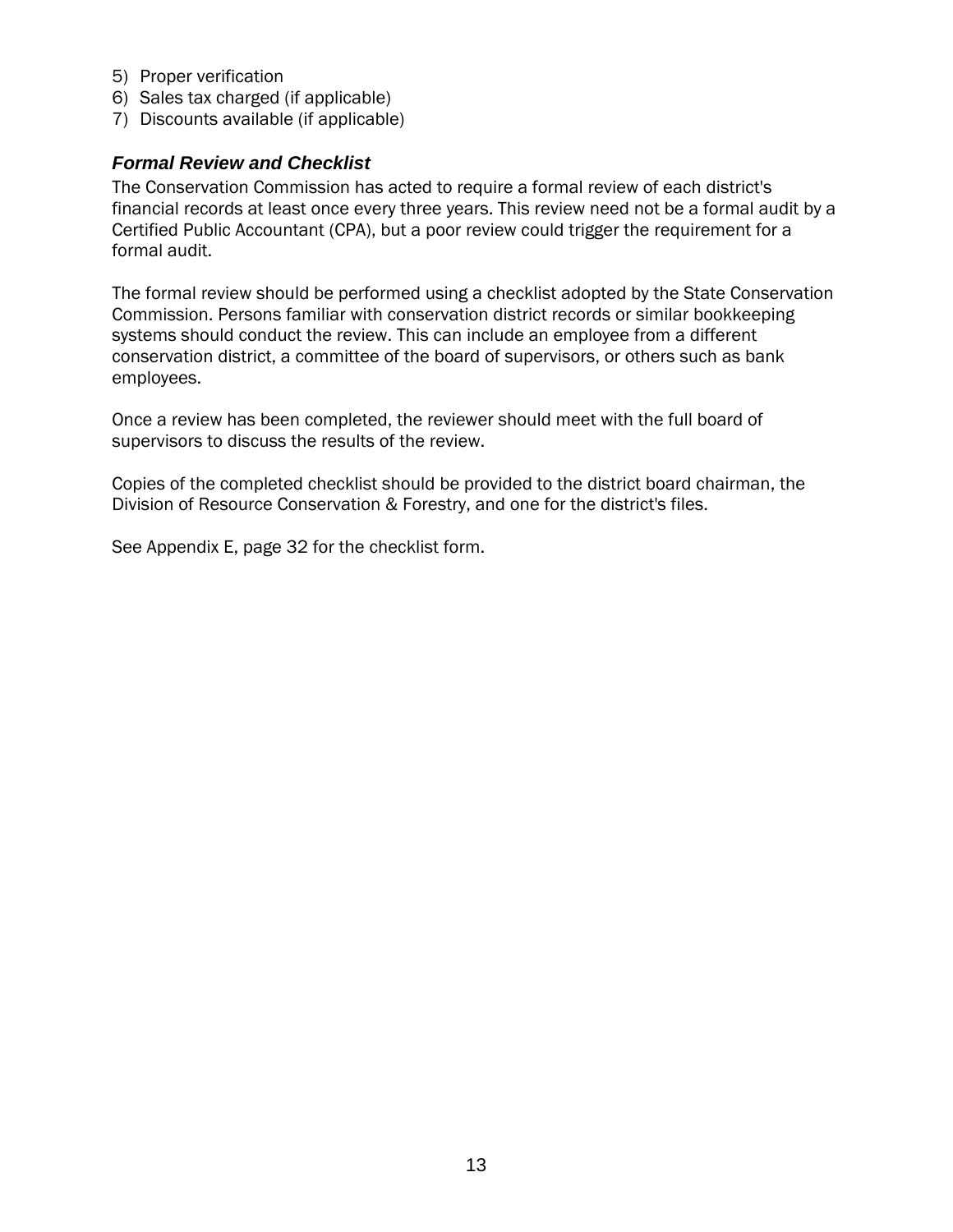#### **Chapter 3**

#### *Asset, liability and Retained Earnings Accounts*

The balance sheet coding controls the asset, liability and equity accounts. This provides the district with a picture of the financial position (net worth) at a specific point in time. These balance sheet accounts include:

- 1) Assets
	- a) Current Assets
	- b) Long-term Assets
- 2) Liabilities
	- a) Current Liabilities
	- b) Long-term Liabilities
- 3) Fund Equity
	- a) Retained Earnings

#### *Capitalization Threshold*

A capitalization threshold of \$300.00 has been set for all asset purchases. Assets purchased for less than \$300.00 are not considered long-term assets; they are operating expenses incurred within the fiscal year. Assets valued at \$300.00 or higher when purchased are considered long-term assets and recorded as such. Districts may, at their option, choose to depreciate long-term assets. If a district does choose to depreciate longterm assets, depreciation records should be maintained in the form prescribed.

There are several methods which may be used to determine the depreciation. The simplest method is called the straight-line method. First, you will need to determine the estimated useful life for each piece of equipment or vehicle. Second, you will need to determine the estimated salvage (or residual) value the equipment will have at the end of its useful life. Third, subtract the salvage value from the original cost of the item. Finally, divide the difference between the original cost and salvage value by the number of years of useful life. This is the amount you will need to depreciate each year.

#### Example:

A drill is purchased for \$25,000. Estimated useful life is 7 years. Salvage value at the end of 7 years is estimated at \$4,000. Original cost minus salvage value is \$21,000 to be divided by useful life of 7 years. The drill will depreciate by \$3,000 each year.

If a district chooses not to depreciate long-term assets, records should be maintained as to the method used for determining the value of the asset from year to year. However, you must remember that if you set the value of a piece of equipment each year, you are in effect, depreciating the value of the equipment, and records must be kept as to how the value was determined.

A complete list of the chart of accounts is found in Appendix A, page 16.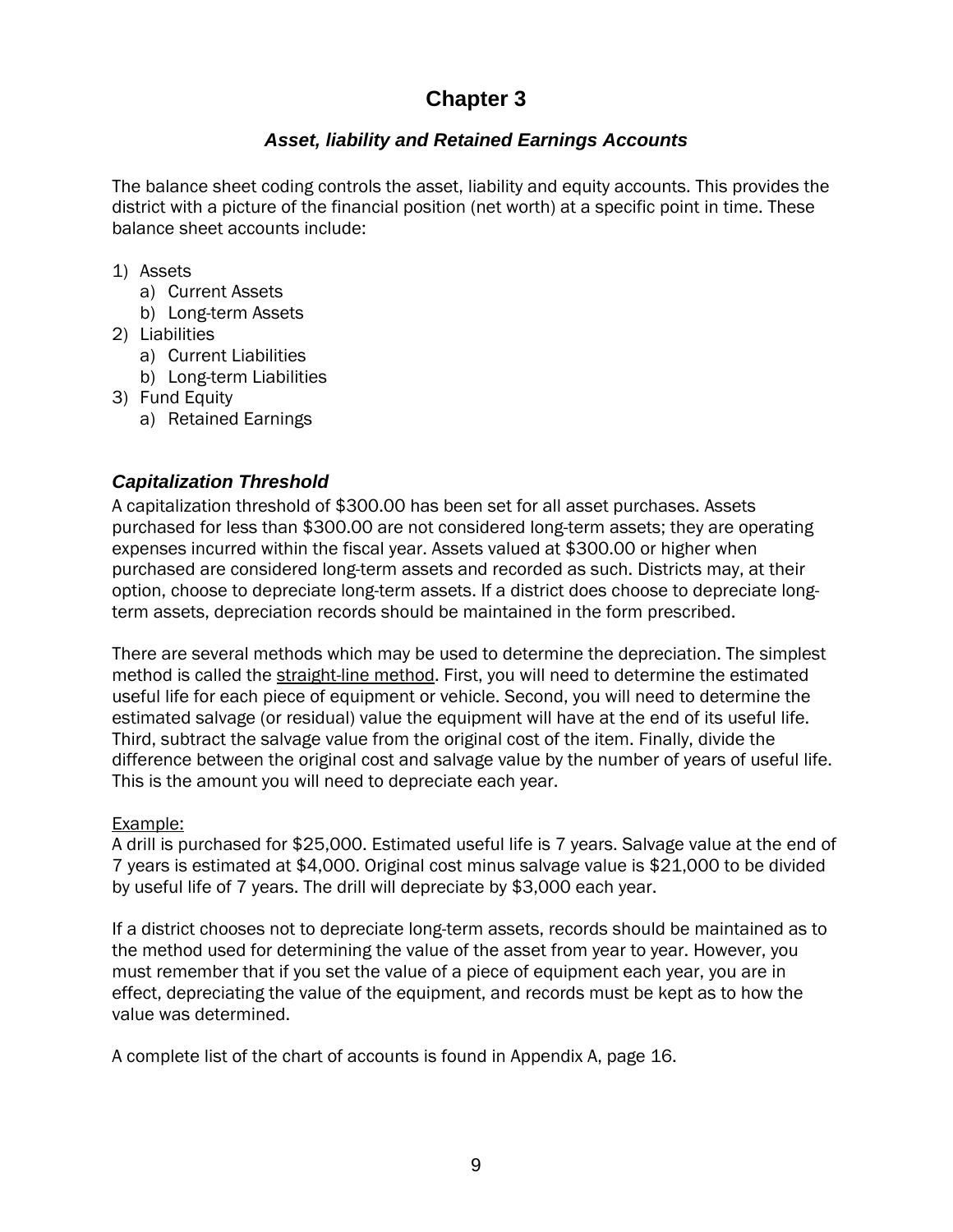## **Chapter 4**

#### *Revenue and Expense Accounts*

The revenue and expense classifications include general fund income and other (extraordinary) fund income.

- 1) General Fund Income (Ordinary Income)
- 2) Other Fund Incomes (Extraordinary Income)
- 3) General Fund Expenses(Ordinary Expenses)
- 4) Other Fund Expenses (Extraordinary Expenses)

#### *Revenues*

This classification method provides a means of coding the revenue received by the district from various sources. Revenues are defined as additions to assets which do not increase a liability, do not represent a recovery of a current expense, and do not represent resources received from within the district (moving monies from one fund to another). This coding of revenue sources facilitates the primary functions of revenue accounting which are as follows:

- 1. To provide a means of verifying receipt of all revenues which should have been received.
- 2. To furnish information for preparing financial statements.
- 3. To implement budgeting and planning for the future, by giving necessary information about sources of revenues which have been used, and the amount obtained from each source.

#### *Expenses*

The general fund expense account coding (ordinary and extraordinary) provides a means of controlling and identifying what expenses the district has incurred. The coding of expense classifications facilitates the primary functions of expense accounting which are asfollows:

- 1. To provide a means of collecting and recording the expense information in order to satisfystatutory requirements
- 2. To provide prudent stewardship of funds
- 3. To meet management needs in regard to making decisions
- 4. To implement budgeting and planning for the future by giving necessary information about the use of funds and the amount used for each account

#### *Supervisor/District Advisor Expenses*

If district supervisors are paid salary or wages, withholding for income tax and social security is required. Mileage paid for attending his/her own district board meeting is also subject to income tax, Medicare, and Social Security withholding. Mileage paid for attending any other meeting is not subject to withholding.

The public official should receive a W-2 at the end of the year. For more information, contact your local IRS office.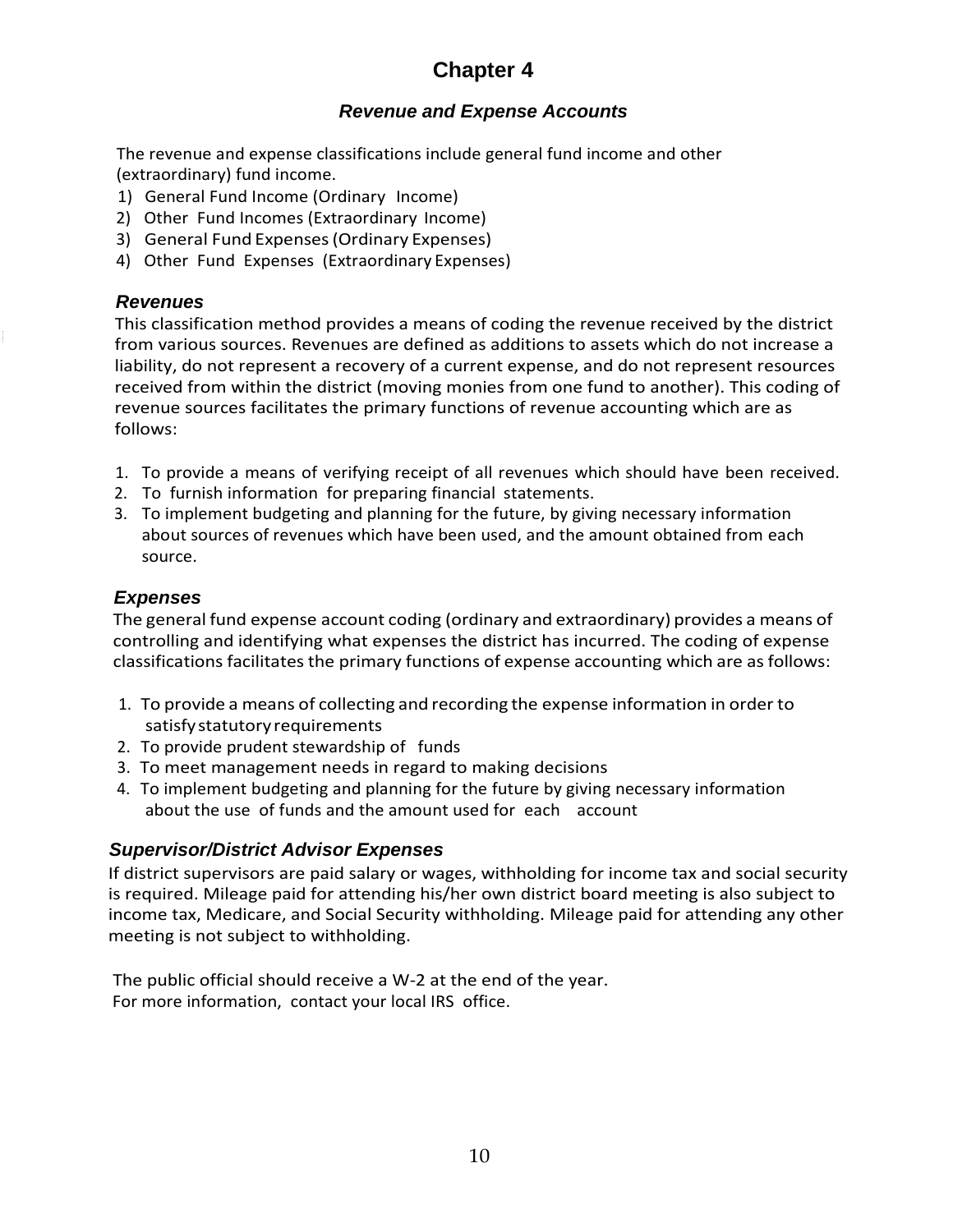District advisors are NOT elected public officials. The IRS considers these persons as employees of the district and their payments are subject to withholding of Social Security, Medicare and income taxes by the district. The district advisors would then receive a W-2 at the end of the year just like any other district employee. Reimbursements for meals and lodging are not considered wages. Mileage paid for attending his/her own district board meeting is also subject to income tax, Medicare, and Social Security withholding. Mileage paid for attending any other meeting is not subject to withholding.

A complete list of the chart of accounts is found in Appendix A, page 16.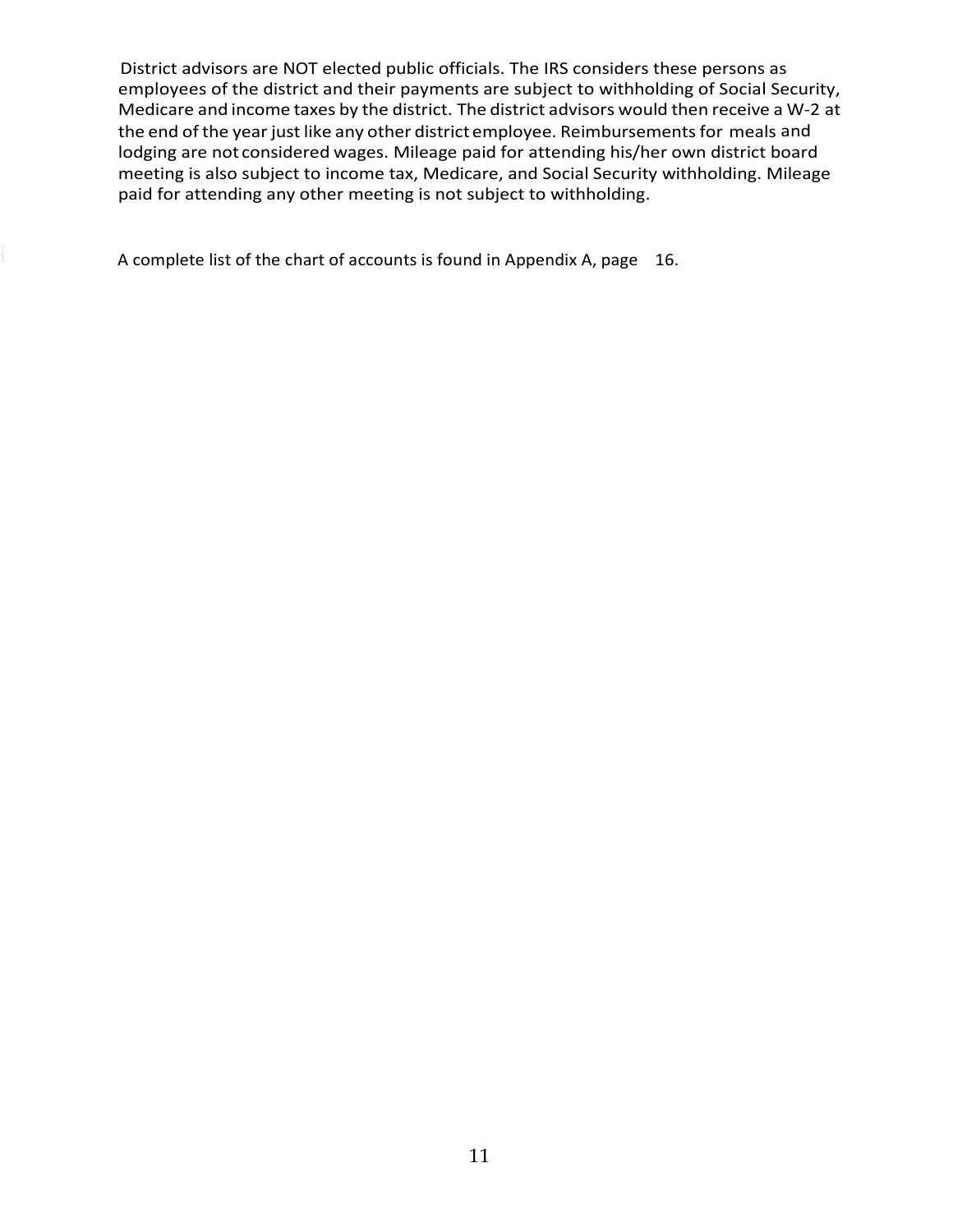#### **Chapter 5**

#### *Source Documents*

The details of financial transactions are usually described on various documents received by or produced within the district. These documents provide "input" into the accounting system. Any document that initiates or controls a financial transaction would normally be considered a source document and would be retained and recorded in the books of original entry. Refer to the "SD Conservation Districts Employee Handbook," Section 7, for complete details on record retention. The division also maintains a record retention schedule which districts may use for a guideline.

#### *Receipts*

Receipts should contain the following information:

- 1. The name of the conservation district.
- 2. The name of the payer.
- 3. The date the receipt is written.
- 4. The number of the receipt. Receipts should be pre-numbered by the printer.
- 5. The amount received.
- 6. A description of what the money was received for. This can also include reference to an invoice or statement number.
- 7. The signature of the person issuing the receipt.
- 8. The revenue account and account number along with the fund to which the money will be credited.

Receipts should always be issued in duplicate. The payer will receive the original, the district will retain the copy in the receipt book. All copies of voided receipts will also be retained. Money received should be deposited intact (the deposit should equal the total receipts issued since the last deposit). Deposits should be made on a regular basis, preferably daily, but at least weekly.

#### *Claim vouchers*

A claim voucher should be prepared for ALL expenses. Vouchers must be coded for the appropriate fund(s) and expense classification(s).

Two declarations are shown on the lower part of the voucher. The first is for the claimant's signature and must be signed for personal services performed by employees, travel reimbursement and contracted services. The appropriate authorized agent of the district may sign claims for supplies and materials under the second declaration.

A checklist for auditing claim vouchers by the conservation district employee or other designated official before they are approved for payment should include, but not be limited to the following:

- 1) Mathematical accuracy
- 2) Legality
- 3) Proper supporting documents
- 4) Proper itemization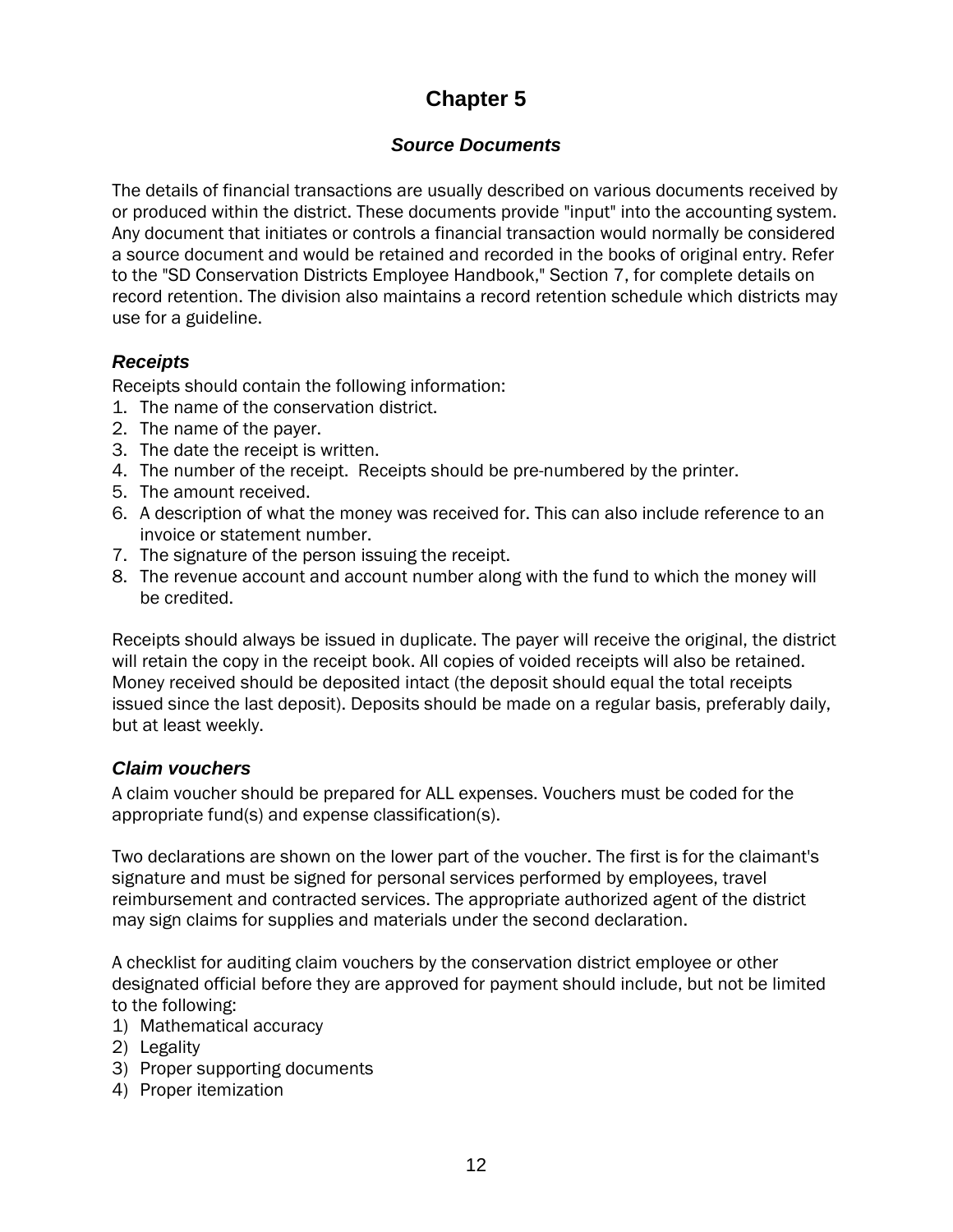#### **CHAPTER 6**

#### *Financial Statements*

If you want a clear understanding of how your governmental enterprise is doing financially, and you want to be able to predict and plan for the future, a fairly thorough understanding of your financial statements is essential. A sound understanding of financial statements will help you:

- Identify unfavorable trends and tendencies in your governmental enterprise's operations before the situation becomes critical.
- Monitor your cash flow requirements on a timely basis.
- Monitor your performance against your financial plan.

Limitations of financial statements. Keep in mind that your financial statements are only a starting point for analysis. Individual numbers aren't good or bad in themselves — you may have to dig for the reason behind any numbers that seem out of whack. For instance, if your statements shows that your accounts receivable have trended significantly downward over the last few years, it could mean that you're collecting the accounts more aggressively (which is good), or it could mean that you're writing off accounts as bad debts too soon (which is bad). The key is to use your statements to spot trends and abnormalities, and then follow these up with further investigation.

There are two types of financial statements used by the conservation districts -- the income statement and the balance sheet. The income statement summarizes the enterprise's revenues and expenses, indicating whether the district ended the reporting period with a net income or a net loss. The balance sheet provides information about an organization's assets, liabilities, and owners' equity and indicates the net worth of the district.

A third financial statement that may be useful to the district is the cash flow statement. The districts are not required to submit this form to the division, however, the district may find this report very helpful. This report will show "cash in, cash out," but will not indicate net income or net loss, nor will it show the net worth of the district. It is simply a technique for the supervisors to see the origin of revenues and expenses. (Where did our money come from, where did it go?)

#### *Income Statement*

An income statement shows income and expenses over a period of time, usually a year. It also can show the movement of income and expenses between net worth statements.

An income statement helps determine what amount of money will be available for either savings or investment, or for additional expense during the time period considered. It also can provide the first step in outlining a more detailed budget or cash flow plan. Finally, an income statement can explain the changes between two net worth statements.

While most income statements are done for a year at a time, doing an income statement for shorter or even longer periods of time can make sense in certain situations.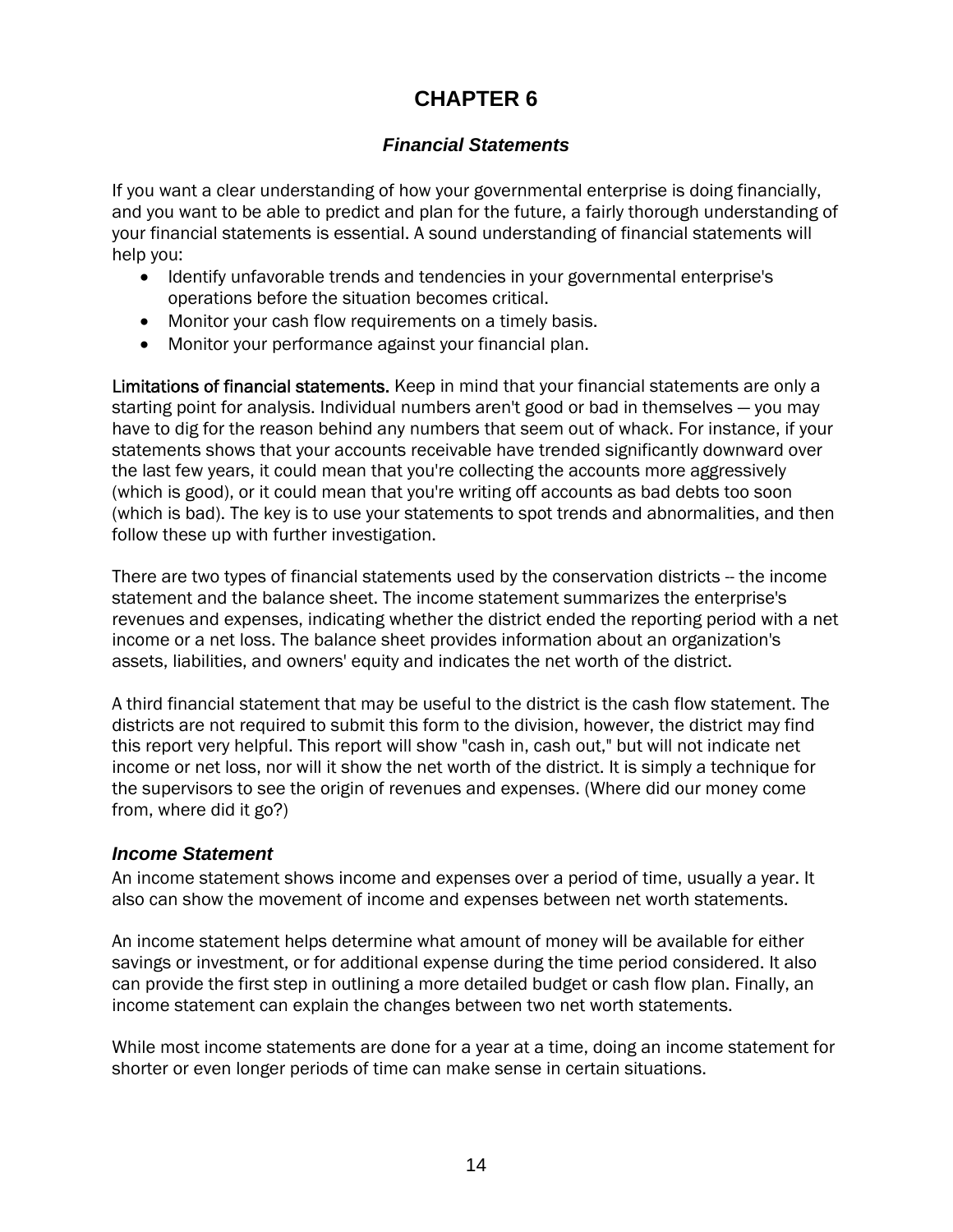#### *Balance Sheet*

The balance sheet, also called a statement of financial position, is a listing of resources (assets) as well as a listing of claims against those resources (liabilities). An important aspect of the balance sheet is that the assets (A) must equal or balance exactly with the total of the claims to the assets (liabilities [L] and district's equity [DE]). (A=L+DE)

For example, a certain tree storage shed is an asset worth \$20,000; its unpaid mortgage is a liability of \$15,000, and the equity the district has in the shed is \$5,000.

|                           |          | Liability/ |
|---------------------------|----------|------------|
|                           | Asset    | Equity     |
| Asset (tree storage shed  |          |            |
| purchase price)           | \$20,000 |            |
| Liability (balance due on |          |            |
| mortgage)                 |          | \$15,000   |
| Equity (total amount of   |          |            |
| payments to date)         |          | \$5,000    |
| Totals                    | \$20,000 |            |

There are two types of assets - current and fixed. Current assets are those that are considered "liquid" in that they represent cash or near-cash resources that can be used to satisfy obligations. Assets are considered current if they can easily be converted to cash within the accounting period (usually one year). This type of asset includes savings accounts, certificates of deposit, equipment replacement funds, etc. Fixed assets (non-current) are those that do not meet the definition of current assets. The most common fixed assets are land, buildings and equipment.

#### *Cash Flow Statement*

The Statement of Cash Flows reports information about cash (and cash equivalents) inflows and outflows during a period of time. This change is shown by starting with all cash at the beginning of the period and adding all changes from non-cash accounts. The end result is cash at the end of the period. This report is used for analysis or when applying for a loan.

A healthy cash flow is an essential part of any successful business. Some business people claim that a healthy cash flow is even more important than your governmental enterprise's ability to deliver its goods or services! That may be placing a bit too much importance on your cash flow, but consider this — if you fail to satisfy a customer and lose that customer's business, you can always work harder to please the next customer. But if you fail to have enough cash to pay your suppliers, creditors, or your employees, *you're out of business!* No doubt about it, proper management of your cash flow is a very important step in making your governmental enterprise successful.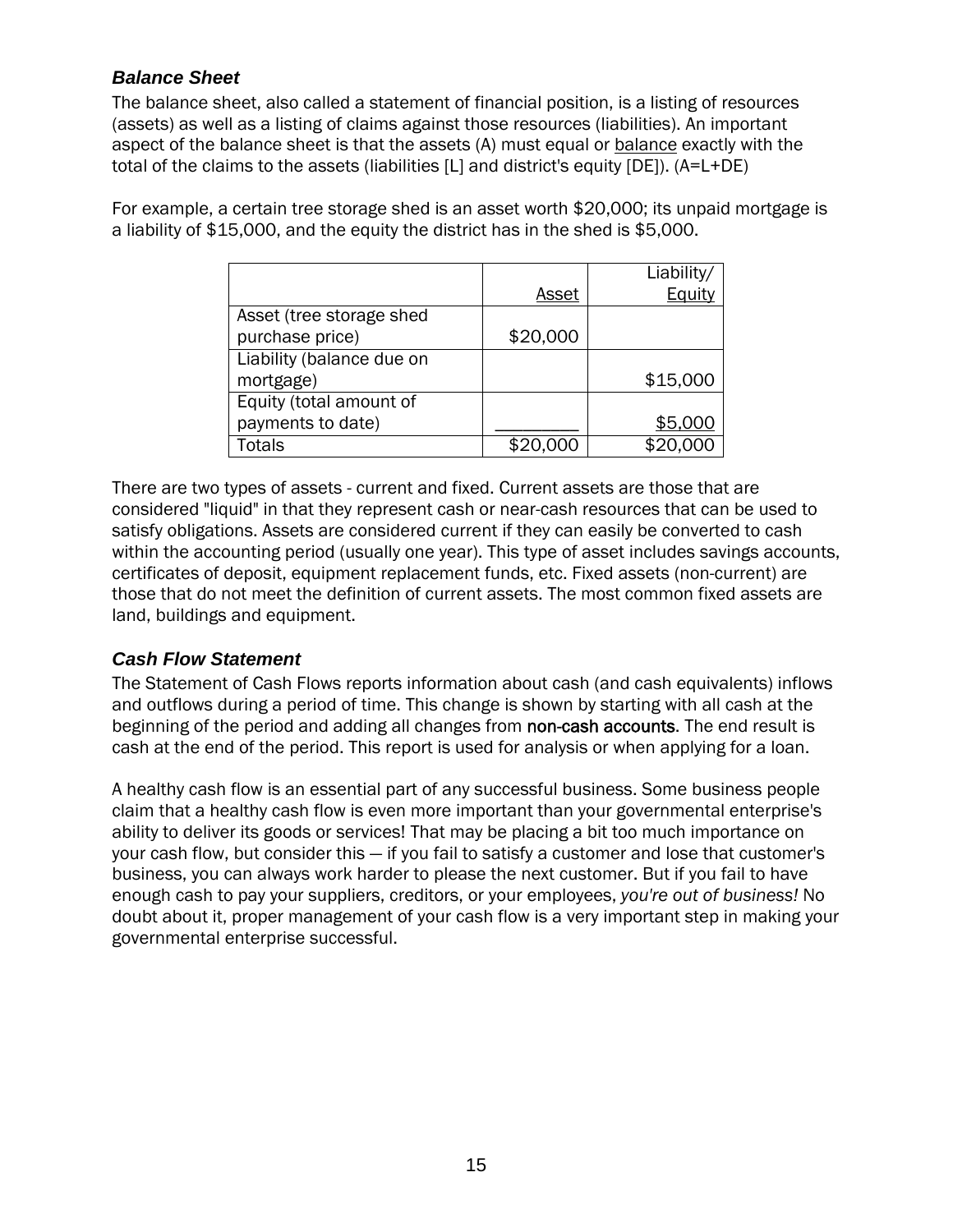## **APPENDIX A**

## **Chart of Accounts**

| Current Liability Accounts  18                 |  |
|------------------------------------------------|--|
|                                                |  |
| General Fund (Ordinary) Revenue Accounts  18   |  |
| Other Fund (Extraordinary) Revenue Accounts 19 |  |
| General Fund (Ordinary) Expense Accounts 19    |  |
| Other Fund (Extraordinary) Expense Accounts 21 |  |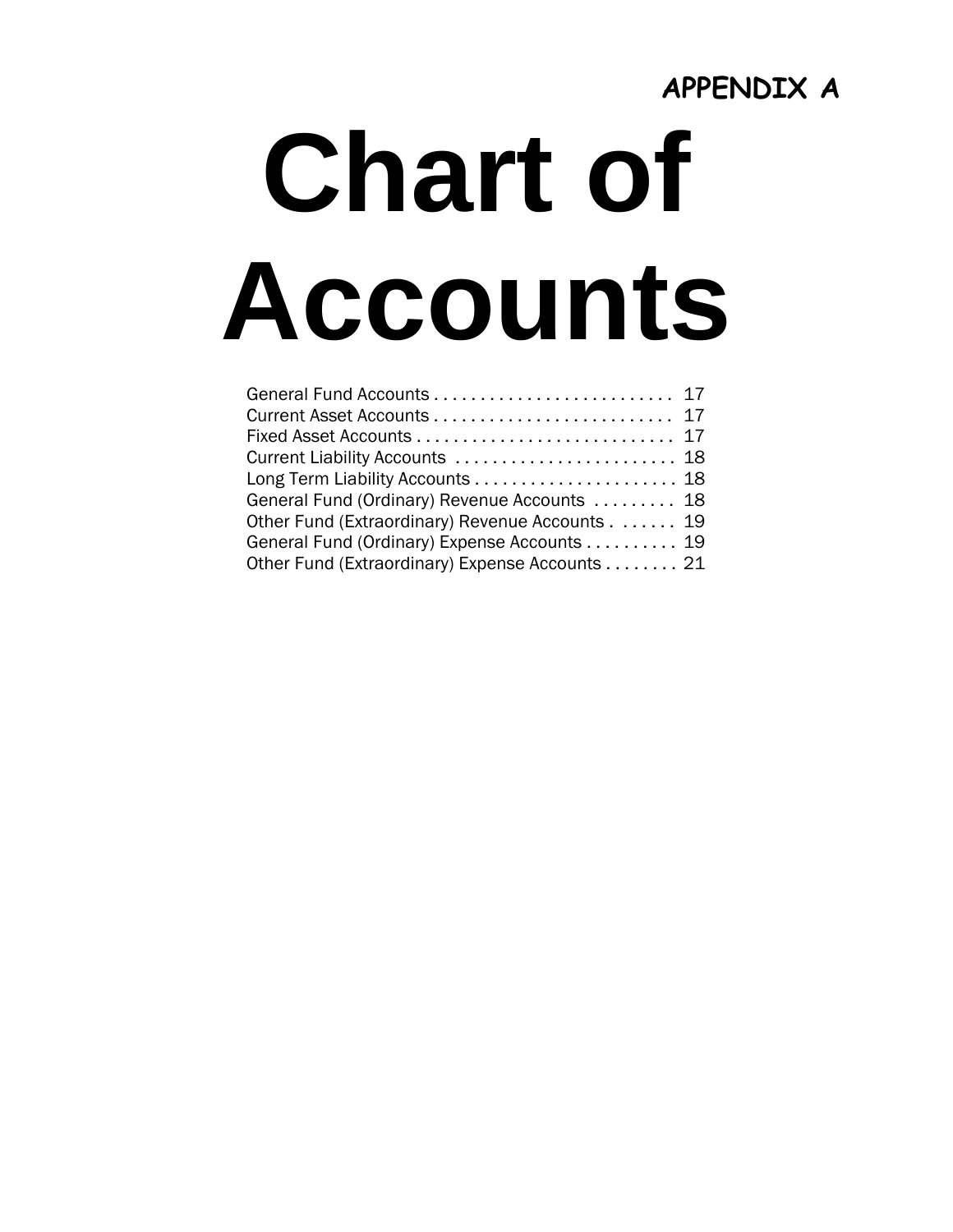#### **CHART OF ACCOUNTS**

#### **Asset, Liability and Equity Classifications**

**Acct. Number Type**

GENERAL FUND ACCOUNTS (1000-1099):

- 1000 Cash/Cash & Deposits
- 1001 Cash Change
- 1002 Petty Cash
- 1003 Savings or Investment Accounts
- 1004 Certificates of Deposit (CD)

OTHER FUND ACCOUNTS (1100-1199):

- 1100-1109 Conservation Commission Grant Funds
- 1110-1119 Cooperative Agreement Funds
- 1120-1129 DENR/Section 319 Grant Funds
- 1130-1139 Other Governmental Grant Funds
- 1140-1149 Private Foundation/Organization Grant Funds
- 1150-1159 District Generated Fund (from non-general fund income/expense items)
- 1199 Unemployment Trust Fund

ACCOUNTS RECEIVABLE (1200-1399):

- 1200 Accounts Receivable Miscellaneous
- 1210 Tree Machine Planting Receivable
- 1211 Tree Hand Planting Receivable
- 1220 Tree Fabric Receivable
- 1230 Tree Protector Receivable
- 1240 Drip Irrigation Receivable
- 1250 Tree Cultivation Receivable
- 1260 Tree Chemical Application Receivable
- 1300 Grass Drill Rental Receivable
- 1310 Crop Drill Rental Receivable
- 1330 Flags Receivable
- 1340 Seed Sales Receivable
- 1350 Tree Spade Sales Receivable

OTHER CURRENT ASSETS (1400-1599):

- 1400-1599 Other Current Assets
- 1401 **Inventory**

FIXED ASSETS (LONG-TERM) (1600-1799):

| <b>Acct. Number</b> | Type                                               |
|---------------------|----------------------------------------------------|
| 1790-1799           | <b>Accumulated Depreciation - Office Equipment</b> |
| 1690-1699           | <b>Office Equipment</b>                            |
| 1750-1789           | <b>Accumulated Depreciation-Machinery</b>          |
| 1650-1689           | Machinery                                          |
| 1720-1749           | <b>Accumulated Depreciation-Vehicles</b>           |
| 1620-1649           | Vehicles                                           |
| 1710-1719           | <b>Accumulated Depreciation-Buildings</b>          |
| 1610-1619           | <b>Buildings</b>                                   |
| 1600-1609           | Land                                               |
|                     |                                                    |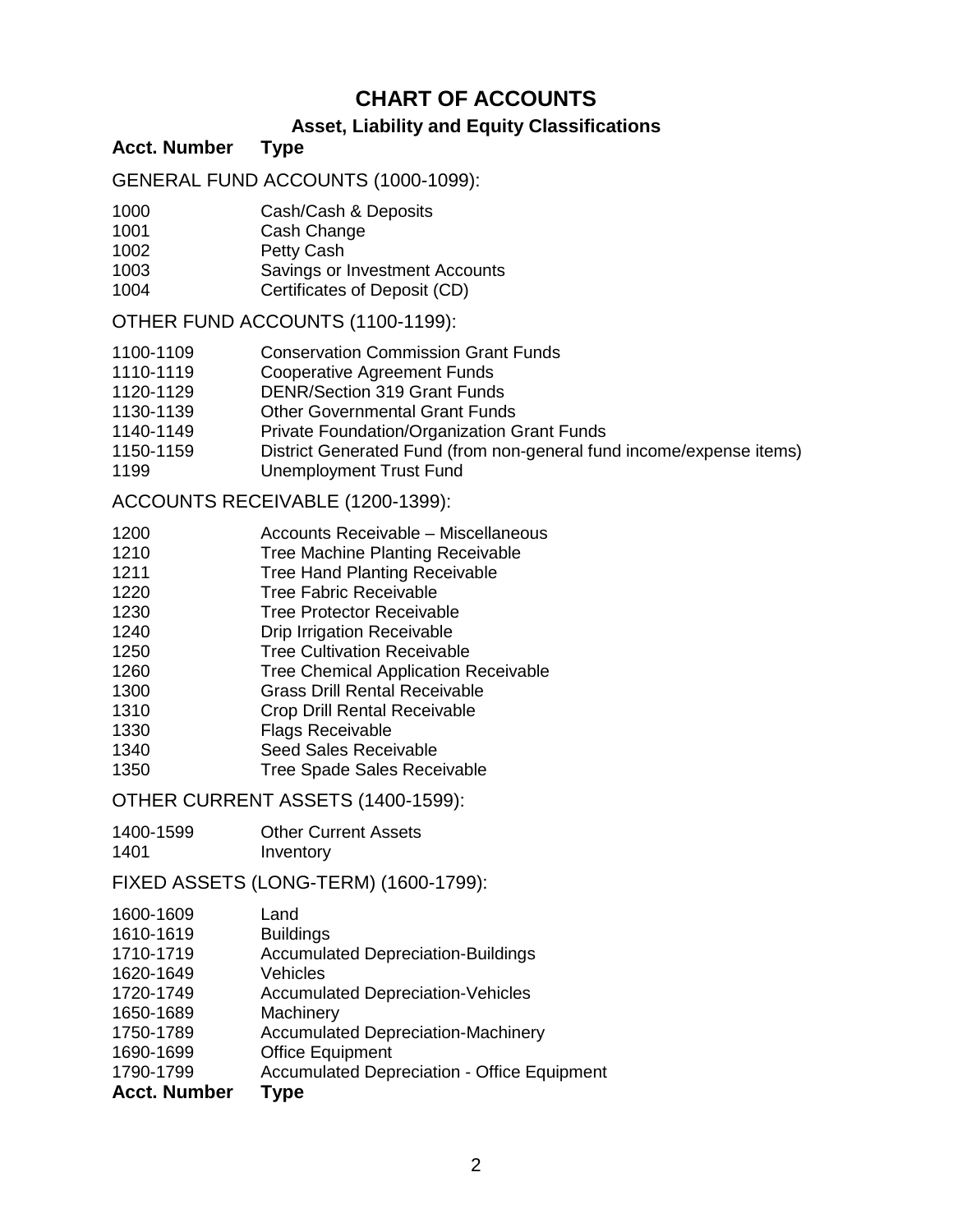#### CURRENT LIABILITIES (2000-2199):

| 2000 | <b>Accounts Payable</b>             |
|------|-------------------------------------|
| 2001 | <b>Customer Deposits</b>            |
| 2010 | <b>Supervisors Medicare Payable</b> |
| 2011 | Supervisors IRS Payable             |
| 2012 | <b>Supervisors FICA Payable</b>     |
|      |                                     |

- 2020 Employees Medicare Payable
- 2021 Employees IRS Payable
- 2022 Employees FICA Payable
- 2023 Retirement Contributions Payable
- 2100 Sales Tax Payable
- 2101 Excise Tax Payable

LONG-TERM LIABILITIES (2600-2999):

| 2600 | <b>Land Notes Payable</b>             |
|------|---------------------------------------|
| 2610 | <b>Building Notes Payable</b>         |
| 2620 | Vehicle Notes Payable                 |
| 2650 | <b>Machinery Notes Payable</b>        |
| 2690 | <b>Office Equipment Notes Payable</b> |
| 2700 | <b>Other Notes Payable</b>            |

#### FUND EQUITY (3999):

3999 Retained Earnings

#### **Revenue (Income) Classifications**

#### **Acct. Number Type**

#### GENERAL FUND INCOME (4000-4999):

| 4000      | <b>County Appropriations</b>            |
|-----------|-----------------------------------------|
| 4100-4109 | <b>Machine Tree Planting Income</b>     |
| 4110-4119 | Hand Tree Planting Income               |
| 4110.1    | Auger Rent Income                       |
| 4110.2    | Tree Bank Sales Income                  |
| 4120-4129 | Tree Fabric Income                      |
| 4121      | <b>Tree Mats Income</b>                 |
| 4130-4139 | Tree Protector Income                   |
| 4140-4149 | Drip Irrigation Income                  |
| 4150-4159 | <b>Tree Cultivation Income</b>          |
| 4150.1    | <b>Tree Tilling Income</b>              |
| 4160-4169 | <b>Tree Chemical Application Income</b> |
| 4200-4209 | <b>Grass Drill Rental Income</b>        |
| 4200.1    | <b>Broadcast Seeder Rental</b>          |
| 4200.2    | Land Roller Rental                      |
| 4200.3    | Hay grinding Rental                     |
| 4201      | <b>Grass Drill Income</b>               |
| 4201.1    | <b>Broadcast Seeder</b>                 |
| 4201.2    | <b>Land Roller</b>                      |
| 4201.3    | Hay grinding                            |
| 4210-4219 | Crop Drill Rental Income                |
| 4230      | Maps                                    |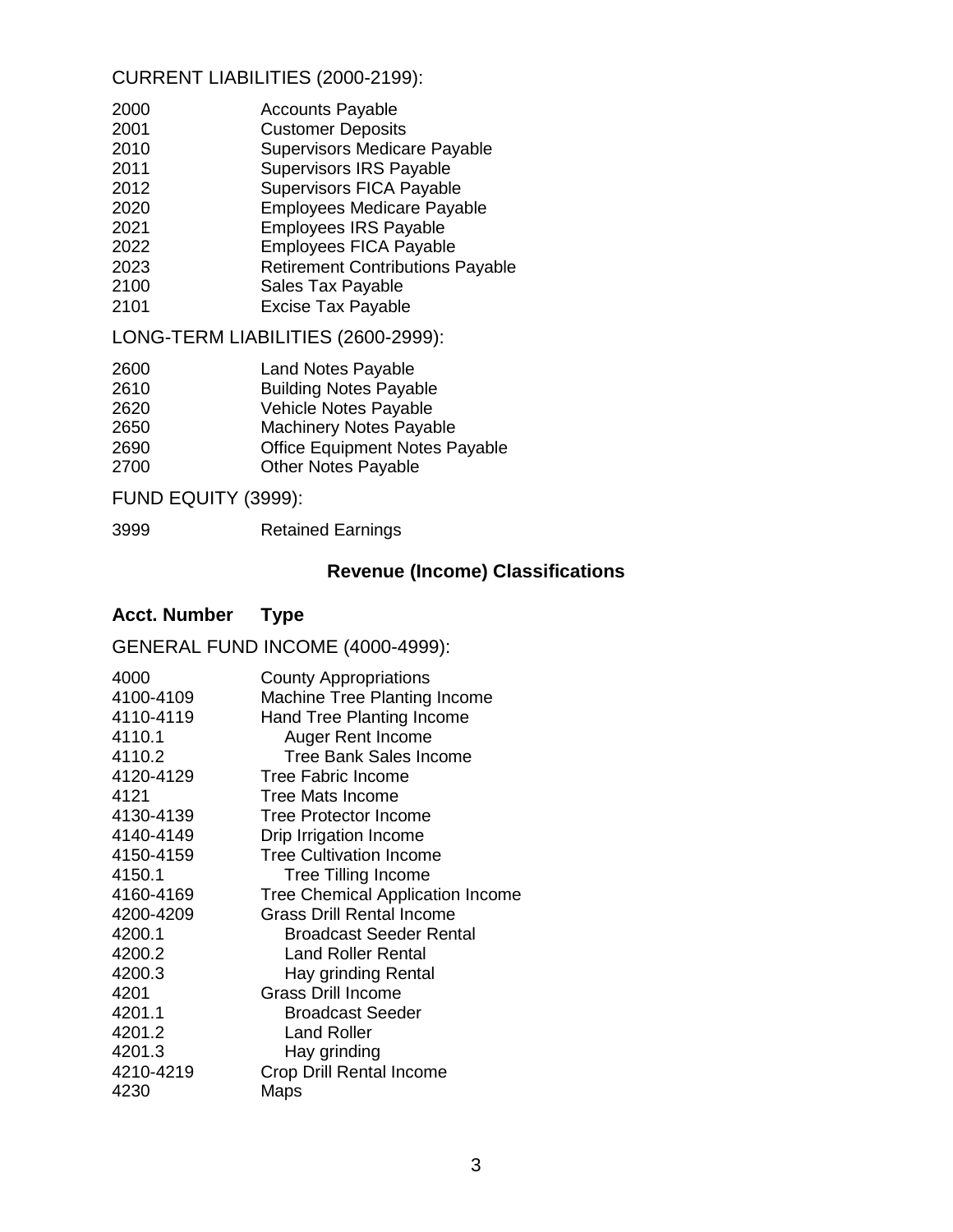| 4350      | Seed Sales Income                                     |
|-----------|-------------------------------------------------------|
| 4350.1    | <b>Grass Seed</b>                                     |
| 4350.2    | <b>Cover Crop Seed</b>                                |
| 4360      | <b>Tree Spade Sales Income</b>                        |
| 4500      | Miscellaneous Income                                  |
| 4500.1    | Pipe Sales Income                                     |
| 4500.2    | Donations (unless specified like money goes to Drill) |
| 4510-4519 | Interest Income                                       |
| 4520      | Advertising Income                                    |
| 4530      | Flags Income                                          |
| 4540      | <b>Real Property Income</b>                           |
| 4550      | Sale of Fixed Assets (Gain/Loss)                      |
| 4600      | Mowing Income                                         |
| 4700      | Management/Thinning Income                            |
| 4800      | <b>Specialties Plant Sales Income</b>                 |

Acct. Number Type

OTHER FUND INCOMES (7000-7999):

| 7000-7099 | <b>Conservation Commission Grants Income</b> |
|-----------|----------------------------------------------|
| 7000.1    | <b>Grant Admin Income</b>                    |
| 7100-7199 | Cooperative Agreements Income                |
| 7200-7299 | <b>DENR/Section 319 Grants Income</b>        |
| 7300-7399 | <b>Other Governmental Grants Income</b>      |
| 7400-7499 | Private Foundation/Organizations Income      |
| 7500-7599 | <b>District Generated Fund Income</b>        |
| 7900      | Unemployment Trust Income                    |
|           |                                              |

### **Expense Classifications**

#### **Acct. Number Type**

GENERAL FUND EXPENSES (6000-6999):

| 600        | <b>Office Expenses</b>               |
|------------|--------------------------------------|
| 6000       | Rent                                 |
| 6001       | Utilities                            |
| 6002       | Postage                              |
| 6003       | Equipment                            |
| 6004       | <b>Printing &amp; Supplies</b>       |
| 6005       | Insurance-Bond & Liabilities         |
| <u>601</u> | <b>Supervisor Expenses</b>           |
| 6010       | <b>Supervisor Per Diem</b>           |
| 6011       | <b>Supervisor Payroll Tax</b>        |
| 6012       | <b>Supervisor Mileage</b>            |
| 6013       | <b>Supervisor Meals</b>              |
| 6014       | <b>Supervisor Lodging</b>            |
| 6015       | <b>Supervisor General Expenses</b>   |
| <u>602</u> | <b>Employee Expenses</b>             |
| 6020-6029  | <b>Employee Wages &amp; Salaries</b> |
| 6030       | <b>Employer Payroll Tax</b>          |
| 6031       | <b>Employee Health Insurance</b>     |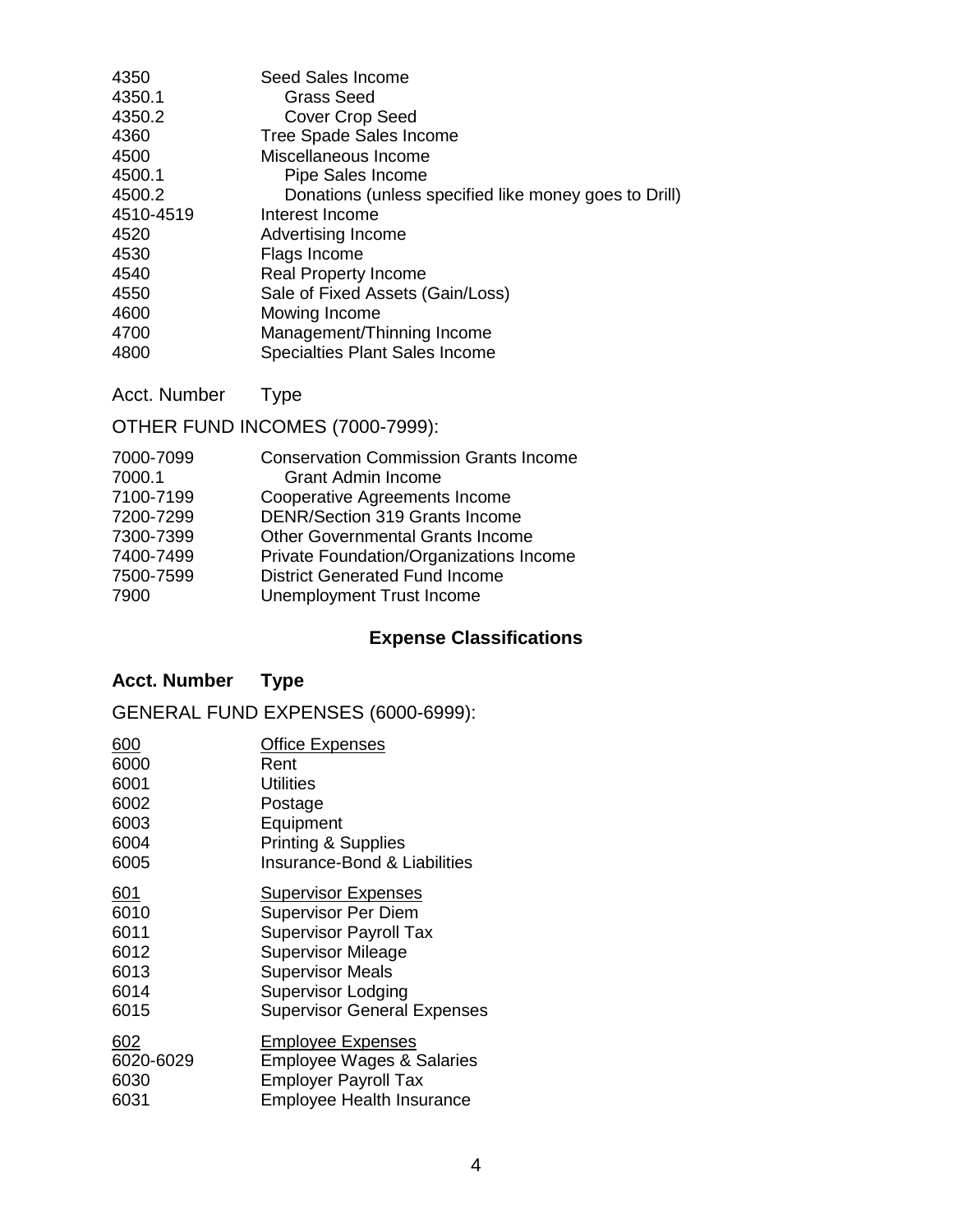| 6032   | <b>Employee Retirement Contributions</b> |
|--------|------------------------------------------|
| 6035   | <b>Employee Mileage</b>                  |
| 6036   | <b>Employee Meals</b>                    |
| 6037   | <b>Employee Lodging</b>                  |
| 6038   | <b>Employee General Expenses</b>         |
| 605    | <b>Other Expenses</b>                    |
| 6050   | <b>Memberships &amp; Dues</b>            |
| 6051   | Contributions                            |
| 6055   | <b>Administrative Expenses</b>           |
| 6055.1 | <b>Property Maintenance</b>              |
| 6056   | Miscellaneous Expenses                   |
|        |                                          |

| <b>Acct. Number</b> | <b>Type</b>                                 |
|---------------------|---------------------------------------------|
| 607                 | <b>Information &amp; Education</b>          |
| 6070                | Newsletter                                  |
| 6071                | <b>Contests</b>                             |
| 6072                | <b>Events</b>                               |
| 6073                | <b>Awards &amp; Recognition</b>             |
| 6074                | <b>Camps/Ed. Opportunities</b>              |
| 6075                | <b>Advertising</b>                          |
| 6076                | <b>Promotional Materials</b>                |
| 611                 | <b>Tree Planting</b>                        |
| 6110                | <b>Tree Stock</b>                           |
| 6111                | <b>Tree Planting Wages</b>                  |
| 6111.1              | <b>Tree Hand Plant Installation</b>         |
| 6110.2              | Tree Prep (tilling)                         |
| 6110.3              | <b>Tree Auger</b>                           |
| 6110.4              | Tree Bank 6' Trees                          |
| 6112                | <b>Tree Planting Gas/Mileage</b>            |
| 6112.1              | <b>Tree Hand Plant Installation</b>         |
| 6113                | <b>Tree Planting Repairs</b>                |
| 6114                | Tree Planting Equipment (less than \$300)   |
| 6115                | <b>Tree Planting Refund</b>                 |
| 6116                | <b>Tree Planting Miscellaneous Expenses</b> |
| 6117                | <b>Tree Storage Facility Repairs</b>        |
| 6118                | <b>Tree Storage Facility Utilities</b>      |
| 612                 | <b>Tree Fabric</b>                          |
| 6120                | <b>Tree Fabric Stock</b>                    |
| 6121                | <b>Tree Fabric Wages</b>                    |
| 6121.1              | <b>Tree Fabric Mats</b>                     |
| 6121.2              | <b>Tree Fabric Maintenance</b>              |
| 6121.3              | <b>Tree Fabric Removal</b>                  |
| 6121.4              | <b>Tree Staples Sales</b>                   |
| 6122                | <b>Tree Fabric Gas/Mileage</b>              |
| 6123                | <b>Tree Fabric Repairs</b>                  |
| 6124                | Tree Fabric Equipment (less than \$300)     |
|                     |                                             |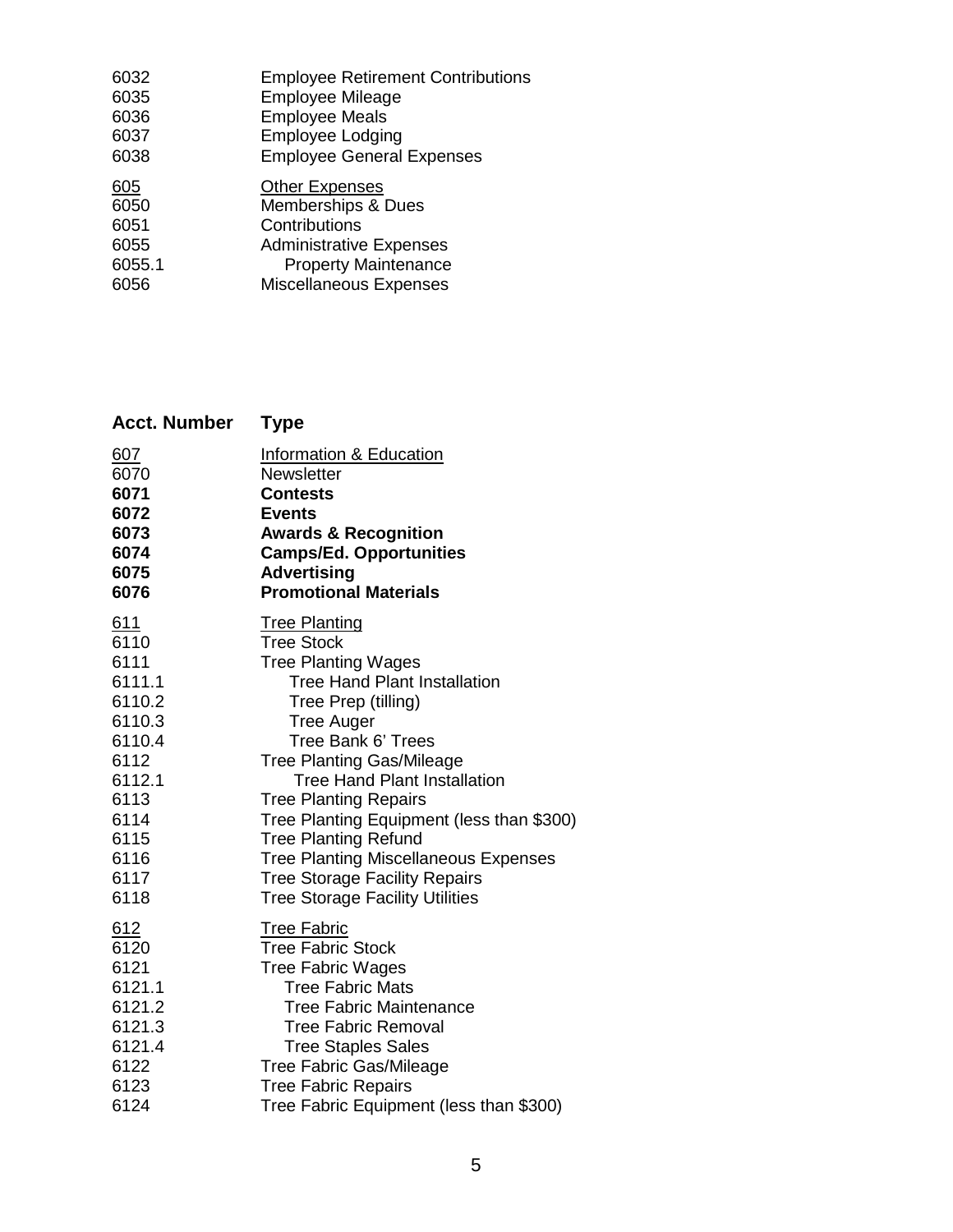| 6125       | <b>Tree Fabric Refund</b>                      |
|------------|------------------------------------------------|
| 6126       | <b>Tree Fabric Miscellaneous Expenses</b>      |
| <u>613</u> | <b>Tree Protectors</b>                         |
| 6130       | <b>Tree Protector Stock</b>                    |
| 6131       | <b>Tree Protector Wages</b>                    |
| 6132       | <b>Tree Protector Gas/Mileage</b>              |
| 6133       | <b>Tree Protector Repairs</b>                  |
| 6134       | Tree Protector Equipment (less than \$300)     |
| 6135       | <b>Tree Protector Refund</b>                   |
| 6136       | <b>Tree Protector Miscellaneous Expenses</b>   |
| 614        | Drip Irrigation                                |
| 6140       | <b>Drip Irrigation Stock</b>                   |
| 6141       | <b>Drip Irrigation Wages</b>                   |
| 6142       | <b>Drip Irrigation Gas/Mileage</b>             |
| 6146       | <b>Drip Irrigation Miscellaneous Expenses</b>  |
| 615        | <b>Tree Cultivation</b>                        |
| 6151       | <b>Tree Cultivation Wages</b>                  |
| 6151.1     | <b>Tree Tilling</b>                            |
| 6151.2     | <b>Tree Weeding</b>                            |
| 6152       | <b>Tree Cultivation Gas/Mileage</b>            |
| 6153       | <b>Tree Cultivation Repairs</b>                |
| 6154       | Tree Cultivation Equip. (less than \$300)      |
| 6155       | <b>Tree Cultivation Refund</b>                 |
| 6156       | <b>Tree Cultivation Miscellaneous Expenses</b> |
| <u>616</u> | <b>Tree Chemical</b>                           |
| 6160       | <b>Tree Chemical Stock</b>                     |
| 6161       | <b>Tree Chemical Wages</b>                     |
| 6162       | <b>Tree Chemical Gas/Mileage</b>               |
| 6163       | <b>Tree Chemical Repairs</b>                   |
| 6164       | Tree Chemical Equipment (less than \$300)      |
| 6166       | <b>Tree Chemical Miscellaneous Expenses</b>    |
| 6166.1     | <b>Weed Roller Rent</b>                        |
| 6166.2     | 4-Wheeler w/Sprayer                            |
| 617        | Mowing                                         |
| 6171       | Mowing                                         |
| 6171.1     | <b>Trees</b>                                   |
| 6171.2     | <b>Grass Clipping</b>                          |
| 6172       | <b>Mowing Wages</b>                            |
| 6173       | <b>Mowing Gas/Mileage</b>                      |
| 6174       | <b>Mowing Repairs</b>                          |
| 6175       | Mowing Equipment (less than \$300)             |
| 6176       | <b>Mowing Miscellaneous Expenses</b>           |
| <u>618</u> | Management/Thinning                            |
| 6180.1     | <b>Brush Management</b>                        |
| 6180.2     | <b>Thinning Forests</b>                        |
| 6181       | Wages                                          |
| 6181.1     | <b>Brush Management</b>                        |
| 6181.2     | <b>Thinning Forests</b>                        |
| 6182       | Gas/Mileage                                    |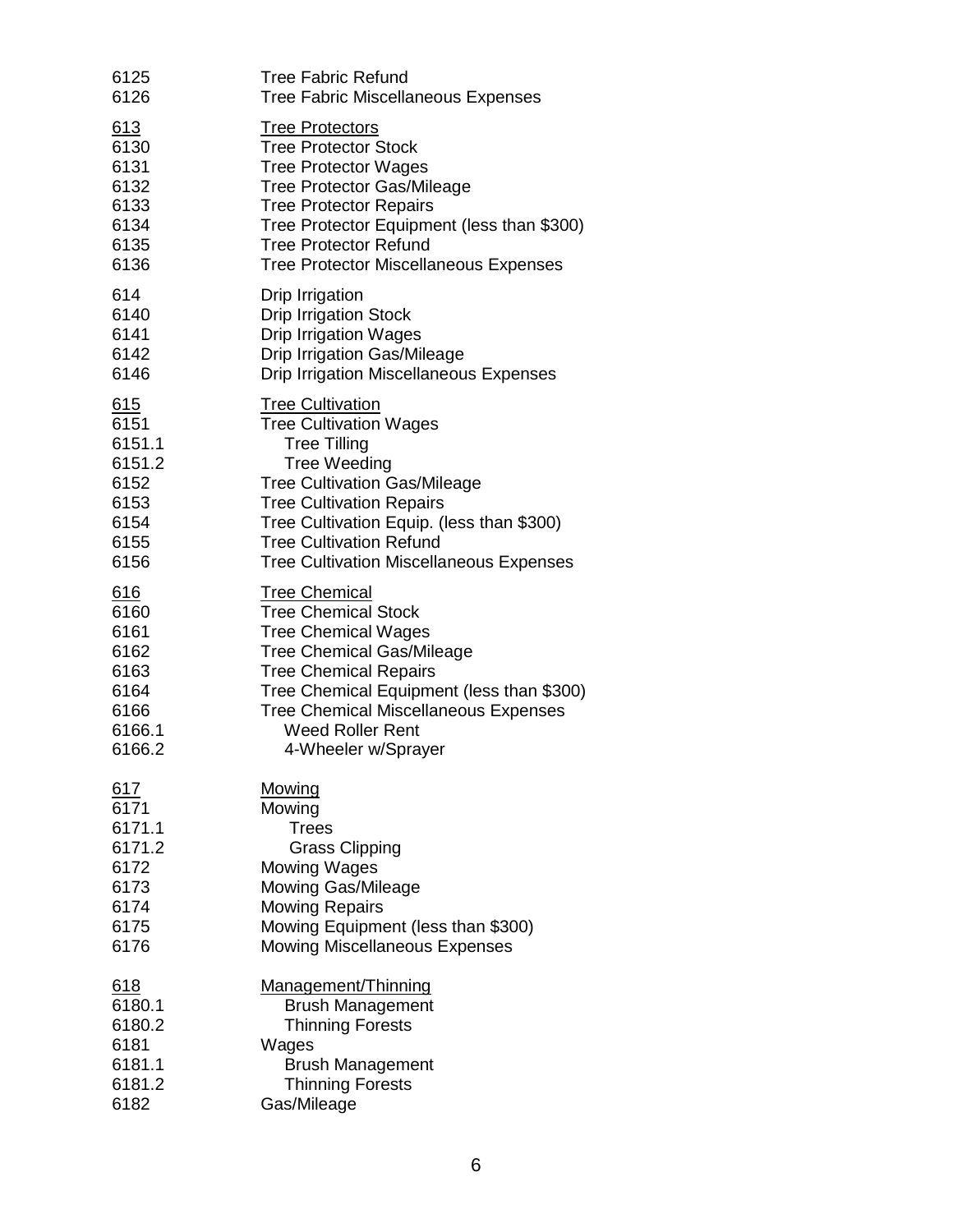| 6182.1     | <b>Brush Management</b>            |
|------------|------------------------------------|
| 8182.2     | <b>Thinning Forests</b>            |
| 6183       | Repairs                            |
| 6183.1     | <b>Brush Management</b>            |
| 6183.2     | <b>Thinning Forests</b>            |
| 6186       | <b>Expenses</b>                    |
| 6186.1     | <b>Brush Management</b>            |
| 6186.2     | <b>Thinning Forests</b>            |
| <u>619</u> | <b>Specialties Plant Sales</b>     |
| 6190       | <b>Specialty Plant Sales Stock</b> |

### **Acct. Number Type**

| 620              | <b>Grass Drills</b>                       |
|------------------|-------------------------------------------|
| 6201             | <b>Grass Drill Wages</b>                  |
| 6201.1           | <b>Broadcast Seeder</b>                   |
| 6201.2           | <b>Land Roller</b>                        |
| 6201.3           | Hay grinding                              |
| 6202             | <b>Grass Drill Gas/Mileage</b>            |
| 6203             | <b>Grass Drill Repairs</b>                |
| 6204             | Grass Drill Equipment (less than \$300)   |
| 6206             | <b>Grass Drill Miscellaneous Expenses</b> |
| 621              | <b>Crop Drills</b>                        |
| 6211             | Crop Drill Wages                          |
| 6212             | Crop Drill Gas/Mileage                    |
| 6213             | <b>Crop Drill Repairs</b>                 |
| 6214             | Crop Drill Equipment (less than \$300)    |
| 6216             | <b>Crop Drill Miscellaneous Expenses</b>  |
| 630              | <b>Miscellaneous Equipment Expenses</b>   |
| 6301             | Miscellaneous Wages                       |
| 6301.1           | Soil Sampling                             |
| 6302             | Miscellaneous Gas/Mileage                 |
| 6303             | Miscellaneous Repairs                     |
| 6304             | Miscellaneous Equipment (less than \$300) |
| 6305             | <b>Renting of Machinery</b>               |
| 6305.1           | <b>Roto Tiller</b>                        |
| 6306             | <b>Wildlife Escape Ramps</b>              |
| 6350             | <b>Seed Sales Expense</b>                 |
| 6350.1           | <b>Grass Seed</b>                         |
| 6350.2           | <b>Cover Crop Seed</b>                    |
| 6360             | <b>Tree Spade Expense</b>                 |
| 6360.1           | Tree Lifting & Moving                     |
| $\underline{65}$ | <b>Miscellaneous Expenses</b>             |
| 6520             | Interest                                  |
| 6530             | <b>Flags Stock</b>                        |
| 6540-6549        | <b>Real Property</b>                      |
| 6550             | Depreciation                              |
| 6560             | <b>Bad Debts</b>                          |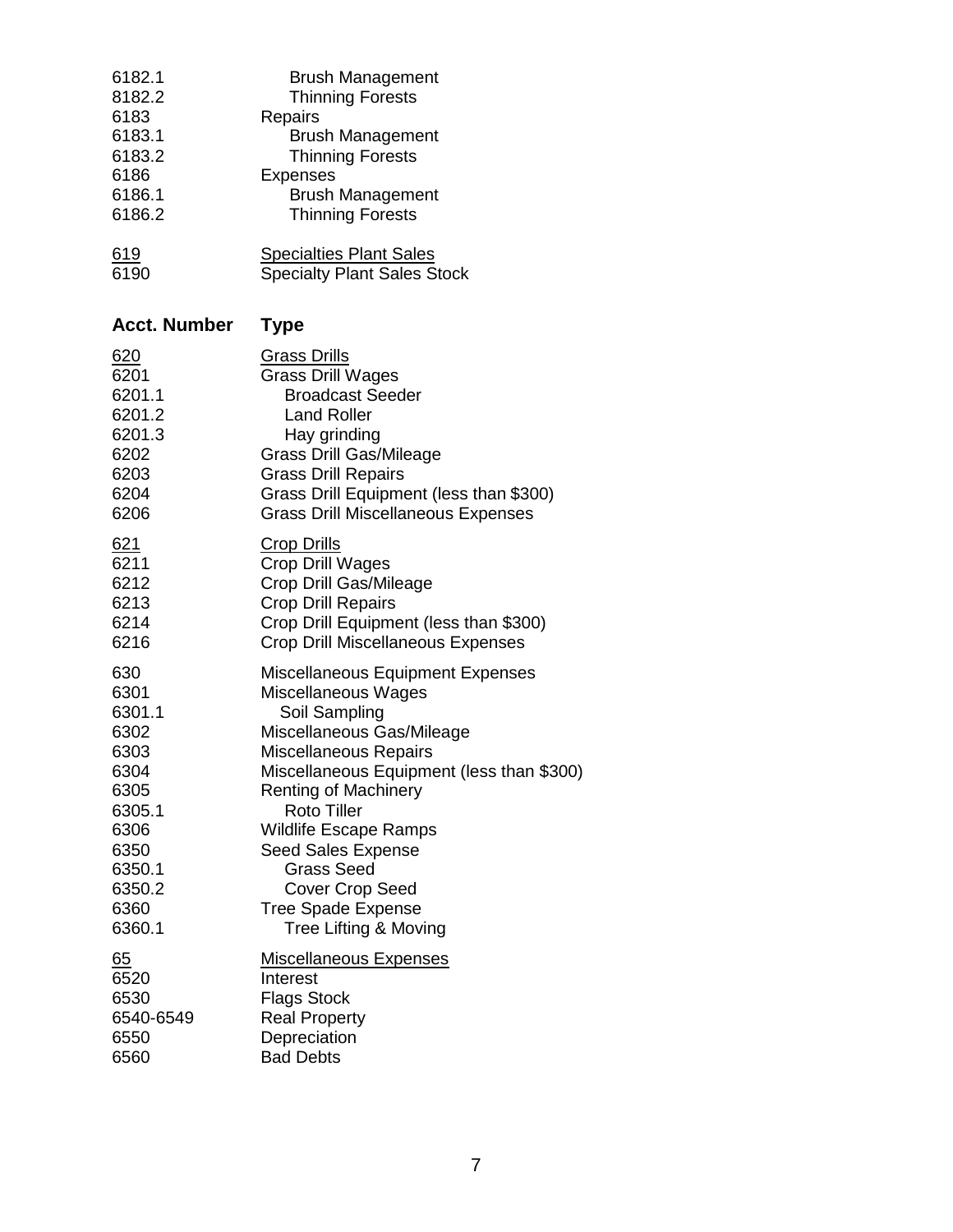OTHER FUND EXPENSES (8000-8999):

| <b>Acct. Number</b> | Type                                           |
|---------------------|------------------------------------------------|
| 8000-8099           | <b>Conservation Commission Grants Expenses</b> |
| 8000.1              | Grant Admin, Salary, Wages                     |
| 8100-8199           | <b>Cooperative Agreements Expenses</b>         |
| 8200-8299           | <b>DENR/Section 319 Grants Expenses</b>        |
| 8300-8399           | <b>Other Governmental Grants Expenses</b>      |
| 8400-8499           | Private Foundation/Organizations Expenses      |
| 8400.1              | <b>Easement Monitoring</b>                     |
| 8400.2              | <b>Land Bank Mitigation Management</b>         |
| 8500-8599           | <b>District Generated Fund Expenses</b>        |
| 8500.1              | Pipe (for pipeline)                            |
| 8900                | <b>Unemployment Trust Expenses</b>             |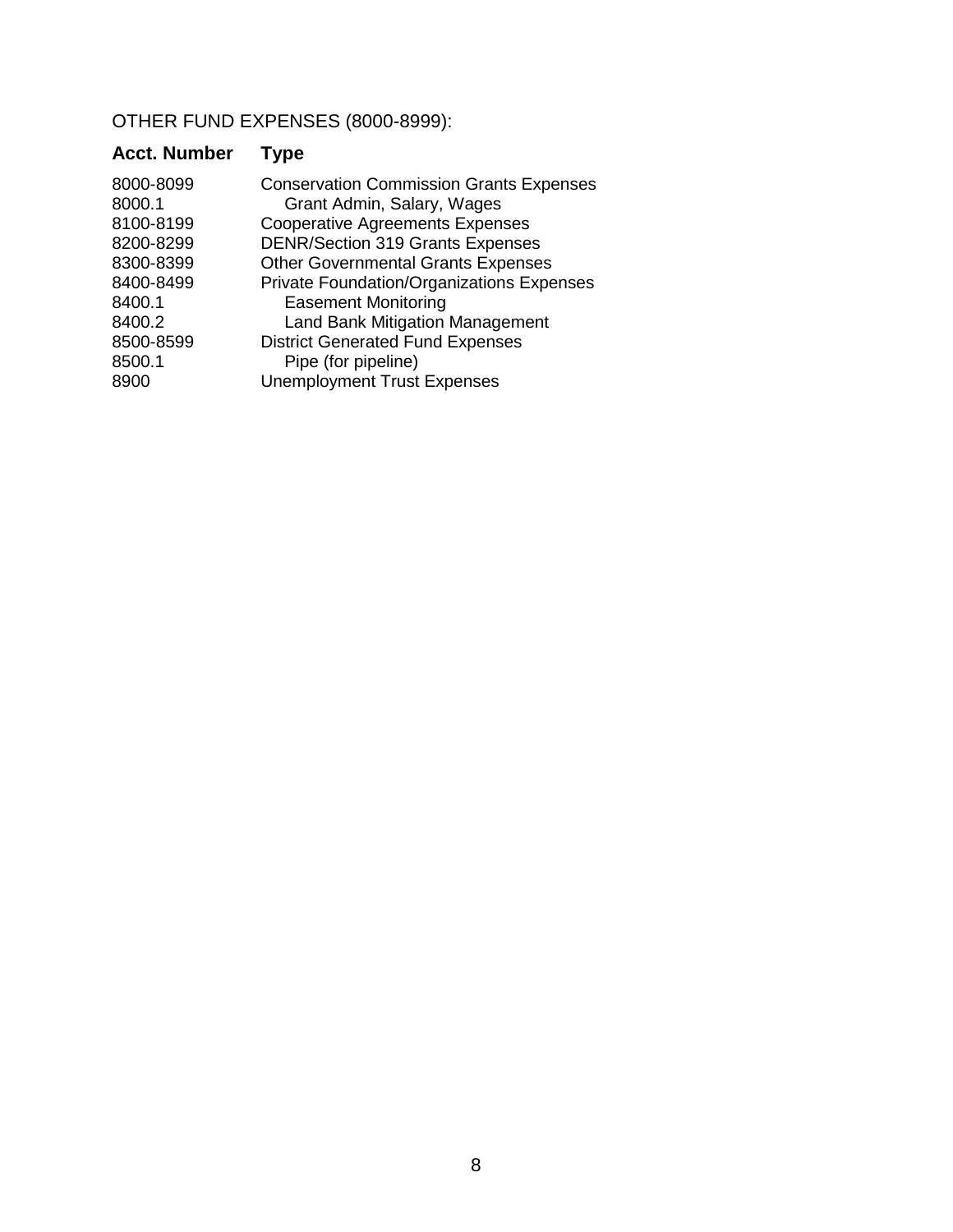**APPENDIX B** 

# **Acronyms**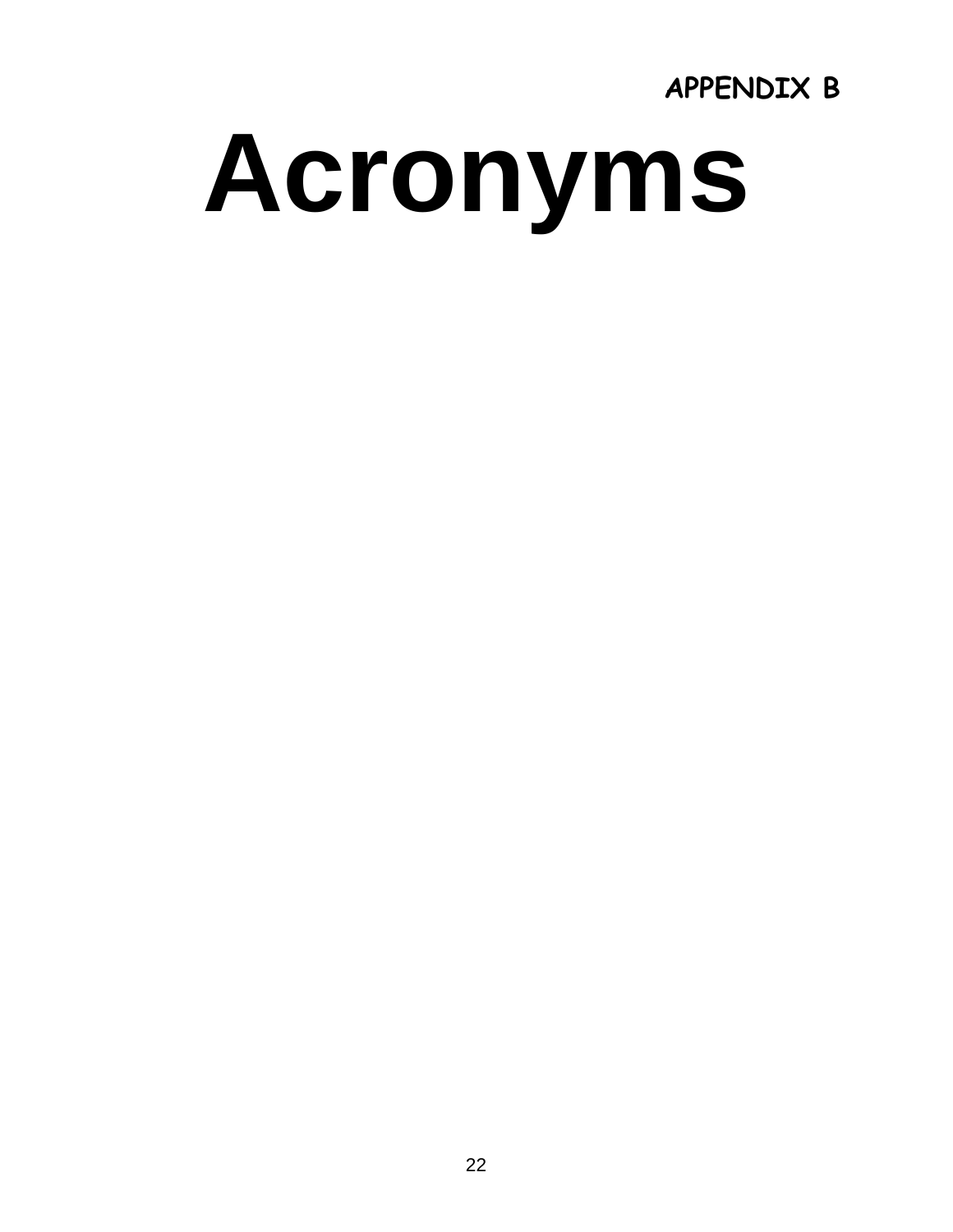#### **ACRONYMS**

| <b>ARSD</b>   | <b>Administrative Rules of South Dakota</b>            |  |
|---------------|--------------------------------------------------------|--|
| CD            | <b>Conservation District</b>                           |  |
| <b>DENR</b>   | Department of Environment and Natural Resources        |  |
| <b>GAAP</b>   | <b>Generally Accepted Accounting Principles</b>        |  |
| RC&F          | Resource Conservation & Forestry Division of the South |  |
|               | Dakota Department of Agriculture                       |  |
| <b>SDACD</b>  | South Dakota Association of Conservation Districts     |  |
| <b>SDACDE</b> | South Dakota Association of Conservation District      |  |
|               | <b>Employees</b>                                       |  |
| <b>SDCL</b>   | South Dakota Codified Law                              |  |
| <b>SDDA</b>   | South Dakota Department of Agriculture                 |  |
|               |                                                        |  |
|               |                                                        |  |
|               |                                                        |  |
|               |                                                        |  |
|               |                                                        |  |
|               |                                                        |  |
|               |                                                        |  |
|               |                                                        |  |
|               |                                                        |  |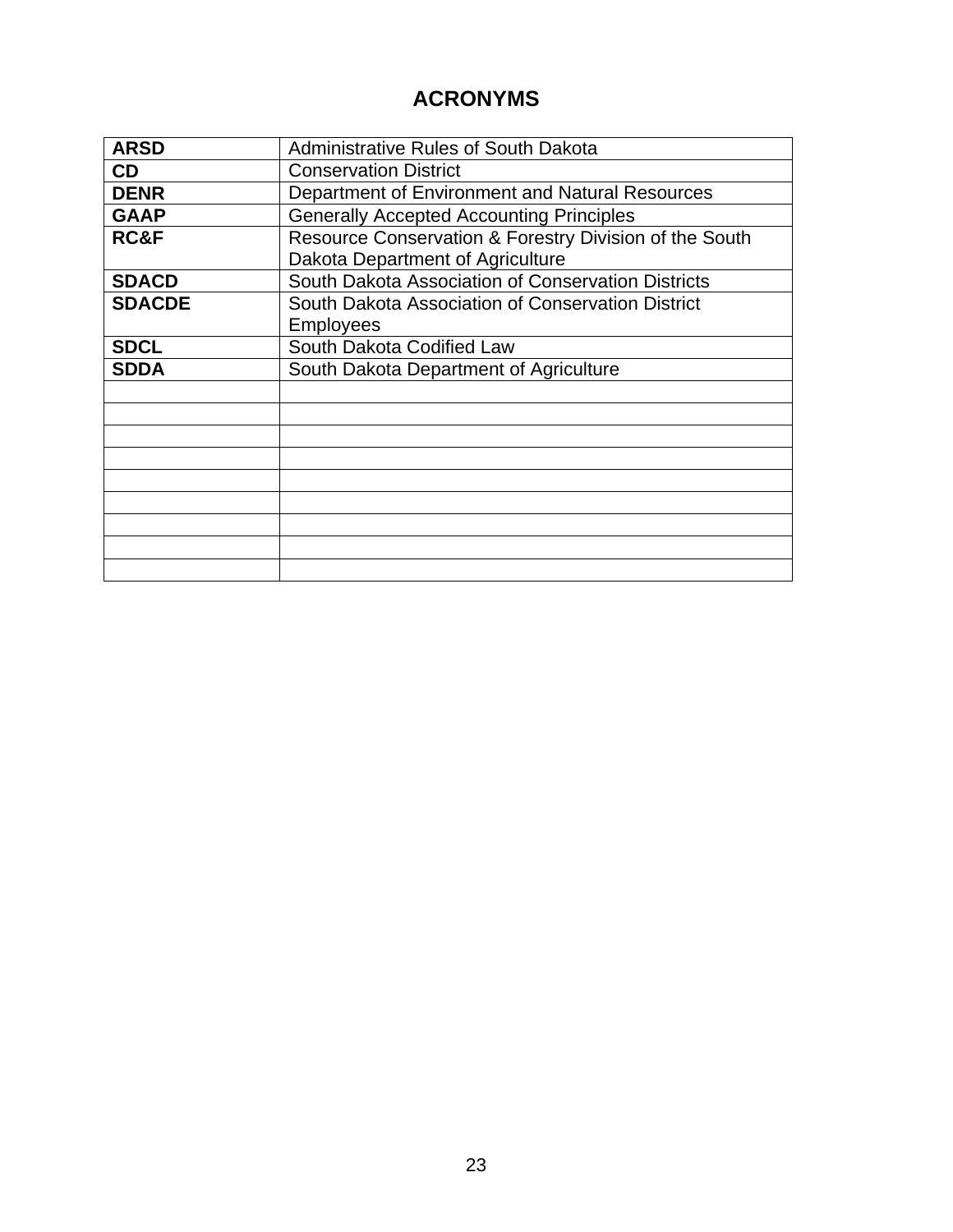**APPENDIX C Definitions**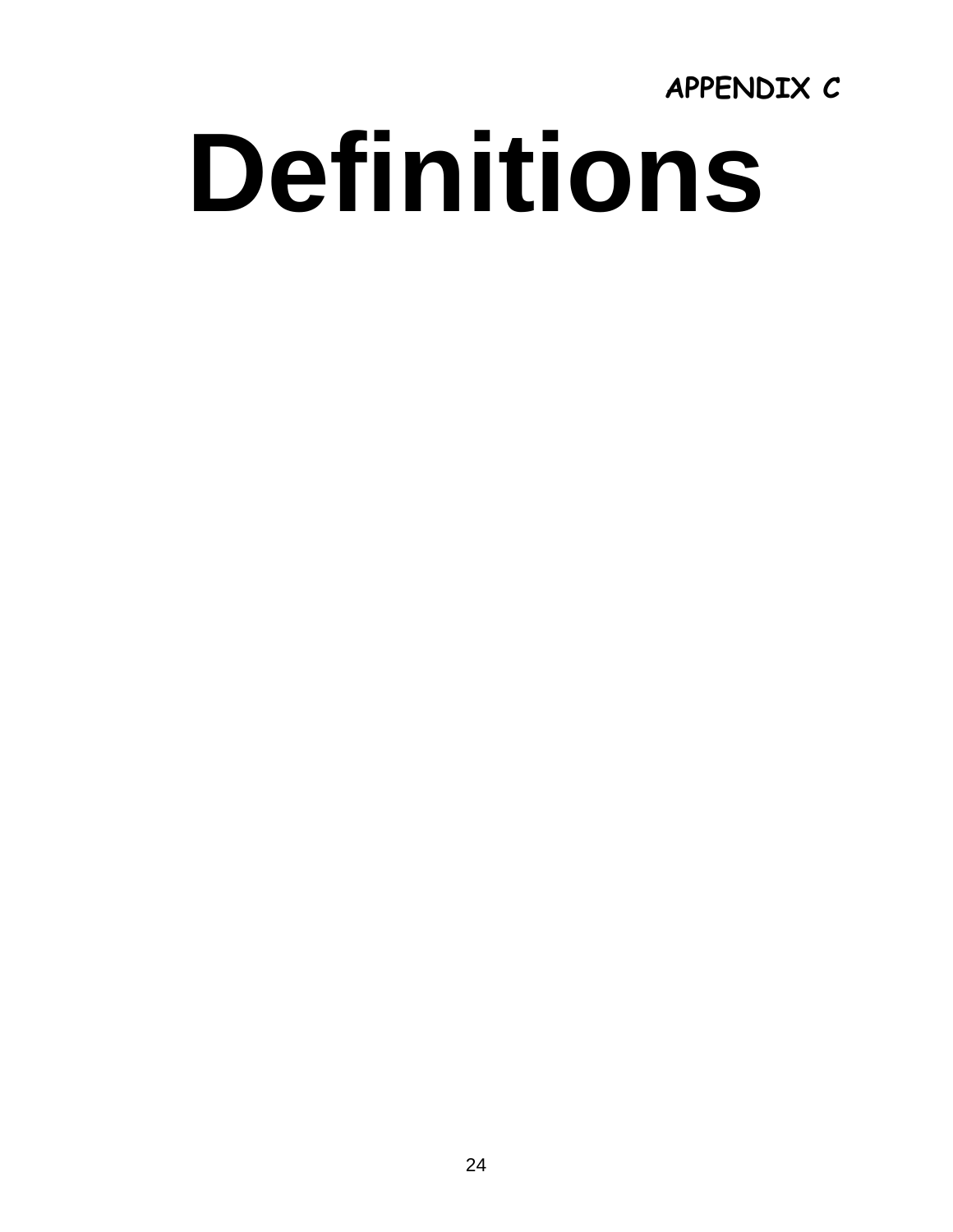#### **DEFINITIONS**

Accrued Expense - an expense incurred for goods or services received during a given period which has not been paid.

Accrued Liabilities - amounts owed for expenses incurred which have not been paid.

Accrued Revenue - revenues earned during an accounting period but not collected until a subsequent accounting period.

Appropriation - a statutory authorization granted by the legislative body to an agency allowing it to incur obligations and make expenditures for specific purposes within a specified period of time and generally for a maximum amount.

Asset Accounts - assets are anything owned or held by the district that has monetary value. An asset account is a ledger sheet bearing the account title and number of the asset and record of transactions.

Assets - the entire resources of the district, including any property, tangible or intangible, of monetary value are considered assets.

Balance Sheet Account - accounts for transactions affecting assets, liabilities and fund balance/equity. These accounts are listed within the chart of accounts.

Budget - a plan of proposed expenditures and the means for financing them with respect to a specific period of time.

Cash - currency, checks, postal and express money orders, and banker's drafts on deposit with the district, or on deposit in the account of a district.

Cash Basis - the basis of accounting under which revenues are recorded when received in cash and expenditures are recorded when paid.

Chart of Accounts - a numerical listing of all asset, liability, fund balance/equity, revenue and expenditure accounts used to record accounting transactions. The district's chart of accounts is provided in Appendix A.

Current Assets - an asset owned that can readily be converted to cash or will be used up within an annual fiscal period. Examples are cash, accounts receivable, inventory and temporary investments.

Current Liabilities - any debt, which the district will discharge within the space of an annual fiscal period, is considered a current liability.

Depreciation - the portion of the cost of a fixed asset which is charged as an expense during a particular period to reflect the expiration of the life of the asset, attributable to wear and tear, deterioration, inadequacy or obsolescence.

Double Entry - a method of accounting which requires that for every entry made to the debit side of an account(s), an equal entry(ies) be made to the credit side of an account(s).

Equipment - tangible personal property of a non-consumable nature used in the operation of the district. The purchase price of the equipment must be in excess of \$300.

Equity - assets minus liabilities equals the equity or net worth of the district.

Fiscal Year - the twelve month period from January 1 through December 31 of each year.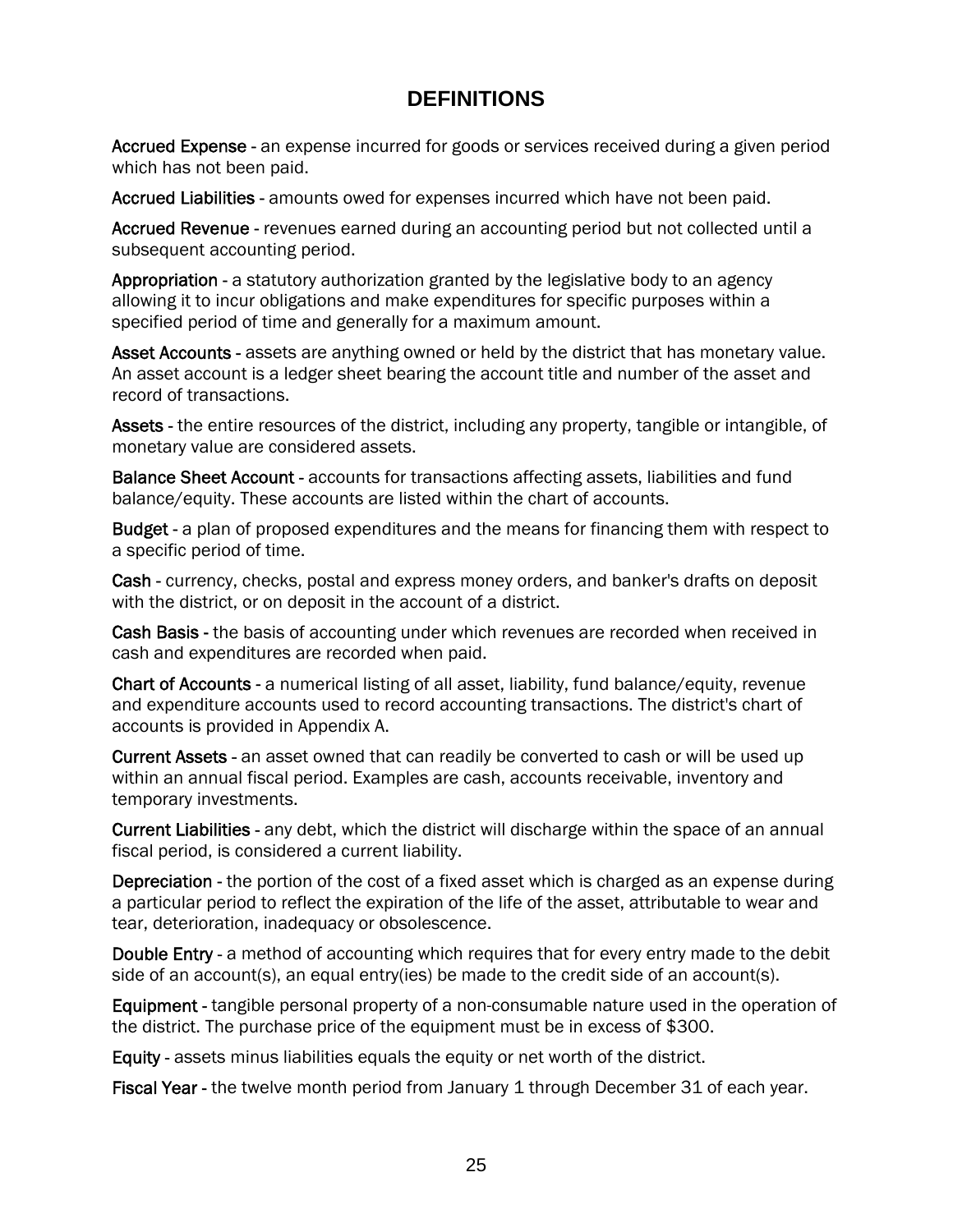Fixed Assets - assets of a long term character and non-consumable in nature which are intended to be held or used. These include land, building, improvements, machinery, furniture and other equipment with an initial cost exceeding \$300.

Fund Accounts - all accounts necessary to set forth the financial position and results of operations of a fund.

Generally Accepted Accounting Principles (GAAP) - the conventions, rules and procedures necessary to define accepted accounting practices at a particular time. The principles have developed on the basis of experience, reason, custom, usage, and to a significant extent, practical necessity.

Grant - a contribution made by one entity to another entity. The contribution is usually made to aid in the support of a specified function.

Internal Control - the plan of organization and all of the methods and measures adopted within a fund or agency to safeguard its assets, check the accuracy and reliability of its accounting data, promote operational efficiency, and encourage adherence to prescribed managerial policies.

Inventories - assets which may be held for internal consumption or for resale.

Invoice - the original bill of the vendor indicating the price, description of goods or services sold and terms of the sale. The invoice is used as documentary evidence that the service has been performed or the material received.

Liabilities - legal obligations arising out of transactions in the past that must be liquidated, renewed, or refunded at some future date.

Modified Accrual - the basis of accounting under which revenues should be recognized in the accounting period in which they become available and measurable. Expenditures should be recognized in the accounting period in which the fund liability is incurred, if measurable.

Retained Earnings - an equity account reflecting the accumulated earnings of a district.

Revenue - additions to assets which do not increase any liability or represent the recovery of an expenditure.

Single Audit Act amendment of 1996 - a federal act passed by Congress in 1996, revising audit requirements for state and local governments which expend a total amount of federal assistance equal to or in excess of \$300,000 in a single year. This Single Audit Act requires the reporting entity to have its federal assistance programs audited on an organization-wide basis rather than on a grant-by-grant basis.

Statute - a law enacted by the Legislature.

Trial Balance - a self-balancing list of the debit and credit balances of the individual accounts in a general ledger.

Vendor - the company or individual who has rendered a service or sold merchandise to a district.

Warrant - a warrant is a negotiable instrument drawn to effect payment of funds held for debts incurred. (A warrant issued by the State is commonly referred to as a check)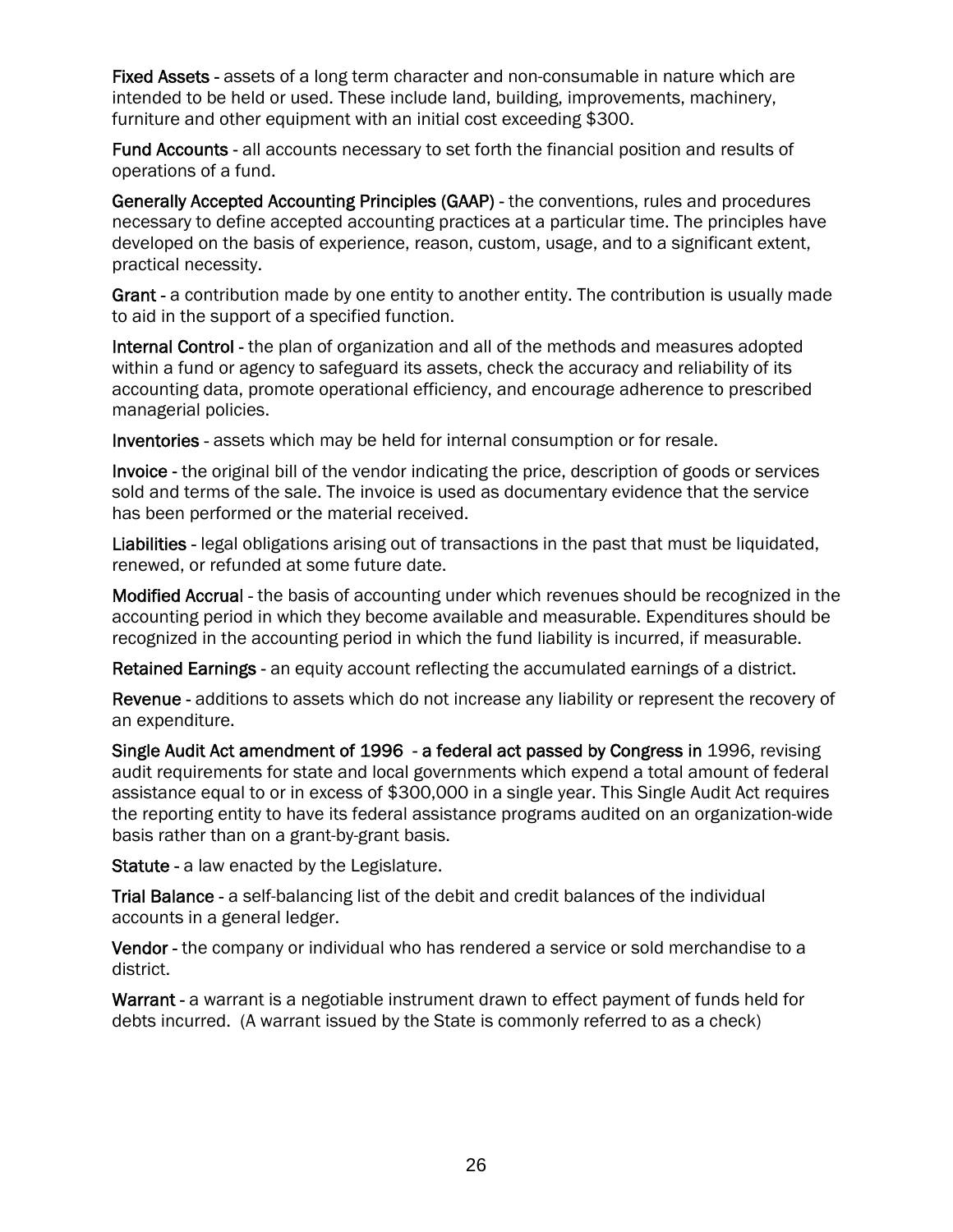#### *Debit - Credit Actions*

| Debit will:                                  | Credit will:                |  |  |
|----------------------------------------------|-----------------------------|--|--|
| Increase an asset                            | Decrease an asset           |  |  |
| Decrease a liability                         | Increase a liability        |  |  |
| $\triangleright$ Decrease equity (net worth) | Increase equity (net worth) |  |  |
| Decrease revenue                             | Increase revenue            |  |  |
| Increase expenditures                        | Decrease expenditures       |  |  |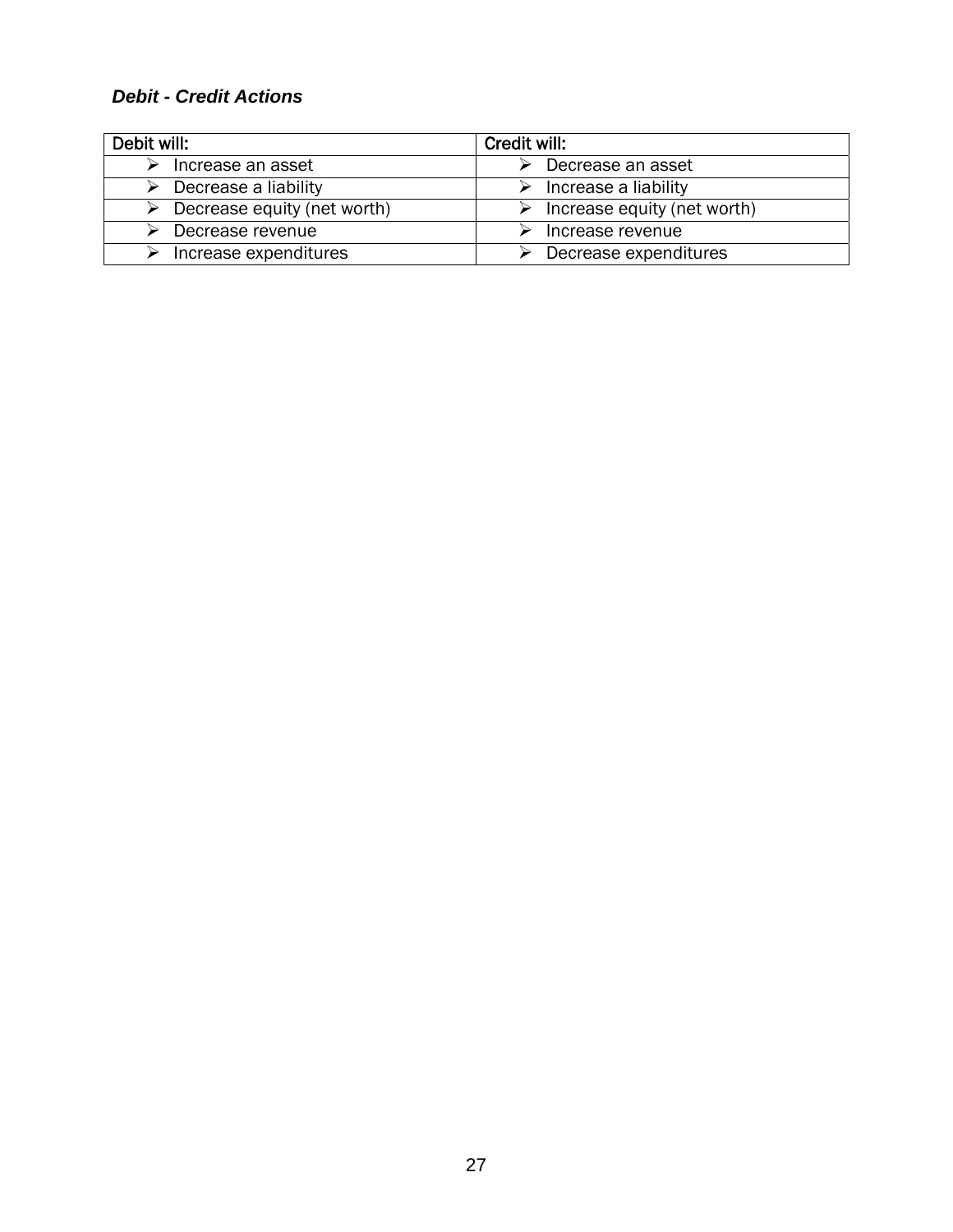**APPENDIX D** 

## **Sample Transactions**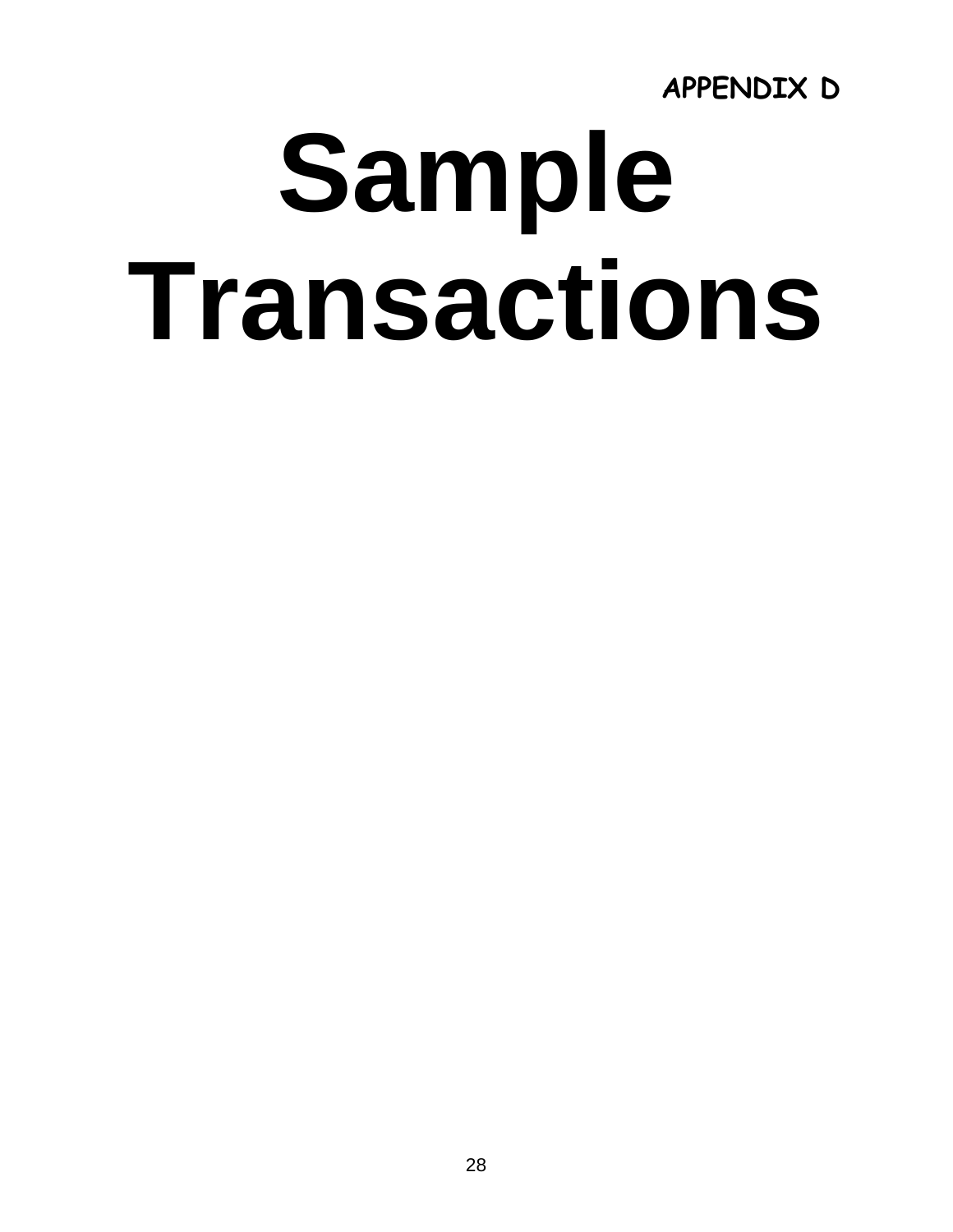#### **Examples of Transactions**

- 1) Cash purchase of equipment for more than \$300.
	- a) Check is written for the amount of the equipment, coded to the correct asset fund (Cash, #1000, credit)
	- b) Asset being purchased is added to asset list (i.e., long term asset, equipment, #1650, debit)

This transaction does not change the net worth of the district, nor does it change the total value of the district's assets.

- 2) Receiving a loan for purchase of equipment for more than \$300
	- a) Deposit is made for amount of the loan, coded to the correct asset fund (cash, #1000, debit).
	- b) Liability is increased, coded to the correct liability account (i.e., machinery notes payable, #2650, credit).
	- c) Check is written for amount of equipment, coded to the correct asset fund (cash, #1000, credit).
	- d) Asset is increased, coded to the correct asset account (machinery, #1650, debit).
- 3) Making a loan payment for purchase of equipment for more than \$300
	- a) Check is written for amount of loan payment, principal plus interest, coded to the correct asset fund (cash, #1000, credit).
	- b) Liability is decreased by the amount of the principal, coded to the correct liability account (machinery notes payable, #2650, debit).
	- c) Expense is increased by the amount of the interest, coded to the correct expense account (miscellaneous expenses, #6520, debit).
- 4) Recording depreciation taken for one piece of equipment purchased for more than \$300
	- a) Asset is decreased by the amount of the depreciation for one year, coded to the correct asset account (accumulated depreciation - machinery, #1750, credit).
	- b) Expense is increased by the amount of the depreciation for one year, coded to the correct expense account (miscellaneous expenses, #6550, debit).
- 5) Billing a customer for a deposit on services to be provided at a later date (i.e., tree planting)
	- a) Asset is increased by the amount of the deposit to be received (tree machine planting receivable, #1210, debit).
	- b) Liability is increased by the amount of the deposit to be received (customer deposits, #2001, credit).
- 6) Receiving the customer's deposit for services to be provided (i.e., tree planting)
	- a) Asset is increased by the amount of the deposit received (cash, #1000, debit).
	- b) Asset is decreased by the amount of the deposit received (tree machine planting receivable, #1210, credit).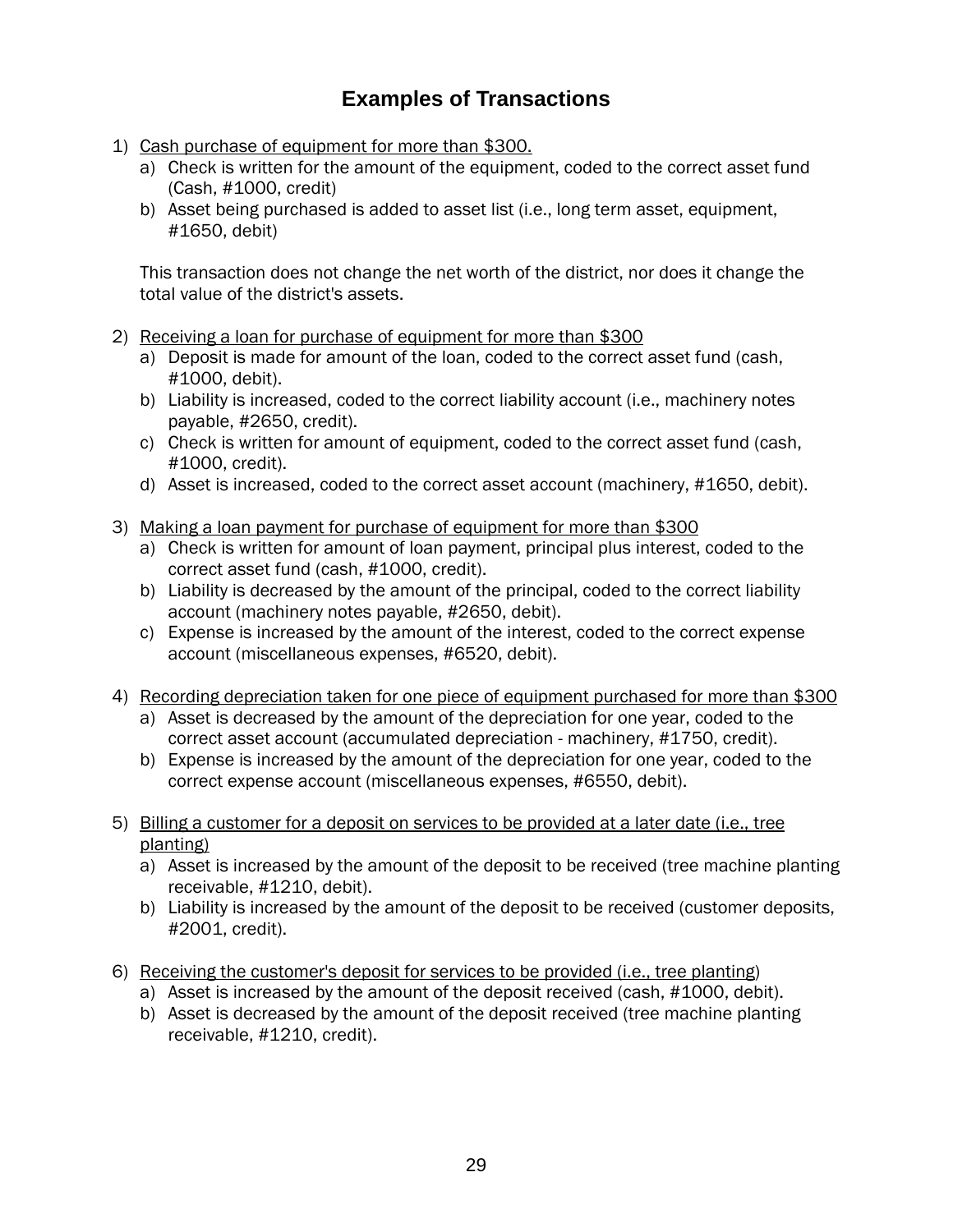- 7) Sale of a Fixed Asset (outright sale, not used as a trade-in) If you do not depreciate your equipment, omit the steps concerning accumulated depreciation in #7 and #8
	- a) Asset is increased by the amount received (cash, #1000, debit)
	- b) Asset is decreased by the amount received (equipment, #1650, credit)
	- c) Accumulated depreciation is decreased by the total amount of accumulated depreciation for that piece of equipment.
	- d) Income account "Sale of Fixed Assets" is increased if you had a gain on the sale (sold the equipment for more than book value). The income account "Sale of Fixed Assets" is decreased (credit) if you had a loss on the sale (sold the equipment for less than book value).

Complete a General Journal entry as follows:

- 1) Debit cash (bank account where money is deposited) for the amount of the sale
- 2) Debit the total amount of accumulated depreciation in the proper asset account
- 3) Credit the appropriate parent asset account for the original cost
- 4) If gain on sale, credit account #4550 Sale of Fixed Assets
- 5) If loss on sale, debit account #4550 Sale of Fixed Assets

#### If you have already recorded the deposit, complete the General Journal entry as follows:

- 1) Debit the total amount of accumulated depreciation in the proper asset account
- 2) Credit the appropriate parent asset account for the amount of the original cost minus the sale price
- 3) If gain on sale, credit account #4550 Sale of Fixed Assets
- 4) If loss on sale, debit account #4550 Sale of Fixed Assets
- 8) Trade-in of a Fixed Asset
	- a) New asset account is created for the new fixed asset original cost
	- b) New asset account is created for the accumulated depreciation for the new fixed asset

#### Method #1 (preferred)

- c) Record check written for the new asset, making sure that you enter the correct new asset account for the check. NOTE – this will not be an expense account.
- d) Complete a General Journal entry as follows:
	- i) Debit the total amount of Accumulated Depreciation
	- ii) Debit the original cost of the new equipment for any trade-in value allowed
	- iii) Credit the old equipment account for the amount of original cost
	- iv) If gain on sale, credit account #4550 Sale of Fixed Assets
	- v) If loss on sale, debit account #4550 Sale of Fixed Assets

#### Method #2

- c) Complete a General Journal entry as follows:
	- i) Debit the new asset account for the full value of the equipment
	- ii) Debit the total amount of Accumulated Depreciation of the old equipment
	- iii) Credit the old equipment account for the amount of the original cost
	- iv) Credit the cash/checking account for the amount of the check (1) You will need to enter the correct check number as the Journal Entry number
	- v) If gain on sale, credit account #4550 Sale of Fixed Assets
	- vi) If loss on sale, debit account #4550 Sale of Fixed Assets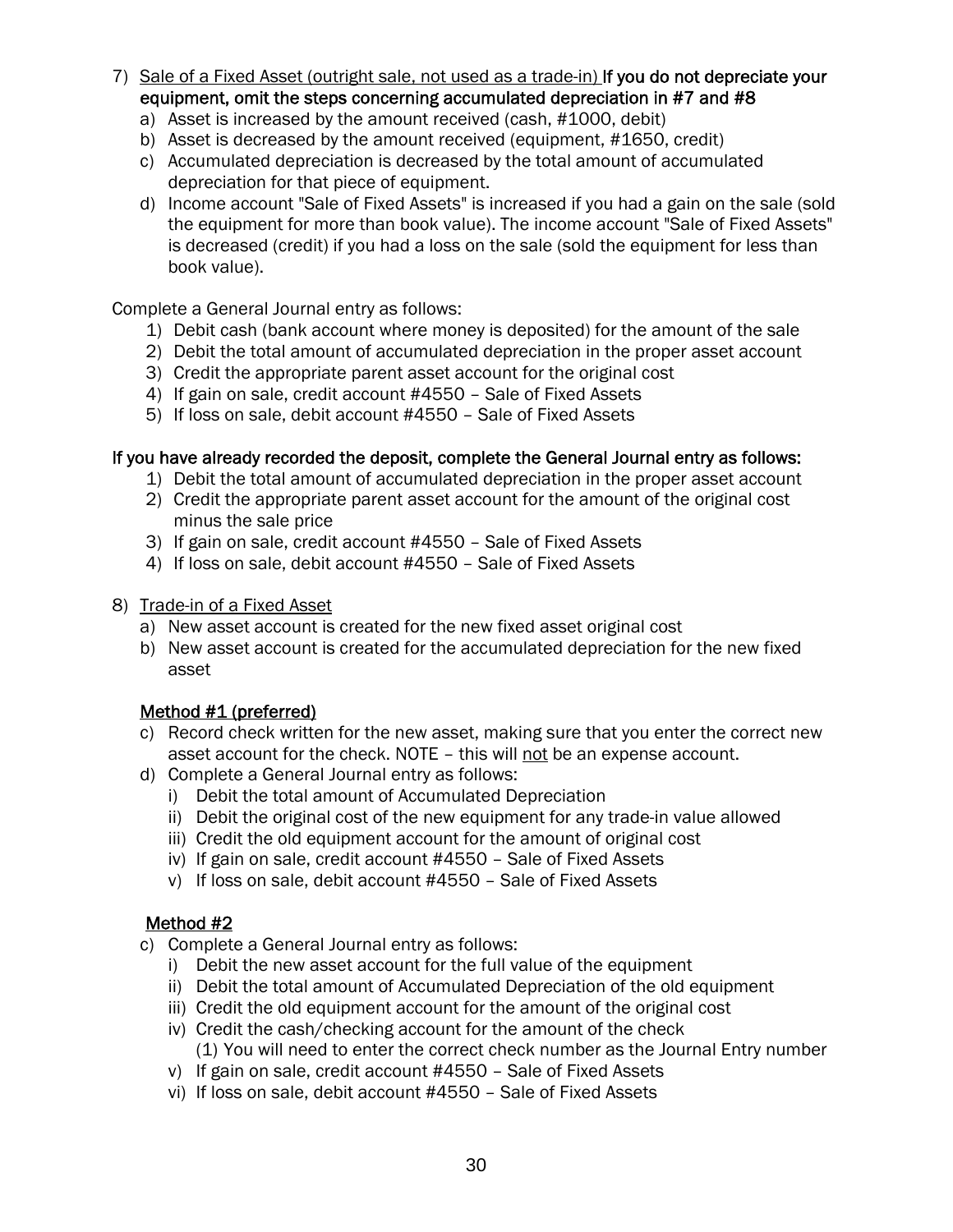## **APPENDIX E FORMS and REPORTS**

| † Formal Review Checklist  32                          |  |
|--------------------------------------------------------|--|
| * Balance Sheet - General Fund  35                     |  |
| * Statement of Revenues (Profit/Loss) Ordinary 37      |  |
| * Statement of Revenues (Profit/Loss) Extraordinary 41 |  |
| Information Directory  42                              |  |
| Statement of Cash Flows  43                            |  |
|                                                        |  |
| Bank Reconciliation Form  47                           |  |

- † This form needs to be submitted to the division at least once every three years.
- \* These forms need to be submitted to the division each year.
- \* QuickBooks generated standard Balance Sheet and Income Statement reports are acceptable in place of the forms on pages 35 and 37.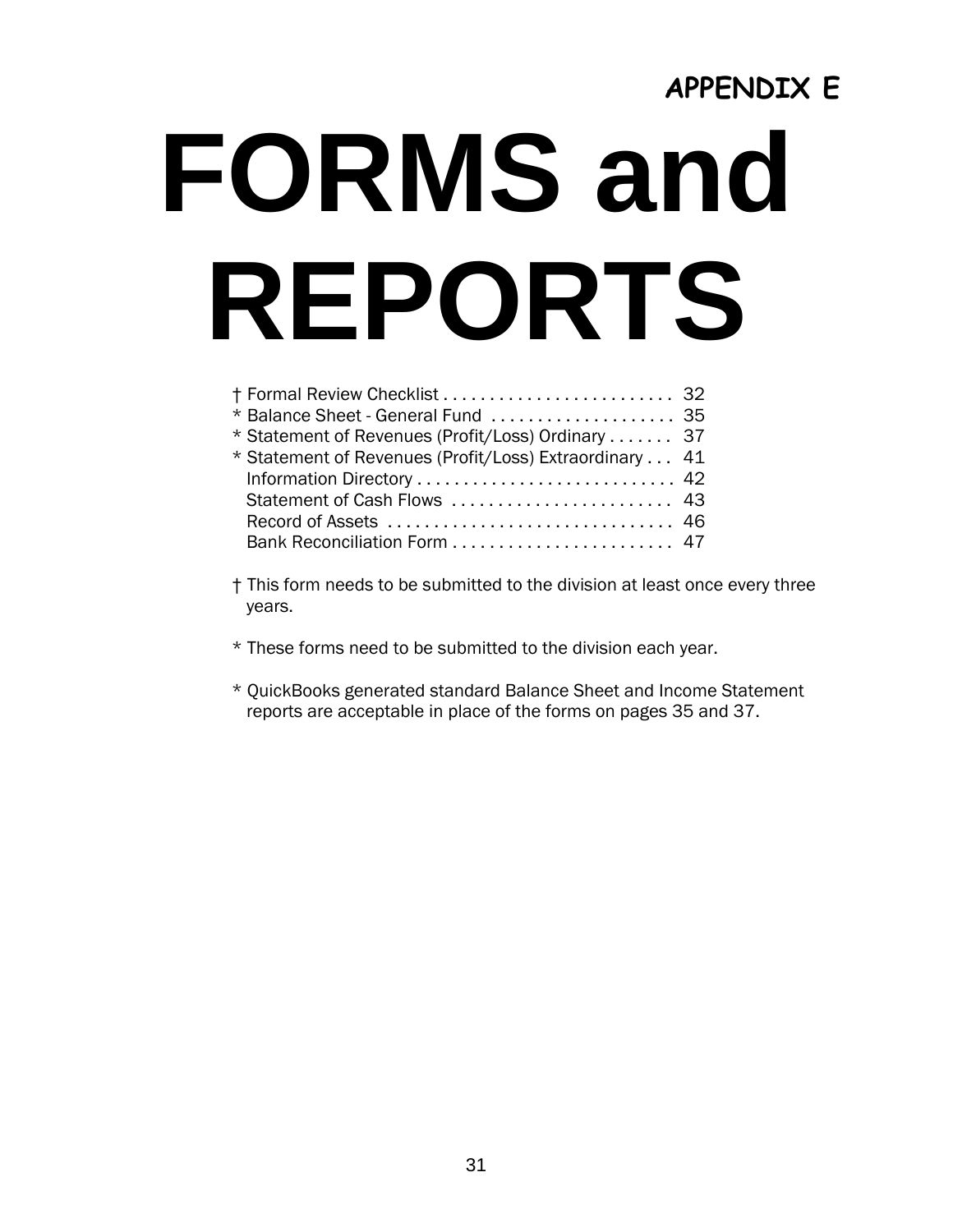#### *FORMAL REVIEW CHECKLIST OF FINANCIAL RECORDS*

|    |     |    | Period reviewed: ______________________________(date) to _________________________(date)                                                                              |  |
|----|-----|----|-----------------------------------------------------------------------------------------------------------------------------------------------------------------------|--|
|    |     |    | Section A. Please circle the correct response to the following controls and write in the<br>correct information where necessary:                                      |  |
| 1. | Yes | No | Is the conservation district using the chart of accounts and forms prescribed<br>by the State Conservation Commission?                                                |  |
|    |     |    |                                                                                                                                                                       |  |
| 2. | Yes | No | Are computer files backed up, or copies made of paper records (general<br>journal) to avoid the risk of losing accounting data?                                       |  |
|    |     |    | How often are backups performed or papers copied? ______________________                                                                                              |  |
| 3. | Yes | No | Is the computer backup or paper copies stored off-site or in an otherwise<br>secure place?                                                                            |  |
| 4. | Yes | No | Are the necessary reports produced after each posting or is the data retained<br>in such a manner that they may be produced upon demand?                              |  |
| 5. | Yes | No | Is a record of file maintenance produced? Such a record should document<br>the specific changes made to various accounts in a manner similar to a<br>general journal. |  |
| 6. | Yes | No | Was the audit trail printed and reviewed?                                                                                                                             |  |
| 7. | Yes | No | Is the district protected by bond insurance?                                                                                                                          |  |
|    |     |    | If yes, name who is bonded and their position with the district.<br>(position)                                                                                        |  |

#### Section B. Please circle the correct response to the description of the cash and revenue systems and the related controls:

| Yes | No. | Are there adequate provisions for the physical security of cash assets on<br>hand in the office? |
|-----|-----|--------------------------------------------------------------------------------------------------|
|     |     | Explain:                                                                                         |

2. Yes No If a petty cash fund is maintained, does the balance of cash plus expense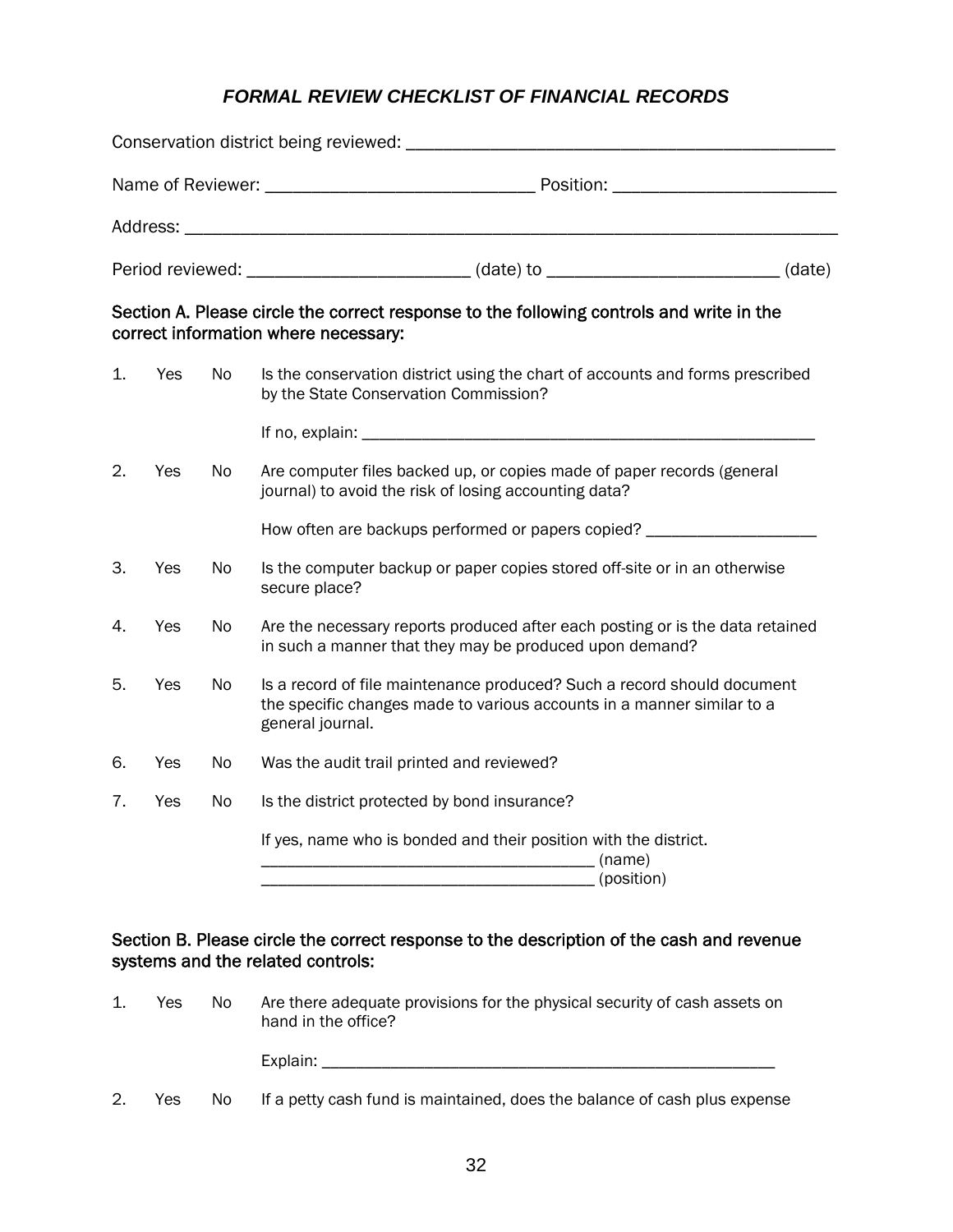|     |     |    | receipts total the amount established by the board?                                                                                    |
|-----|-----|----|----------------------------------------------------------------------------------------------------------------------------------------|
| 3.  | Yes | No | Is a bank reconciliation performed on a monthly basis?                                                                                 |
|     |     |    |                                                                                                                                        |
| 4.  | Yes | No | Is evidence of this reconciliation retained?                                                                                           |
| 5.  | Yes | No | Are restrictive endorsements placed upon each check when it is received?                                                               |
| 6.  | Yes | No | Are duplicate pre-numbered receipts issued for all revenues, even revenue<br>that is non physically received (i.e., passbook interest) |
| 7.  | Yes | No | Are all receipts deposited timely and intact?                                                                                          |
| 8.  | Yes | No | Are receipts accounted for and balanced to collections at the time each<br>deposit is made?                                            |
| 9.  | Yes | No | Is evidence of this step documented?                                                                                                   |
| 10. | Yes | No | Are actual revenues compared to budgeted amounts periodically with the<br>results submitted to the governing board?                    |
| 11. | Yes | No | After a random check of 10% of the receipts, do the paper documents<br>correspond to the journal entries?                              |
| 12. | Yes | No | Has a subsidiary accounts receivable record been established to track the<br>balance owed by the various customers of the district?    |

#### Section C. Please circle the correct response to the following description of the expense and payroll systems and the related controls and write in the correct information where necessary:

- 1. Yes No Are the unused check blanks stored in a secure place?
- 2. Yes No Are voided/spoiled checks properly voided and retained?
- 3. Yes No Are signature stamps used?
	- Yes No If yes, are they under the direct physical control of the signer?
- 4. Yes No Are check blanks pre-numbered by the printer?
- 5. Yes No Are two approved signatures on each issued check?
- 6. Yes No Are checks signed AFTER they are prepared?
- 7. Yes No Are there any signed BLANK checks in the office?
- 8. Yes No Are actual expenses compared to budget amounts periodically and submitted to the governing board for approval? (Statement should be attached to the official minutes)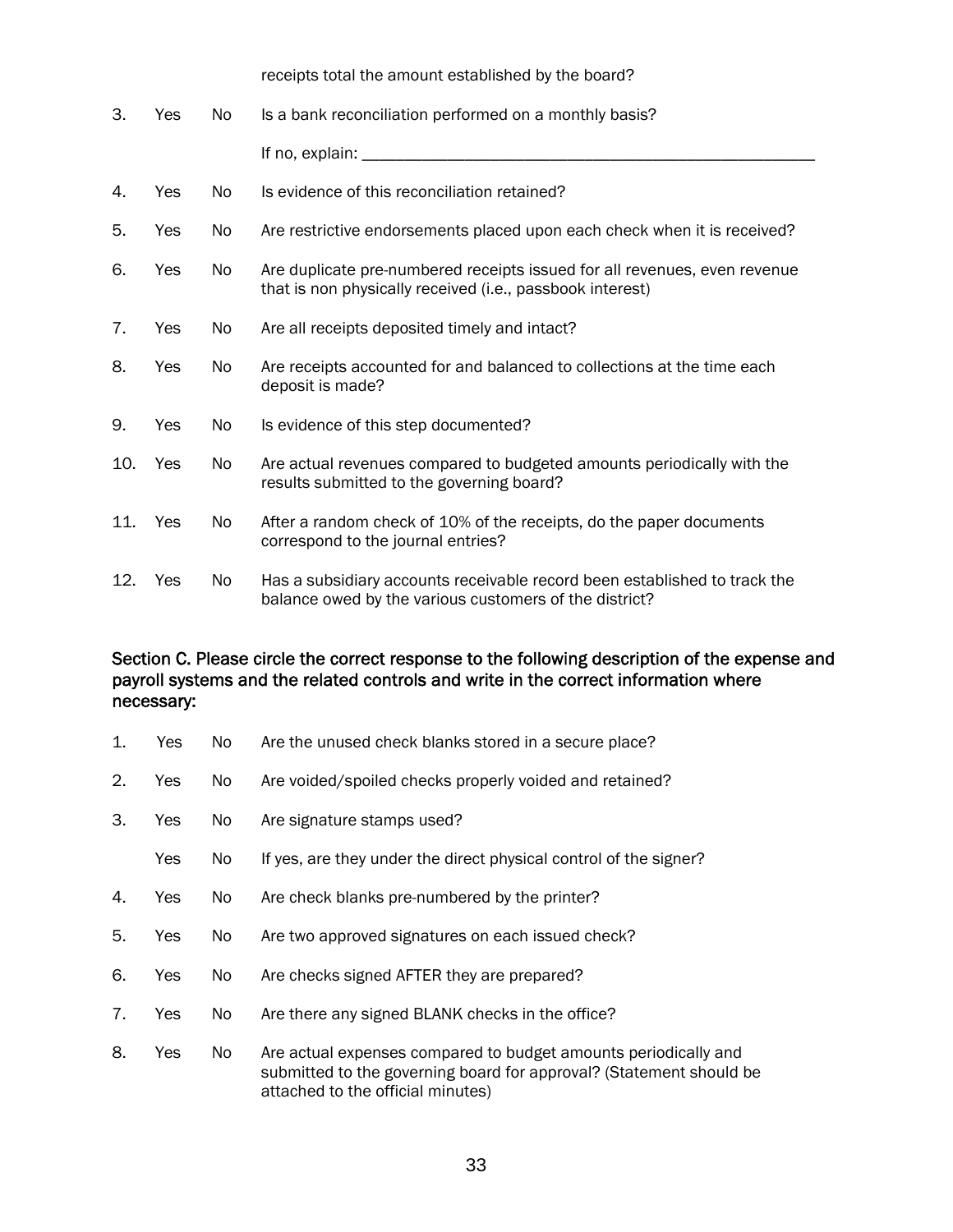| 9.  | Yes | No  | Are invoices signed by the employee involved in that transaction to attest to<br>its accuracy?                                                                                                                                                                                                                                                                                                                    |  |
|-----|-----|-----|-------------------------------------------------------------------------------------------------------------------------------------------------------------------------------------------------------------------------------------------------------------------------------------------------------------------------------------------------------------------------------------------------------------------|--|
| 10. | Yes | No. | Is a claimant's signature obtained for all expenditures that involve travel or<br>services rendered?                                                                                                                                                                                                                                                                                                              |  |
| 11. | Yes | No. | Is a perjury statement also present ("I declare and affirm under the penalties<br>of perjury that this claim has been examined by me, and to the best of my<br>knowledge and belief, is in all things true and correct. I further agree to<br>comply with the provision of the Civil Rights Acts of 1964 and regulations<br>issued thereunder relating to non-discrimination in federally assisted<br>programs.") |  |
| 12. | Yes | No. | Are bills/invoices examined by the governing board prior to approval?                                                                                                                                                                                                                                                                                                                                             |  |
| 13. | Yes | No  | Is evidence of this step documented by their initials?                                                                                                                                                                                                                                                                                                                                                            |  |
| 14. | Yes | No. | After a random check of 10% of the vouchers, do the paper documents<br>correspond to the journal entries?                                                                                                                                                                                                                                                                                                         |  |
| 15. | Yes | No. | Are time card/sheets prepared by hourly employees and signed by the<br>employee and the applicable supervisor?                                                                                                                                                                                                                                                                                                    |  |
| 16. | Yes | No  | Are adequate vacation and sick leave records maintained?                                                                                                                                                                                                                                                                                                                                                          |  |
| 17. | Yes | No. | Is a fixed asset record maintained in the form prescribed by the State<br><b>Conservation Commission?</b>                                                                                                                                                                                                                                                                                                         |  |

#### STATEMENT OF REVIEWER

I have reviewed the records of the \_\_\_\_\_\_\_\_\_\_\_\_\_\_\_\_\_\_\_\_\_\_\_\_\_\_\_\_\_\_\_\_\_Conservation District, and I do/do not recommend further review.

\_\_\_\_\_\_\_\_\_\_\_\_\_\_\_\_\_\_\_\_\_\_\_\_\_\_\_\_\_\_\_\_\_\_\_\_\_ (Signature)

Reviewer

#### STATEMENT OF BOARD OF SUPERVISORS

This checklist has been discussed by the Board of the \_\_\_\_\_\_\_\_\_\_\_\_\_\_\_\_\_\_\_\_\_\_\_\_\_\_\_ Conservation District on \_\_\_\_\_\_\_\_\_\_\_\_\_\_\_\_\_\_\_\_\_\_\_\_\_\_\_\_\_\_\_\_\_(date).

\_\_\_\_\_\_\_\_\_\_\_\_\_\_\_\_\_\_\_\_\_\_\_\_\_\_\_\_\_\_\_\_\_\_\_\_\_ (Signature)

Chairman of the Board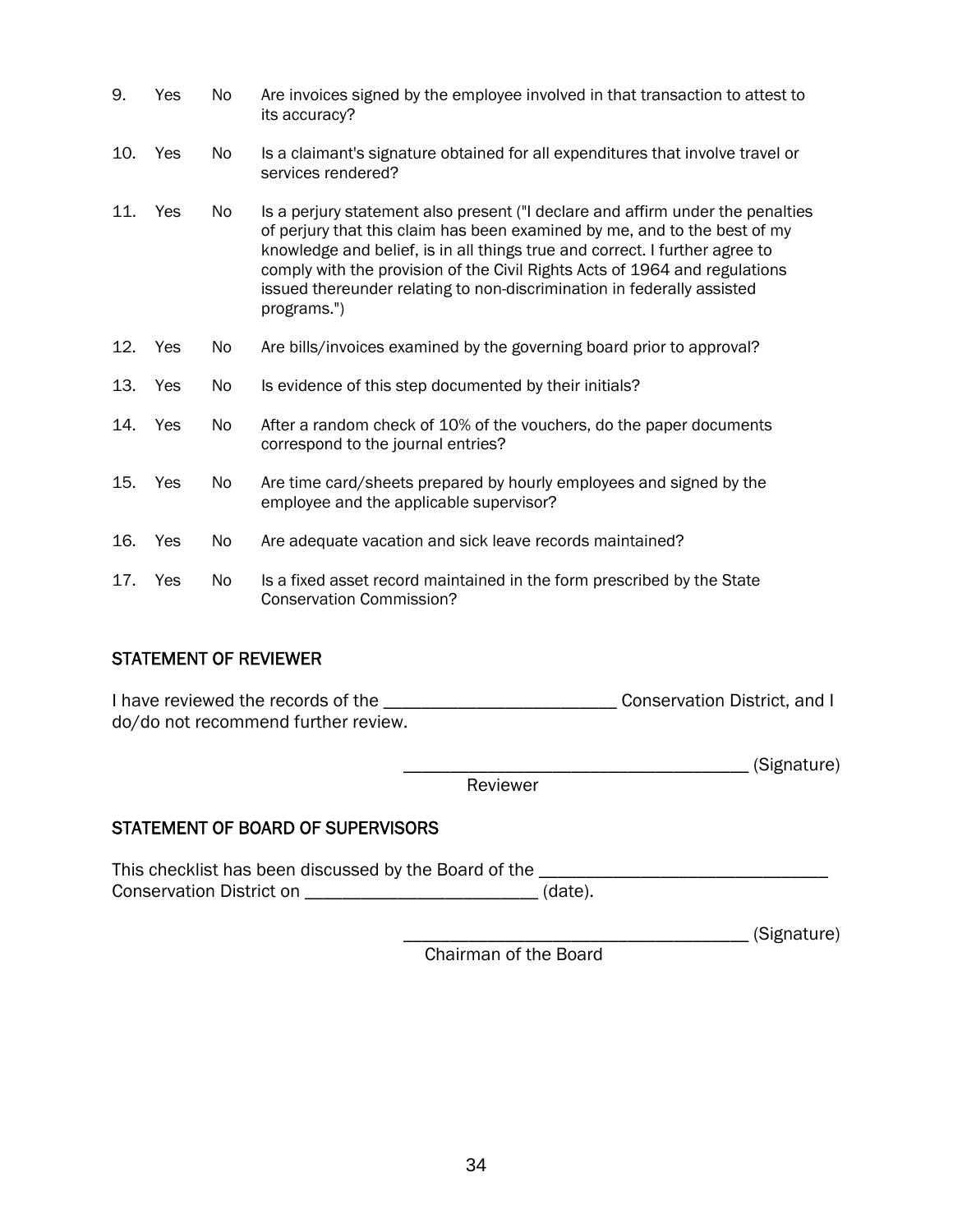#### *BALANCE SHEET -- GENERAL FUND*

**DECEMBER 31, \_\_\_\_\_\_\_\_\_\_\_\_\_\_\_\_**

(Bold, underscore indicates proposed new accounts)

#### **ASSETS:**

#### **Current Assets**

| 1000                | Cash/Cash & Deposits                        | $\frac{1}{2}$           |
|---------------------|---------------------------------------------|-------------------------|
| 1001                | Cash Change                                 | $\overline{\mathbf{e}}$ |
| 1002                | Petty Cash                                  |                         |
| 1003                | Savings Accounts                            | $\frac{6}{3}$           |
| 1004                | Certificates of Deposit (CD)                |                         |
| 1200                | <b>Accounts Receivable</b>                  |                         |
| 1210                | <b>Tree Machine Planting Receivable</b>     |                         |
| 1211                | <b>Tree Hand Planting Receivable</b>        |                         |
| 1220                | Tree Fabric Receivable                      |                         |
| 1230                | Tree Protector Receivable                   |                         |
| 1240                | <b>Drip Irrigation Receivable</b>           | 全全全全全全                  |
| 1250                | <b>Tree Cultivation Receivable</b>          |                         |
| 1260                | <b>Tree Chemical Application Receivable</b> | \$                      |
| 1300                | <b>Grass Drill Rental Receivable</b>        | \$                      |
| 1310                | Crop Drill Rental Receivable                |                         |
| 1320                | <b>Land Construction Receivable</b>         | $\frac{1}{3}$           |
| 1330                | <b>Flags Receivable</b>                     | \$                      |
|                     | Other Current Assets (1400-1599):           |                         |
| 1401                | Inventory                                   | \$                      |
|                     |                                             | \$                      |
|                     |                                             | \$                      |
|                     | <b>Total Current Assets</b>                 | \$                      |
| <b>Fixed Assets</b> |                                             |                         |
|                     | Land (1600-1609):                           | \$                      |

|      | Buildings (1610-1619):                             |  |
|------|----------------------------------------------------|--|
|      |                                                    |  |
|      |                                                    |  |
| 1710 | <b>Accumulated Depreciation-Buildings (Credit)</b> |  |
|      | Vehicles (1620-1649):                              |  |
|      |                                                    |  |
|      |                                                    |  |
| 1720 | <b>Accumulated Depreciation-Vehicles (Credit)</b>  |  |
|      | Machinery (1650-1689):                             |  |
|      |                                                    |  |
|      |                                                    |  |
|      |                                                    |  |
| 1750 | <b>Accumulated Depreciation-Machinery (Credit)</b> |  |
|      | Office Equipment (1690-1699):                      |  |
|      |                                                    |  |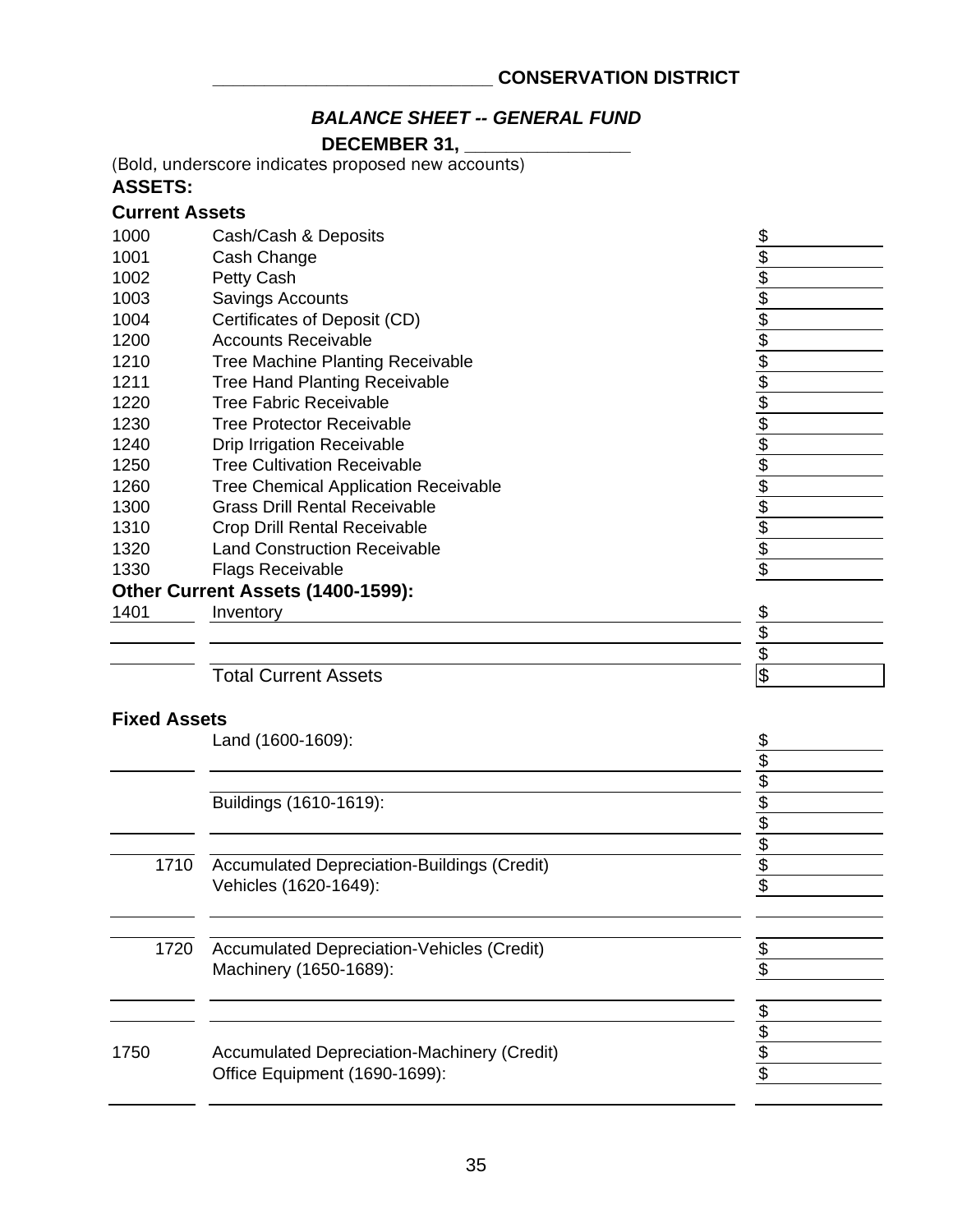| 1790 | Accumulated Depreciation-Off. Equip. (Credit) |  |
|------|-----------------------------------------------|--|
|      | <b>Total Fixed Assets</b>                     |  |





#### **TOTAL ASSETS**

#### **LIABILITIES AND EQUITY:**

#### **Current Liabilities:**

| <b>VUITENT LIADINIES.</b> |                                         |                                           |
|---------------------------|-----------------------------------------|-------------------------------------------|
| 2000                      | <b>Accounts Payable</b>                 | \$                                        |
| 2001                      | <b>Customer Deposits</b>                | $\, \, \raisebox{12pt}{$\scriptstyle \$}$ |
| 2010                      | Supervisors Medicare Payable            | $\overline{\$}$                           |
| 2011                      | <b>Supervisors IRS Payable</b>          | $\frac{\$}{\$}$                           |
| 2012                      | <b>Supervisors FICA Payable</b>         |                                           |
| 2020                      | <b>Employees Medicare Payable</b>       | $\sqrt[6]{\frac{1}{2}}$                   |
| 2021                      | <b>Employees IRS Payable</b>            |                                           |
| 2022                      | <b>Employees FICA Payable</b>           | $\frac{1}{2}$                             |
| 2023                      | <b>Retirement Contributions Payable</b> |                                           |
| 2100                      | Sales Tax Payable                       | $\overline{\$}$                           |

- 
- 
- 2100 Sales Tax Payable<br>
2101 Excise Tax Payable<br>
Total Current Liabilities<br>
Total Current Liabilities 2101 Excise Tax Payable

#### Total Current Liabilities \$

#### **Long-Term Liabilities:**

| 2600 | <b>Land Notes Payable</b>             | $\frac{1}{2}$           |
|------|---------------------------------------|-------------------------|
| 2610 | <b>Building Notes Payable</b>         | $\overline{\$}$         |
| 2620 | <b>Vehicle Notes Payable</b>          | $\sqrt[6]{\frac{1}{2}}$ |
| 2650 | <b>Machinery Notes Payable</b>        | $\sqrt[6]{\frac{1}{2}}$ |
| 2690 | <b>Office Equipment Notes Payable</b> | $\frac{1}{2}$           |
| 2700 | <b>Other Notes Payable</b>            | $\overline{\$}$         |
|      | <b>Total Long-Term Liabilities</b>    | $\sqrt[6]{\frac{1}{2}}$ |

#### **Fund Equity:**

| 3999 | <b>Retained Earnings</b> |  |
|------|--------------------------|--|
|      | <b>Total Fund Equity</b> |  |

#### **TOTAL LIABILITIES AND EQUITY the set of the set of the set of the set of the set of the set of the set of the set of the set of the set of the set of the set of the set of the set of the set of the set of the set of the**

These two amounts **MUST BALANCE** 



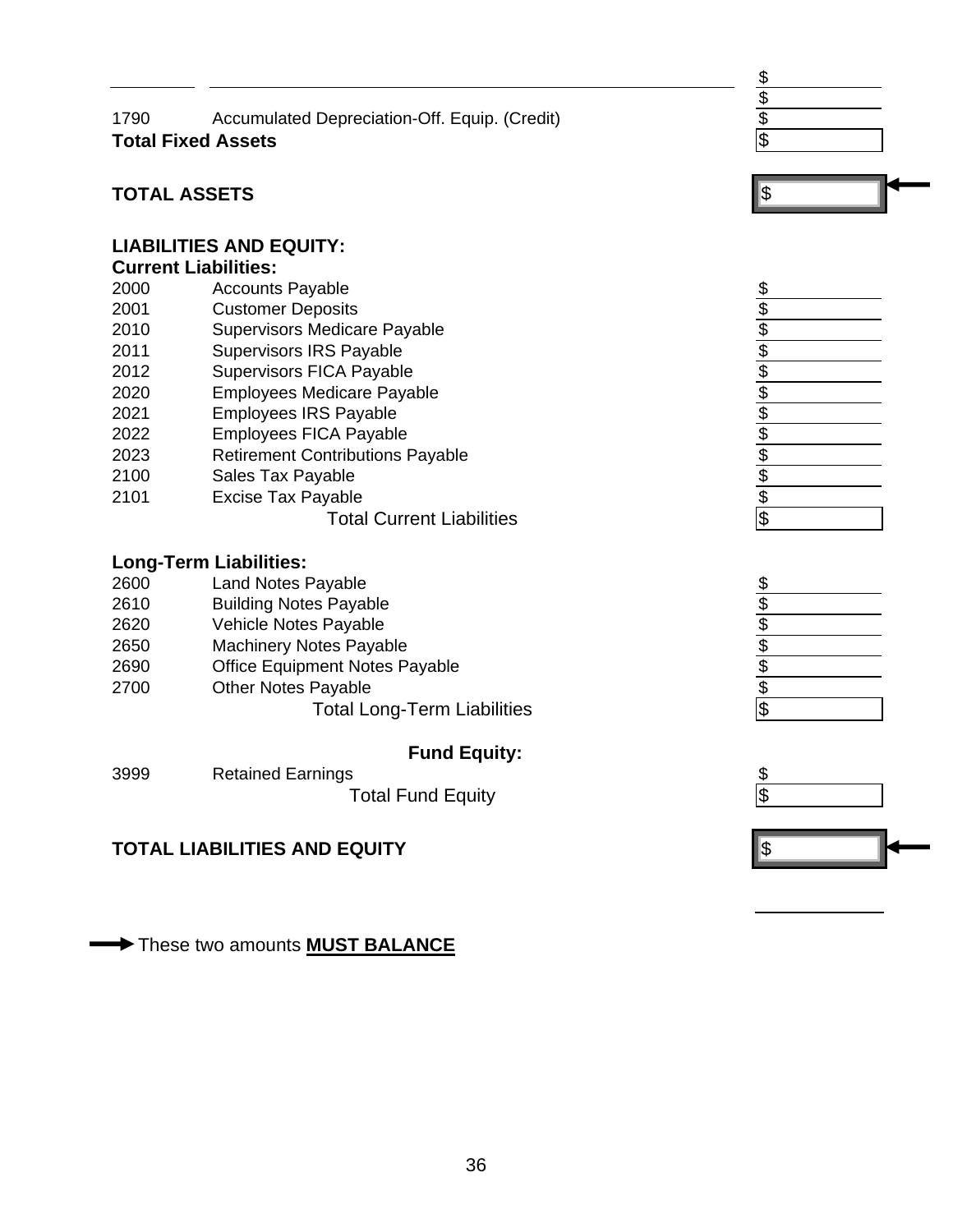### PROFIT/LOSS STATEMENT (ORDINARY) FOR PERIOD ENDED DECEMBER 31,

| <b>Function</b> |           | <b>Activity</b>                         | <b>Budgeted</b>                                                                                    | <b>Actual</b> |
|-----------------|-----------|-----------------------------------------|----------------------------------------------------------------------------------------------------|---------------|
|                 |           | <b>General Fund (Ordinary) Revenues</b> |                                                                                                    |               |
| 400             |           |                                         |                                                                                                    |               |
|                 |           | <b>Intergovernmental Revenue</b>        | \$                                                                                                 | \$            |
|                 | 4000      | <b>County Appropriations</b>            |                                                                                                    |               |
|                 | Subtotal  |                                         |                                                                                                    | Line 1        |
|                 |           |                                         |                                                                                                    |               |
| 410             |           | <b>Charges for Goods &amp; Services</b> |                                                                                                    |               |
|                 | 4100-4109 | <b>Machine Tree Planting</b>            | \$                                                                                                 | \$            |
|                 | 4110-4119 | <b>Hand Tree Planting</b>               |                                                                                                    | \$            |
|                 | 4110.1    | Auger Rent                              | $\frac{1}{2}$<br>$\frac{1}{2}$<br>$\frac{1}{2}$<br>$\frac{1}{2}$<br>$\frac{1}{2}$<br>$\frac{1}{2}$ |               |
|                 | 4110.2    | <b>Tree Bank Sales</b>                  |                                                                                                    |               |
|                 | 4120-4129 | <b>Tree Fabric</b>                      |                                                                                                    | \$            |
|                 | 4121      | <b>Tree Mats</b>                        |                                                                                                    | \$            |
|                 | 4130-4139 | <b>Tree Protector</b>                   |                                                                                                    | \$            |
|                 | 4140-4149 | Drip Irrigation                         | \$                                                                                                 | \$            |
|                 | 4150-4159 | <b>Tree Cultivation</b>                 | $rac{5}{5}$                                                                                        | \$            |
|                 | 4150.1    | <b>Tree Tilling</b>                     |                                                                                                    | \$            |
|                 | 4160-4169 | <b>Tree Chemical Application</b>        | \$\$\$\$                                                                                           | \$            |
|                 | 4200-4209 | <b>Grass Drill Rental</b>               |                                                                                                    | \$            |
|                 | 4200.1    | <b>Broadcast Seeder Rental</b>          |                                                                                                    | \$            |
|                 | 4200.2    | Land Roller Rental                      |                                                                                                    | \$            |
|                 | 4200.3    | Hay Griding Rental                      |                                                                                                    | \$            |
|                 | 4210-4219 | Crop Drill Rental                       | $\frac{5}{5}$<br>$\frac{5}{5}$                                                                     | \$            |
|                 | 4230      | Maps                                    |                                                                                                    | \$            |
|                 | 4350      | Seed Sales                              |                                                                                                    | \$            |
|                 | 4350.1    | <b>Grass Seed</b>                       |                                                                                                    | \$            |
|                 | 4350.2    | Cover Crop Seed                         | $rac{5}{5}$                                                                                        | \$            |
|                 | 4360      | <b>Tree Spade Sales</b>                 |                                                                                                    | \$            |
|                 | Subtotal  |                                         |                                                                                                    | Line 2        |
|                 |           |                                         |                                                                                                    |               |
| 450             |           | <b>Other Revenue</b>                    |                                                                                                    |               |
|                 | 4500      | Miscellaneous Income                    |                                                                                                    | \$            |
|                 | 4500.1    | <b>Pipe Sales</b>                       |                                                                                                    |               |
|                 | 4500.2    | Donations                               |                                                                                                    |               |
|                 | 4510-4519 | Interest                                | $\frac{5}{5}$<br>$\frac{5}{5}$                                                                     | \$            |
|                 | 4520      | Advertising                             |                                                                                                    | $\frac{5}{5}$ |
|                 | 4530      | Flags                                   |                                                                                                    |               |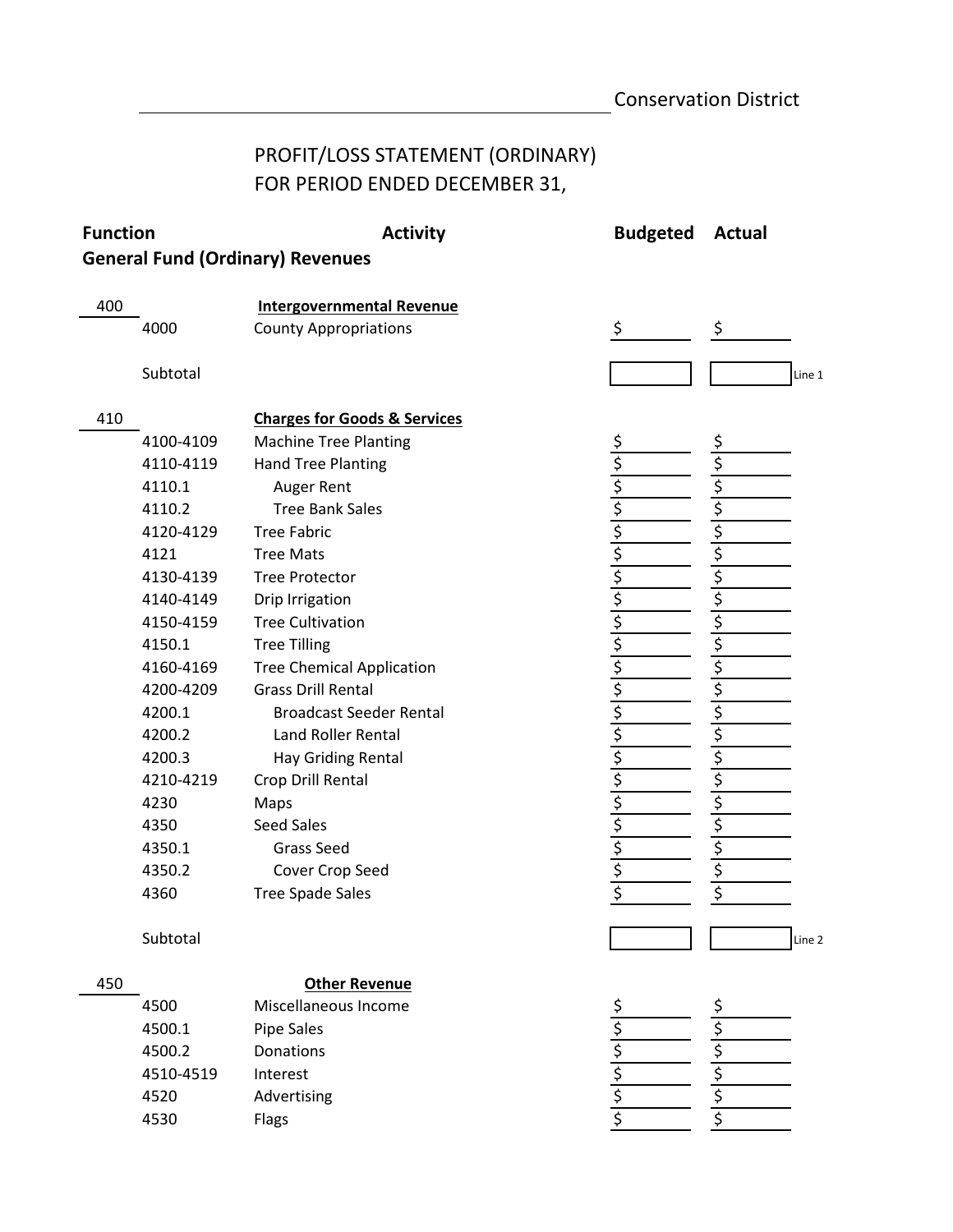| 4540 | <b>Real Property</b>           |  |
|------|--------------------------------|--|
| 4550 | Sale of Fixed Assets           |  |
| 4600 | Mowing                         |  |
| 4700 | Management/Thinning            |  |
| 4800 | <b>Specialties Plant Sales</b> |  |
|      |                                |  |

#### **TOTAL ORDINARY REVENUES** Total lines 1, 2 &3

| <b>Expenses</b> |
|-----------------|
|-----------------|

| 600 |      | <b>Office Expenses</b>         |  |  |
|-----|------|--------------------------------|--|--|
|     | 6000 | Rent                           |  |  |
|     | 6001 | <b>Utilities</b>               |  |  |
|     | 6002 | Postage                        |  |  |
|     | 6003 | Equipment                      |  |  |
|     | 6004 | Printing & Supplies            |  |  |
|     | 6005 | Insurance - Bond & Liabilities |  |  |
|     |      |                                |  |  |

Subtotal Line 3 Line 4



Subtotal Line 5

| 601 |      | <b>Supervisor Expenses</b>         |  |
|-----|------|------------------------------------|--|
|     | 6010 | Supervisor Per Diem                |  |
|     | 6011 | <b>Supervisor Payroll Tax</b>      |  |
|     | 6012 | <b>Supervisor Mileage</b>          |  |
|     | 6013 | <b>Supervisor Meals</b>            |  |
|     | 6014 | <b>Supervisor Lodging</b>          |  |
|     | 6015 | <b>Supervisor General Expenses</b> |  |
|     |      |                                    |  |

#### 602

#### **Employee Expenses**

| 6020-6029 | <b>Employee Wages &amp; Salaries</b>     |  |
|-----------|------------------------------------------|--|
| 6030      | <b>Employee Payroll Tax</b>              |  |
| 6031      | Employee Health Insurance                |  |
| 6032      | <b>Employee Retirement Contributions</b> |  |
| 6035      | <b>Employee Mileage</b>                  |  |
| 6036      | <b>Employee Meals</b>                    |  |
| 6037      | <b>Employee Lodging</b>                  |  |
| 6038      | <b>Employee General</b>                  |  |

#### 605 6050 \$ \$ Memberships & Dues 6051 \$ \$ Contributions **Other Expenses**







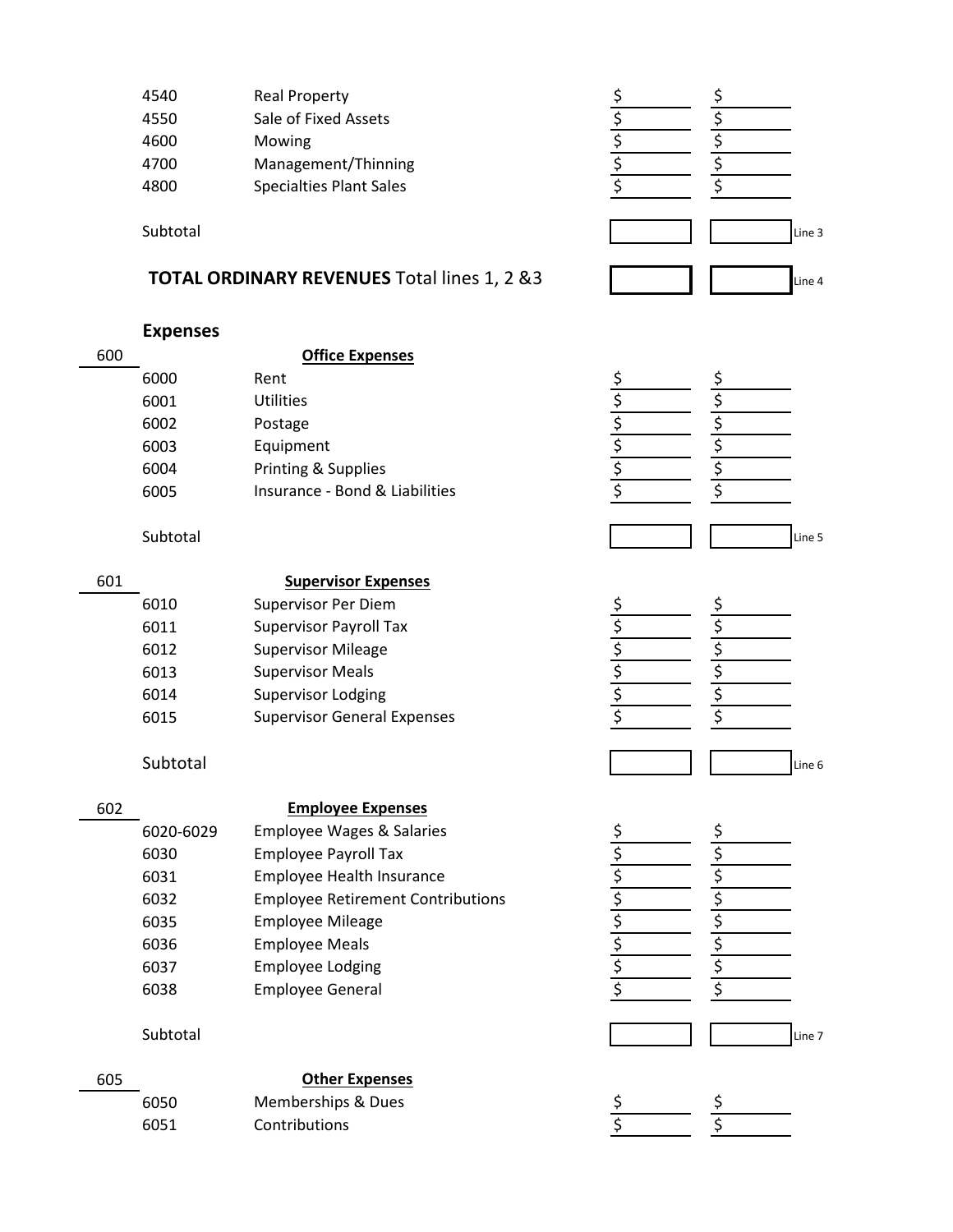| 6055   | <b>Administrative Expenses</b> |
|--------|--------------------------------|
| 6055.1 | <b>Propery Maintenance</b>     |
| 6056   | Miscellaneous Expenses         |

|      | <b>Information &amp; Education</b> |
|------|------------------------------------|
| 6070 | Newsletter                         |
| 6071 | Contests                           |
| 6072 | Events                             |
| 6073 | Awards & Recognition               |
| 6074 | Camps/Ed. Opportunities            |
| 6075 | Advertising                        |
| 6076 | <b>Promotional Materials</b>       |
|      |                                    |

#### 611

**Tree Planting**

| 6110   | <b>Tree Stock</b>                      |
|--------|----------------------------------------|
| 6111   | <b>Tree Planting Wages</b>             |
| 6111.1 | <b>Tree Hand Plant Install</b>         |
| 6110.2 | Tree Prep (Tilling)                    |
| 6110.3 | <b>Tree Auger</b>                      |
| 6110.4 | Tree Bank 6' Trees                     |
| 6112   | <b>Tree Planting Gas/Mileage</b>       |
| 6112.1 | <b>Tree Hand Plant Install</b>         |
| 6113   | <b>Tree Planting Repairs</b>           |
| 6114   | Tree Planting Equipment (<\$300)       |
| 6115   | <b>Tree Planting Refund</b>            |
| 6116   | Tree Planting Misc. Expenses           |
| 6117   | <b>Tree Storage Facility Repairs</b>   |
| 6118   | <b>Tree Storage Facility Utilities</b> |
|        |                                        |

#### 612

#### **Tree Fabric**

| 6120   | <b>Tree Fabric Stock</b>                 |
|--------|------------------------------------------|
| 6121   | <b>Tree Fabric Wages</b>                 |
| 6121.1 | <b>Tree Fabric Mats</b>                  |
| 6121.2 | Tree Fabric Maintenance                  |
| 6121.3 | Tree Fabric Removal                      |
| 6121.4 | <b>Tree Fabric Staples</b>               |
| 6122   | <b>Tree Fabric Gas/Mileage</b>           |
| 6123   | <b>Tree Fabric Repairs</b>               |
| 6124   | Tree Fabric Equipment (<\$300)           |
| 6125   | Tree Fabric Refund                       |
| 6126   | <b>Tree Fabric Miscellaneous Expense</b> |









\$ \$ \$ \$ \$ \$ \$ \$ \$ \$ \$ \$ \$ \$ \$ \$ \$ \$ \$ \$ \$ \$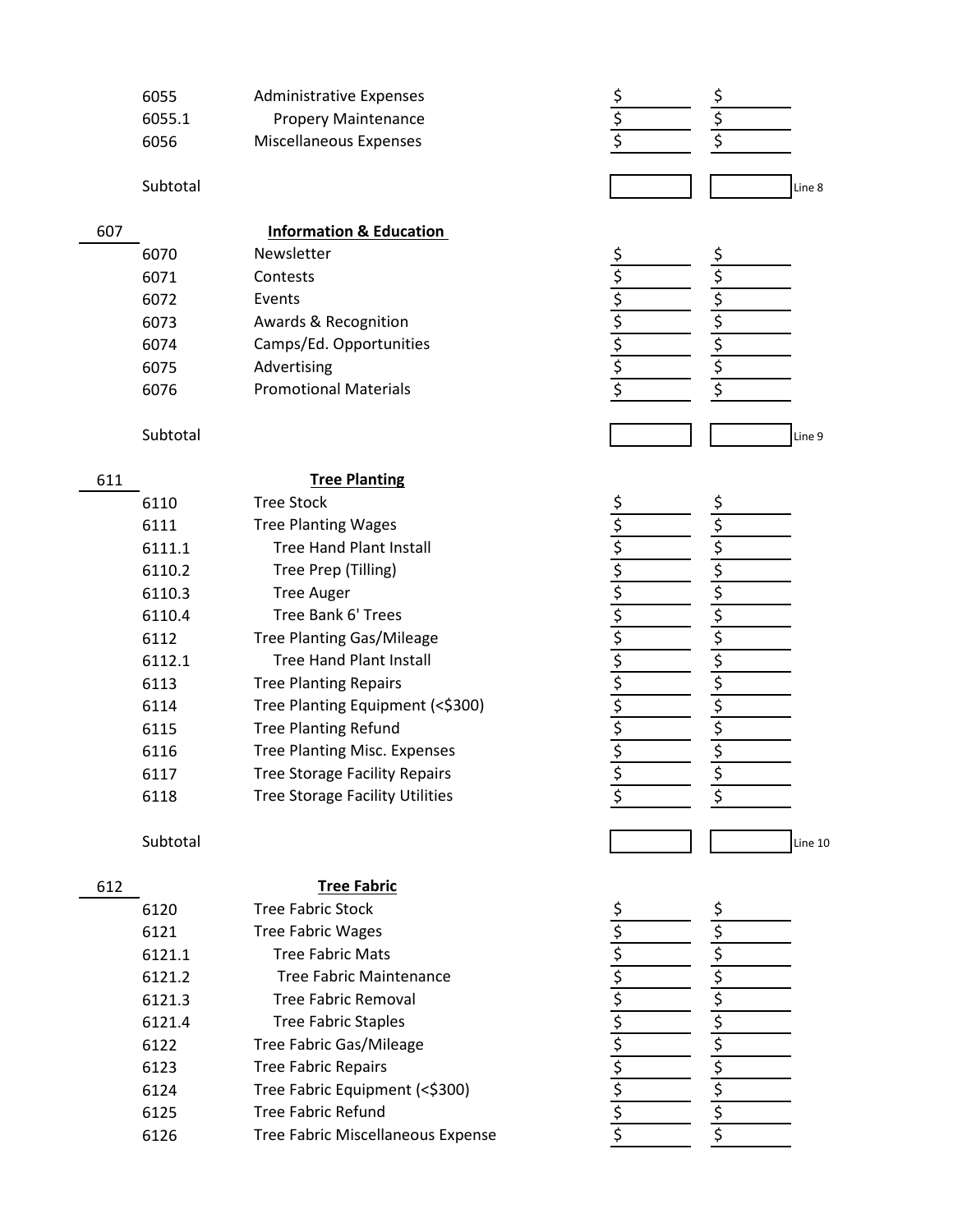#### Subtotal Line 11

|--|

| 6130    | <b>Tree Protector Stock</b>   |  |
|---------|-------------------------------|--|
| 6131    | <b>Tree Protector Wages</b>   |  |
| 6132    | Tree Protector Gas/Mileage    |  |
| 6133    | <b>Tree Protector Repairs</b> |  |
| - - - - |                               |  |

- 6134 \$ \$ Tree Protector Equipment (<\$300)
- 6135 Free Protector Refund Free Protector Refund 6136 Free Protector Miscellaneous Expense S S

613

#### **Drip Irrigation**

| 6140 | <b>Drip Irrigation Stock</b>          |  |
|------|---------------------------------------|--|
| 6141 | Drip Irrigation Wages                 |  |
| 6142 | Drip Irrigation Gas/Mileage           |  |
| 6146 | Drip Irrigation Miscellaneous Expense |  |



| ć |  |
|---|--|
| ¢ |  |
| ć |  |
|   |  |

#### Subtotal Line 13

#### 615 6151 \$ \$ Tree Cultivation Wages  $6151.1$  Tree Tilling  $\zeta$   $\zeta$ 6151.2 Tree Weeding The Service Service Service Service Service Service Service S 6152 \$ \$ Tree Cultivation Gas/Mileage 6153 \$ \$ Tree Cultivation Repairs 6154 Tree Cultivation Equipment (<\$300) \$ \$ 6155 \$ \$ Tree Cultivation Refund 6156 \$ \$ Tree Cultivaiton Miscellaneous **Tree Cultivation**

#### 616

617

#### **Tree Chemical**

| 6160   | <b>Tree Chemical Stock</b>                 |  |
|--------|--------------------------------------------|--|
| 6161   | <b>Tree Chemical Wages</b>                 |  |
| 6162   | <b>Tree Chemical Gas/Mileage</b>           |  |
| 6163   | <b>Tree Chemical Repairs</b>               |  |
| 6164   | Tree Chemical Equipment (<\$300)           |  |
| 6166   | <b>Tree Chemical Miscellaneous Expense</b> |  |
| 6166.1 | Weed Roller Rent                           |  |
| 6166.2 | 4-Wheeler with Sprayer                     |  |
|        |                                            |  |

Subtotal Line 15

**Mowing**









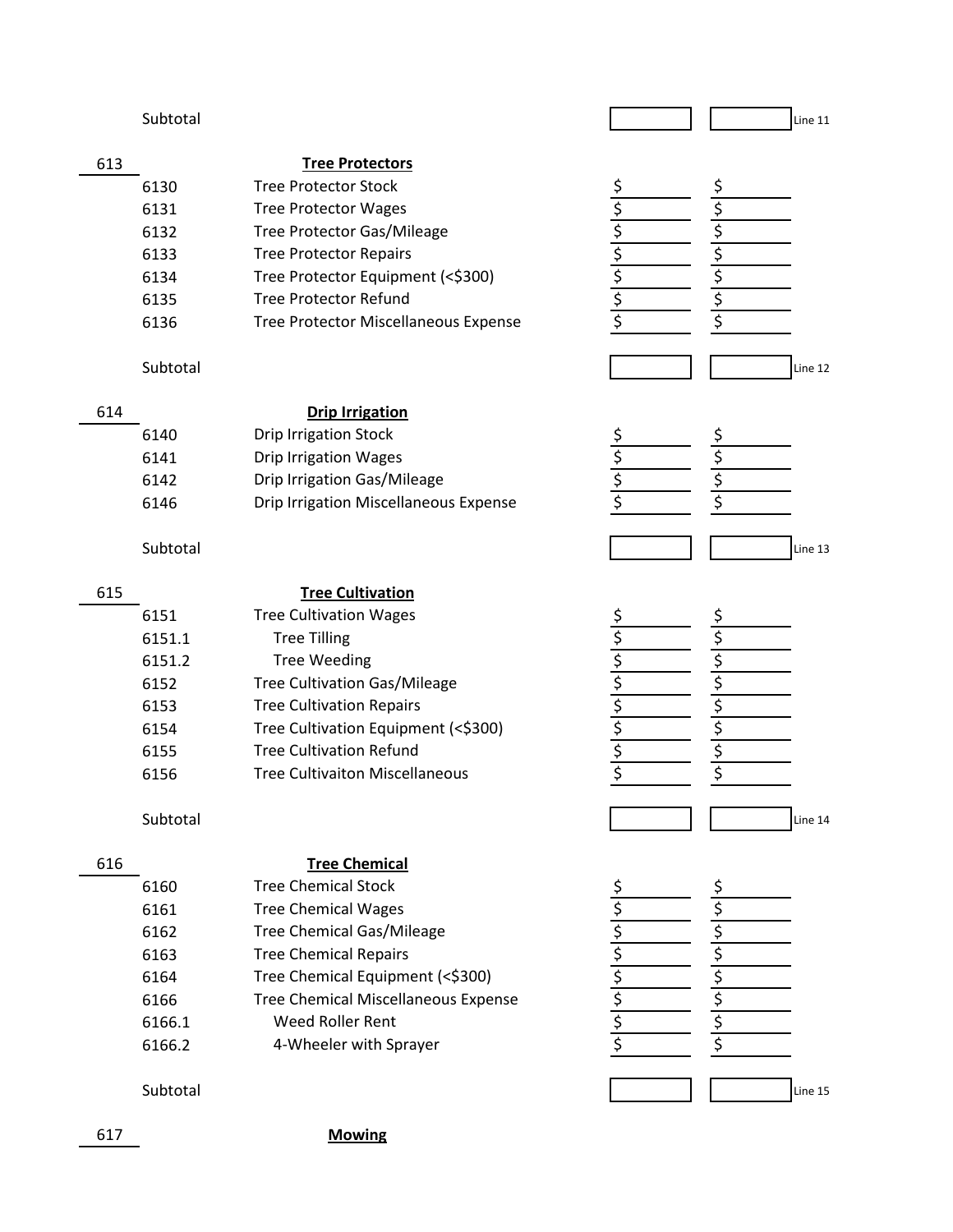| 6171   | Mowing                               | <u>\$</u>                                                                                                           |
|--------|--------------------------------------|---------------------------------------------------------------------------------------------------------------------|
| 6171.1 | <b>Trees</b>                         | $\frac{1}{5}$<br>$\frac{1}{5}$<br>$\frac{1}{5}$<br>$\frac{1}{5}$<br>$\frac{1}{5}$<br>$\frac{1}{5}$<br>$\frac{1}{5}$ |
| 6171.2 | <b>Grass Clipping</b>                |                                                                                                                     |
| 6172   | <b>Mowing Wages</b>                  |                                                                                                                     |
| 6173   | Mowing Gas/Mileage                   |                                                                                                                     |
| 6174   | <b>Mowing Repairs</b>                |                                                                                                                     |
| 6175   | Mowing Equipment (<\$300)            |                                                                                                                     |
| 6176   | <b>Mowing Miscellaneous Expenses</b> |                                                                                                                     |
|        |                                      |                                                                                                                     |

Subtotal Line 16

\$  $\overline{\xi}$  $\overline{\xi}$ \$ \$  $\overline{\xi}$ \$ \$

\$

\$

 $\overline{\xi}$ 

\$

\$

\$

 $\overline{\xi}$ 

\$

 $\overline{\underline{\underline{\zeta}}}$ 

 $\overline{\xi}$ 

\$

 $\overline{\xi}$ 

\$

 $\overline{\xi}$ 

\$

\$

 $\frac{1}{5}$ 

 $\overline{\xi}$ 

\$

 $\overline{\xi}$ 

\$

 $\frac{1}{2}$ 

 $\overline{\xi}$ 

 $\frac{5}{2}$ 

 $\overline{\xi}$ 

\$

\$

\$

\$

\$

\$

\$

\$

\$

\$

\$

\$

\$

\$

\$

\$

\$

\$

\$

\$

\$

#### 618

6180.1 6180.2 6181 6181.1 6181.2 6182 6182.1 8182.2 6183 6183.1 6183.2 6186 6186.1 6186.2 Thinning Forests **Management/Thinning** Expenses Brush Management Brush Management Thinning Forests Thinning Forests Repairs Gas/Mileage Brush Management Brush Management Thinning Forests Thinning Forests Wages Brush Management

#### Subtotal Line 17

| ×<br>۰, | ۰, |  |
|---------|----|--|
|         |    |  |

#### 6190

## Subtotal Line 18

6201

6201.1

6201.2

6201.3

6202

6203

#### 620

| <b>Grass Drills</b>            |
|--------------------------------|
| <b>Grass Drill Wages</b>       |
| Broadcast Seeder               |
| Land Roller                    |
| Hay Grinding                   |
| <b>Grass Drill Gas/Mileage</b> |
| <b>Grass Drill Repairs</b>     |
| Grass Drill Equipment (<\$300) |
|                                |

**Specialties Plant Sales**

Specialty Plant Sales Stock

6204 6206 Grass Drill Miscellaneous Expenses

#### Subtotal and the set of the set of the set of the set of the set of the set of the set of the set of the set o

621 **Crop Drills**

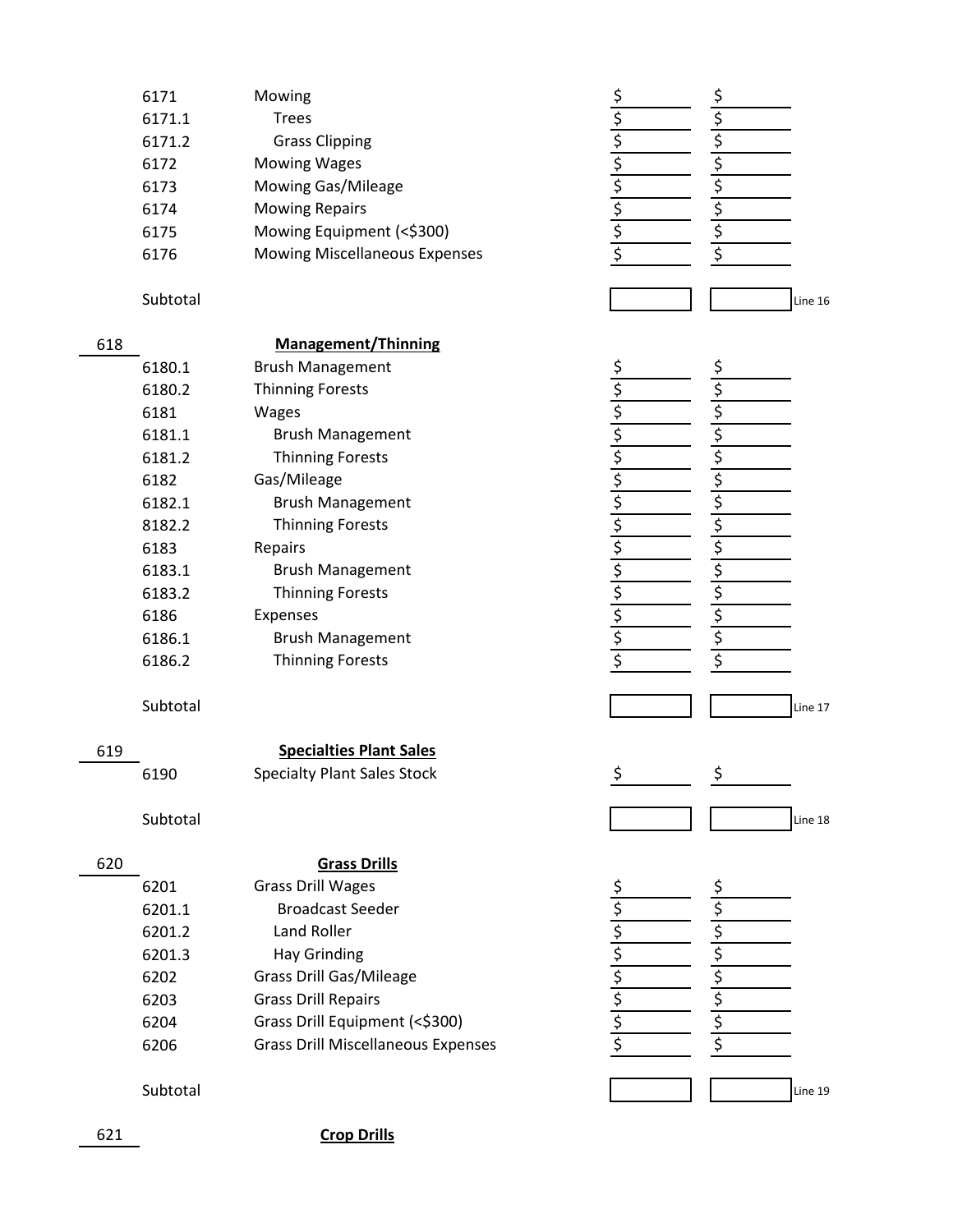| 6211 | Crop Drill Wages                  |  |
|------|-----------------------------------|--|
| 6212 | Crop Drill Gas/Mileage            |  |
| 6213 | <b>Crop Drill Repairs</b>         |  |
| 6214 | Crop Drill Equipment (<\$300)     |  |
| 6216 | Crop Drill Miscellaneous Expenses |  |
|      |                                   |  |

Subtotal and the control of the control of the control of the control of the control of the control of the control of the control of the control of the control of the control of the control of the control of the control of

| 630 |        | <b>Miscellaneous Equipment Expenses</b> |    |
|-----|--------|-----------------------------------------|----|
|     | 6301   | Miscellaneous Wages                     | Ş  |
|     | 6301.1 | Soil Sampling                           | \$ |
|     | 6302   | Misc. Gas Mileage                       |    |
|     | 6303   | Misc. Repairs                           |    |
|     | 6304   | Misc. Equipment (<\$300)                | Ş  |
|     | 6305   | <b>Renting of Machinery</b>             | \$ |
|     | 6305.1 | Roto Tiller                             |    |
|     | 6306   | <b>Wildlife Escape Ramps</b>            |    |
|     | 6350   | Seed Sales Expense                      |    |
|     | 6350.1 | Grass Seed                              |    |
|     | 6350.2 | Cover Crop Seed                         |    |
|     | 6360   | <b>Tree Spade Expense</b>               |    |
|     | 6360.1 | Tree Lifting & Moving                   |    |
|     |        |                                         |    |

| 652 |           | <b>Miscellaneous Expenses</b> |  |
|-----|-----------|-------------------------------|--|
|     | 6520      | Interest                      |  |
|     | 6530      | <b>Flags Stock</b>            |  |
|     | 6540-6549 | <b>Real Property</b>          |  |
|     | 6550      | Depreciation                  |  |
|     | 6560      | <b>Bad Debts</b>              |  |

#### **TOTAL ORDINARY EXPENSES** (Total lines 5 through 22)

#### **NET INCOME (LOSS) from General Fund Line 24 minus line 25**

If expenses are greater = net loss (negative number) If revenues are greater = net income (positive number)

| Subtotal  |                                                 | Line 21 |
|-----------|-------------------------------------------------|---------|
|           | <b>Miscellaneous Expenses</b>                   |         |
| 6520      | Interest                                        |         |
| 6530      | <b>Flags Stock</b>                              |         |
| 6540-6549 | <b>Real Property</b>                            |         |
| 6550      | Depreciation                                    |         |
| 6560      | <b>Bad Debts</b>                                |         |
| Subtotal  |                                                 | Line 22 |
|           | AL ORDINARY EXPENSES (Total lines 5 through 22) | Line 23 |
|           | Carry forward Total Revenues (Line 4)           | Line 24 |
|           | Carry forward Total Expenses (Line 23)          | Line 25 |
|           | <b>NET INCOME (LOSS) from General Fund</b>      | Line 26 |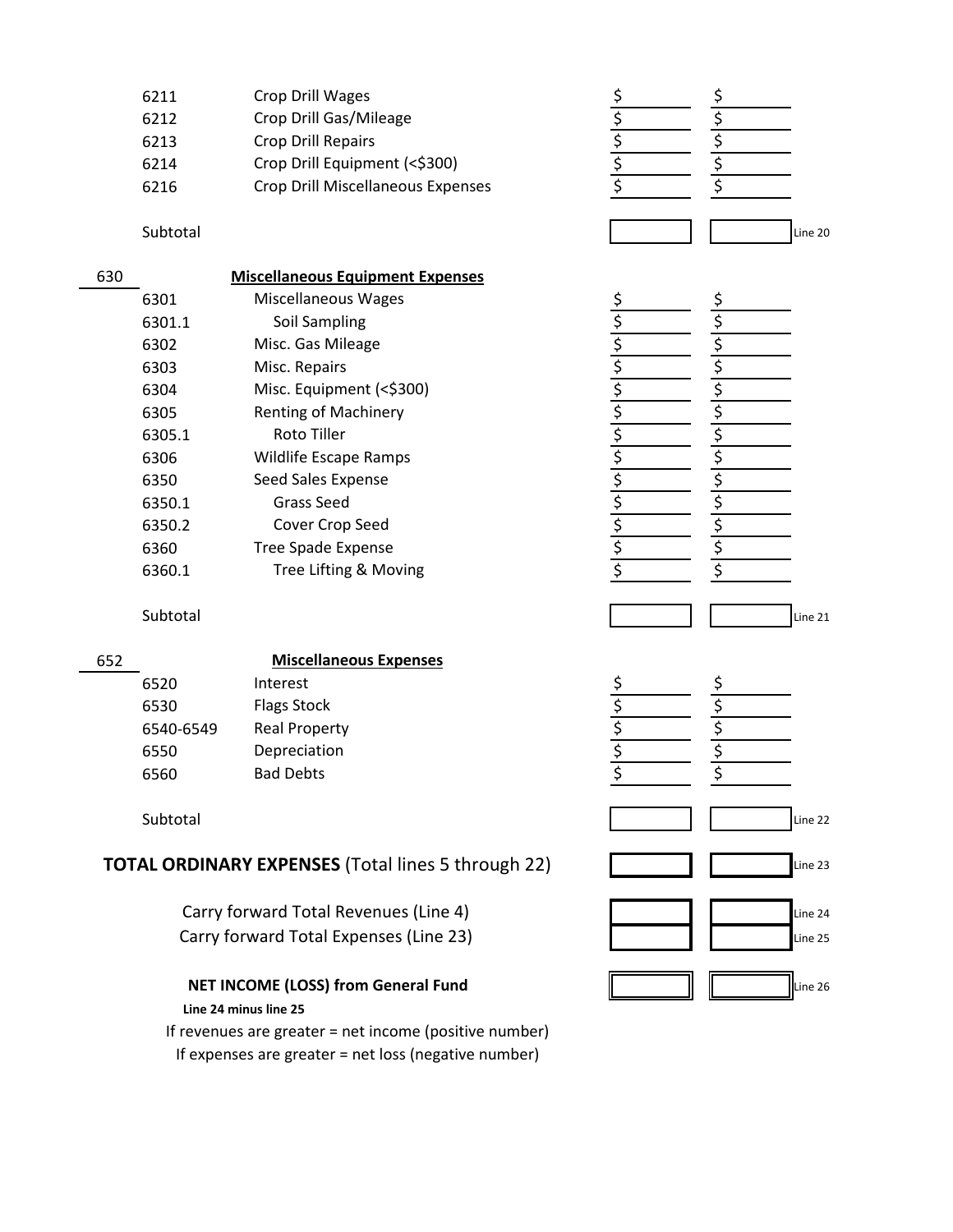#### PROFIT/LOSS STATEMENT (Extraordinary) FOR PERIOD ENDED DECEMBER 31,

#### Other Fund (Extraordinary) Revenues

| 7000-7099 | <b>Conservation Commission Grant</b>    |  |
|-----------|-----------------------------------------|--|
| 7000.1    | Grant Admin.                            |  |
| 7100-7199 | <b>Cooperative Agreements</b>           |  |
| 7200-7299 | <b>DENR/Section 319 Grants</b>          |  |
| 7300-7399 | <b>Other Govermental Grants</b>         |  |
| 7400-7499 | <b>Private Foundation/Organizations</b> |  |
| 7500-7599 | <b>District Generated Fund Income</b>   |  |
| 7900      | Unemployment Trust Income               |  |
|           |                                         |  |

Subtotal Other Fund Revenues

#### Other Fund (Extraordinary) Expenses

| 8000-8099 | <b>Conservation Commission Grants</b> |  |
|-----------|---------------------------------------|--|
| 8000.1    | Grant Admin, Salary, Wages            |  |
| 8100-8199 | <b>Cooperative Agreements</b>         |  |
| 8200-8299 | <b>DENR/Section 319 Grants</b>        |  |
| 8300-8399 | <b>Other Governmental Grants</b>      |  |
| 8400-8499 | Private Foundation/Organizations      |  |
| 8400.1    | <b>Easement Monitoring</b>            |  |
| 8400.2    | Land Bank Mitigation Management       |  |
| 8500-8599 | <b>District Generated Fund</b>        |  |
| 8500.1    | Pipe (for pipeline)                   |  |
| 8900      | <b>Unemployment Trust</b>             |  |

Subtotal Other Fund Expenses

Carry forward Other Fund Revenues (Line 27) Carry forward Other Fund Expenses (Line 28)

#### **NET INCOME (LOSS) from Other Funds**

#### **Line 29 minus line 30**

If revenues are greater = net income (positive number) If expenses are greater = net loss (negative number)

#### **TOTAL DISTRICT NET INCOME (LOSS)**

 **Line 26 plus line 31**



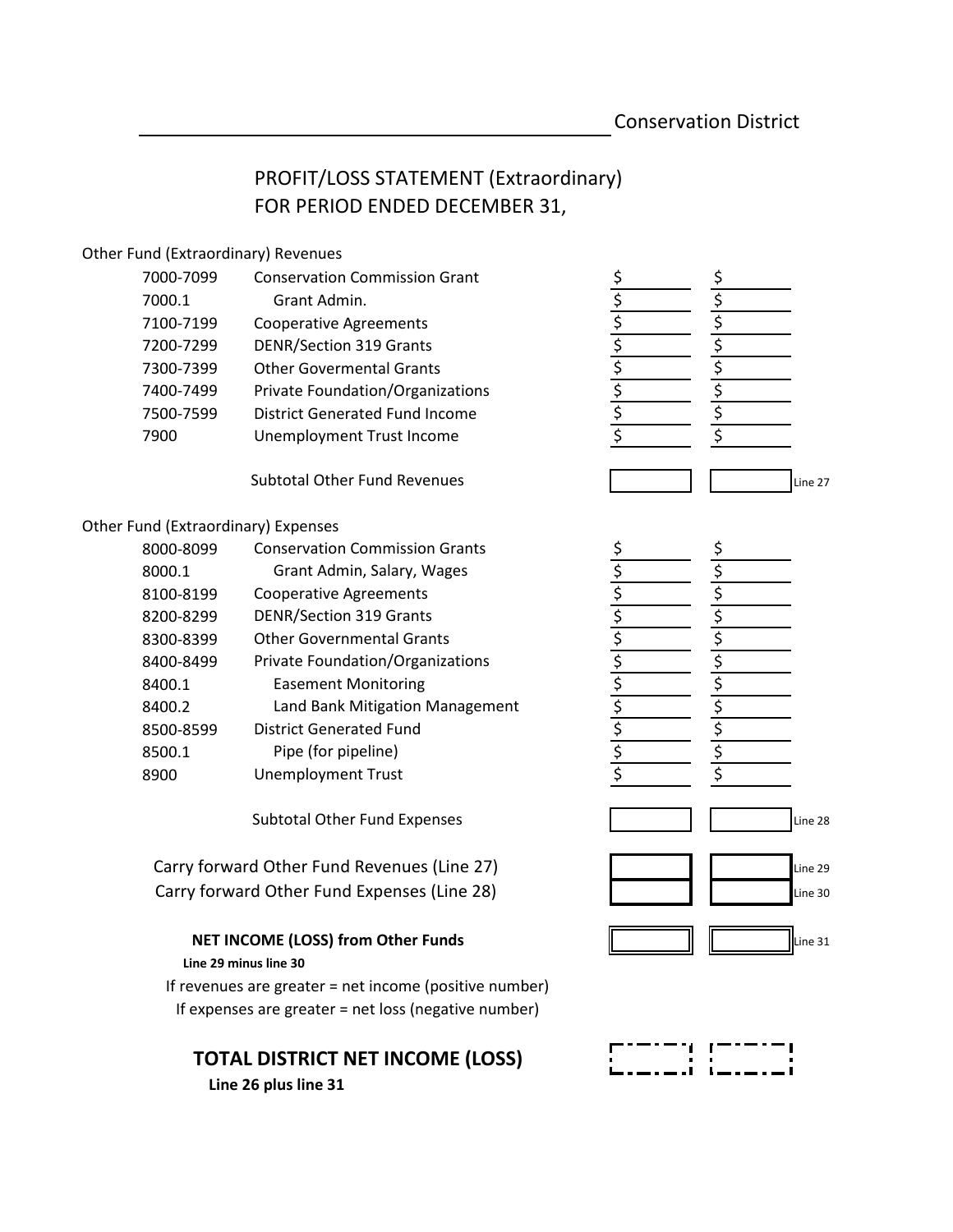#### *INFORMATION DIRECTORY*

This page is intended to clarify what information should be sent to whom.

| <b>INFORMATION</b><br><b>REQUESTED</b>                                                                      | <b>Division of</b><br>RC&F | <b>NRCS</b><br><b>Field</b><br><b>Support</b><br><b>Offices</b> | <b>NRCS</b><br><b>State</b><br><b>Office</b> | <b>SDACD</b> | <b>SDACD</b><br>Area<br><b>Director</b> |
|-------------------------------------------------------------------------------------------------------------|----------------------------|-----------------------------------------------------------------|----------------------------------------------|--------------|-----------------------------------------|
| Annual Work Plan (by<br>March 1 of each year)                                                               |                            | Check with<br>your NRCS<br>office                               |                                              |              |                                         |
| <b>Annual Progress</b><br>Report (by March 1 of each<br>year)                                               |                            | Check with<br>your NRCS<br>office                               |                                              |              |                                         |
| <b>Annual Financial</b><br>Report (balance sheet and<br>profit/loss statement) (by<br>March 1 of each year) |                            | Check with<br>your NRCS<br>office                               |                                              |              |                                         |
| Teacher of the Year                                                                                         |                            |                                                                 |                                              |              |                                         |
| <b>Auxiliary Dues</b>                                                                                       |                            |                                                                 |                                              |              |                                         |
| <b>SDACD Dues</b>                                                                                           |                            |                                                                 |                                              |              |                                         |
| <b>Endowment Fund</b><br>Donations                                                                          |                            |                                                                 |                                              |              |                                         |
| <b>Goodyear Applications</b>                                                                                |                            |                                                                 |                                              |              |                                         |
| Long Range Plans                                                                                            |                            | Check with<br>your NRCS<br>office                               |                                              |              |                                         |
| <b>Board Meeting Minutes</b>                                                                                |                            | Check with<br>your NRCS<br>office                               |                                              |              |                                         |
| <b>District Newsletters</b>                                                                                 |                            | Check with<br>your NRCS<br>office                               |                                              |              |                                         |
| <b>Speech Contest</b><br>Finalists (see current<br>contest brochure for<br>deadline)                        |                            |                                                                 |                                              |              |                                         |
| <b>Supervisor Elections</b>                                                                                 |                            |                                                                 |                                              |              |                                         |
| <b>Tree Research Money</b>                                                                                  |                            |                                                                 |                                              |              |                                         |
|                                                                                                             |                            |                                                                 |                                              |              |                                         |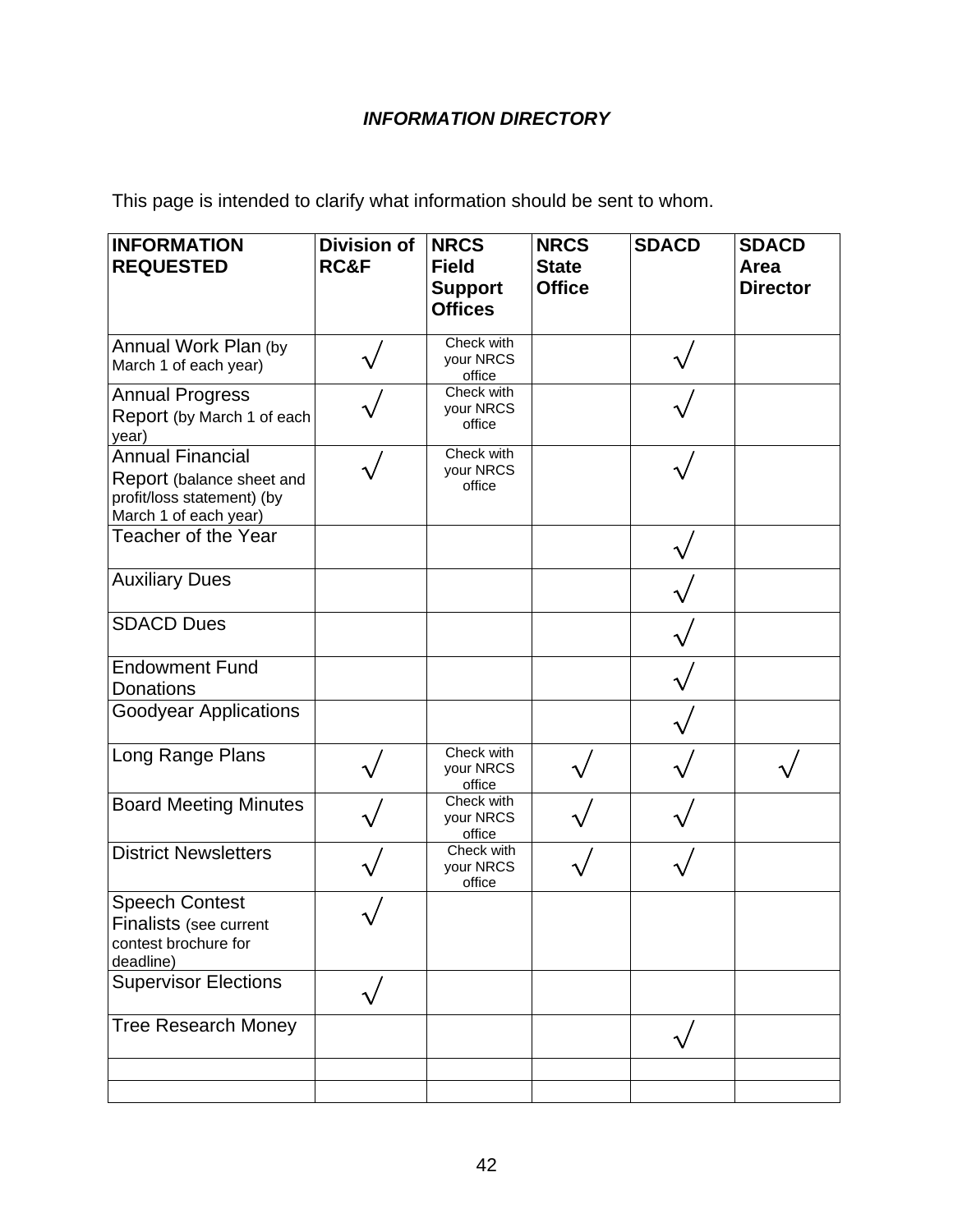It is optional, BUT NOT NECESSARY, to send minutes and newsletters to the SDACD officers.

#### *STATEMENT OF CASH FLOWS*

You are not required to prepare or submit the following form to the Division. It is included for your information only.

Many supervisors wish to see where their money comes from and where it goes. The income statement does not include payments made for capital purchases (machinery, computers, vehicles, office equipment, etc. with a purchase value over \$300). A statement of cash flows does show those items.

A statement of cash flows helps users of the report compare, evaluate, and predict cash flows, especially when comparing several years. The district will be better able to assess their ability to settle its liabilities. Over time, the statement of cash flows allows the district to observe and analyze management's policies.

This report will also provide information useful in evaluating the district's financial flexibility the ability to generate sufficient amounts of cash to respond to unanticipated needs and opportunities.

The report is best when used monthly, with a compilation done for the end of the year.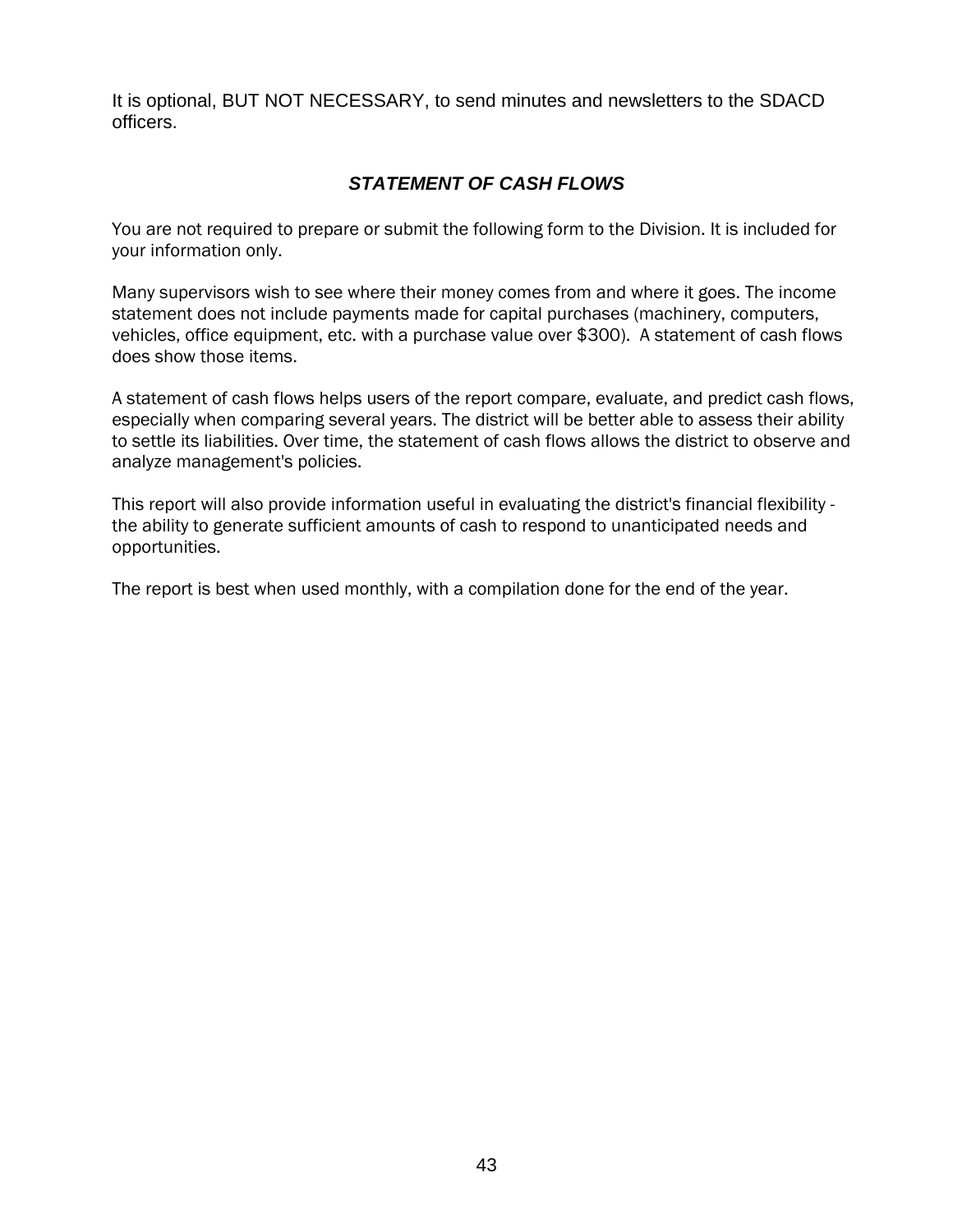### *Sample Cash Flow Budget Worksheet*

|                                  | 2000          |                       |
|----------------------------------|---------------|-----------------------|
| 1. Beginning Cash Balance        | January<br>\$ | <b>February</b><br>\$ |
| 2. Cash Receipts (Income):       |               |                       |
| a. County Appropriations         | \$.           | \$                    |
| b. Charges for Goods/Services    | $\frac{2}{3}$ | \$                    |
| c. Other:                        | \$            | \$                    |
| <b>Total Cash Receipts</b><br>3. | \$            | \$                    |
| 4. Total Cash Available          | \$            | \$                    |
| 5. Cash Expenditures (Expenses): |               |                       |
| a. Office Expenses               | \$.           | \$                    |
| b. Supervisor Expenses           | \$            | \$                    |
| c. Employee Expenses             | \$.           | \$                    |
| d. Other Expenses                | \$            | \$                    |
| e. I&E                           | \$            | \$                    |
| f. Tree Planting                 | \$            | \$                    |
| g. Tree Fabric                   | \$            | \$                    |
| h. Tree Protector                | \$            | \$                    |
| i. Drip Irrigation               | \$            | \$                    |
| j. Tree Cultivation              | \$            | \$                    |
| k. Tree Chemical                 | \$            | \$                    |
| I. Grass Drills                  | \$            | \$                    |
| m. Crop Drills                   | \$.           | \$                    |
| n. Land Construction             | $\frac{2}{2}$ | \$                    |
| o. Miscellaneous                 | \$            | \$                    |
| <b>Subtotal</b>                  | \$            | \$                    |
| <b>Other Cash Out Flows:</b>     |               |                       |
| <b>Capital Purchases</b>         | \$.           | \$                    |
| Loan Principal Payment           | ¢<br>Ψ.       | ¢                     |
| <b>Subtotal</b>                  | \$            | \$                    |
| <b>Total Cash Outflows</b>       | \$            | \$                    |
| <b>Ending Cash Balance</b>       | $\frac{1}{2}$ | \$                    |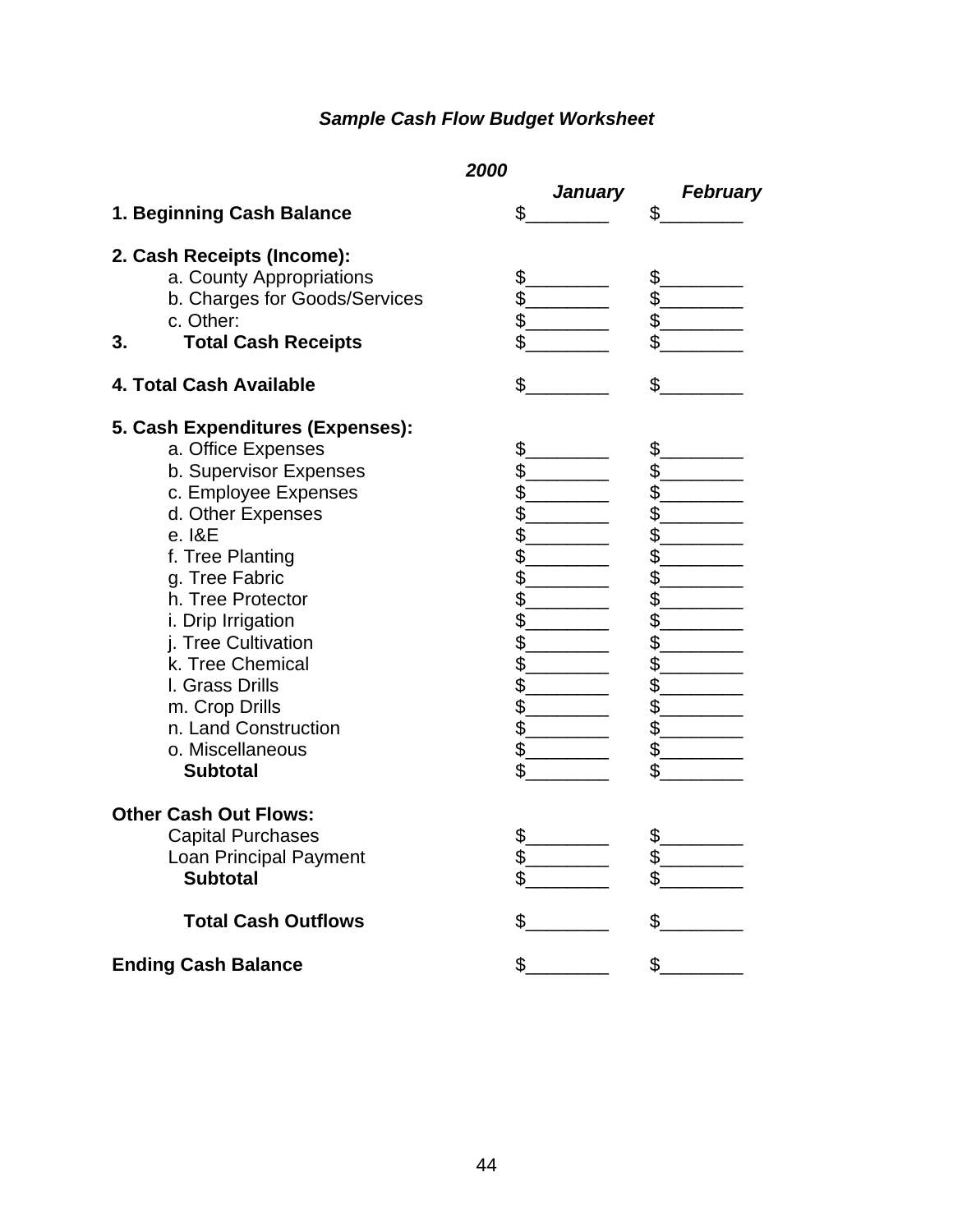Cash Flow Statement Explanation Sheet

| <b>ITEM</b>                               | <b>EXPLANATION</b>                                                                                             | <b>EXAMPLE</b> |
|-------------------------------------------|----------------------------------------------------------------------------------------------------------------|----------------|
| 1. Beginning Cash Balance                 | Cash on hand taken from #10 of                                                                                 | \$16,478.32    |
| (Beginning of Month)                      | the previous year (or month)                                                                                   |                |
| 2. Cash Receipts                          |                                                                                                                |                |
| a. County appropriations                  | All cash received from the                                                                                     | \$21,000.00    |
|                                           | <b>County Commission</b>                                                                                       |                |
| b. Charges for Goods/Services             | Amount collected from all sales                                                                                | \$38,792.65    |
| c. Other Revenue                          | Indicate here all cash receipts                                                                                | \$4,248.51     |
|                                           | not shown in 2a. or 2b. above                                                                                  |                |
| 3. Total Cash Receipts<br>$(#2a+#2b+#2c)$ | Self-explanatory                                                                                               | \$64,041.16    |
| 4. Total Cash Available (#1+#3)           | Self-explanatory                                                                                               | \$80,519.48    |
| 5. Cash Expenditures                      |                                                                                                                |                |
| a. Office Expenses                        |                                                                                                                | $-$ \$6,133.07 |
| b. Supervisor Expenses                    |                                                                                                                | $-$1,145.67$   |
| c. Employee Expenses                      |                                                                                                                | $-$19,236.28$  |
| d. Other Expenses                         |                                                                                                                | $-$3,865.51$   |
| e. I&E                                    |                                                                                                                | $-$1,223.00$   |
| f. Tree Planting                          |                                                                                                                | $-$9,288.80$   |
| g. Tree Fabric                            |                                                                                                                | $-$5,219.62$   |
| h. Tree Protector                         |                                                                                                                | $-$0.00$       |
| i. Drip Irrigation                        |                                                                                                                | $-$0.00$       |
| Tree Cultivation                          |                                                                                                                | $-$330.00$     |
| k. Tree Chemical                          |                                                                                                                | $-$155.27$     |
| I. Grass Drills                           |                                                                                                                | $-$4952.65$    |
| m. Crop Drills                            |                                                                                                                | $-$448.93$     |
| n. Land Construction                      |                                                                                                                | $-$0.00$       |
| o. Miscellaneous                          |                                                                                                                | $-$0.00$       |
| 6. Subtotal Cash Expenditures (#5a        |                                                                                                                | (\$51,998.80)  |
| thru $#50)$                               |                                                                                                                |                |
| 7. Other Cash Expenditures                |                                                                                                                |                |
| a. Capital Purchases                      | Any equipment purchased (drills,<br>tractors, vehicles, computers,<br>etc. with purchase price over<br>\$300)  | $-$23,650.00$  |
| b. Loan principal Payment                 | List only loan principal, interest<br>is included in 6560, interest<br>expense under miscellaneous<br>expenses | $-$1,500.00$   |
| 8. Subtotal Other Cash Expenditures       |                                                                                                                | (\$25,150.00)  |
| $(\#7a + \#7b)$                           |                                                                                                                |                |
| 9. Total Cash Paid Out (#6+#8)            |                                                                                                                | (\$77,148.80)  |
| 10. Ending cash balance (#4 minus<br>#9)  |                                                                                                                | \$3,370.68     |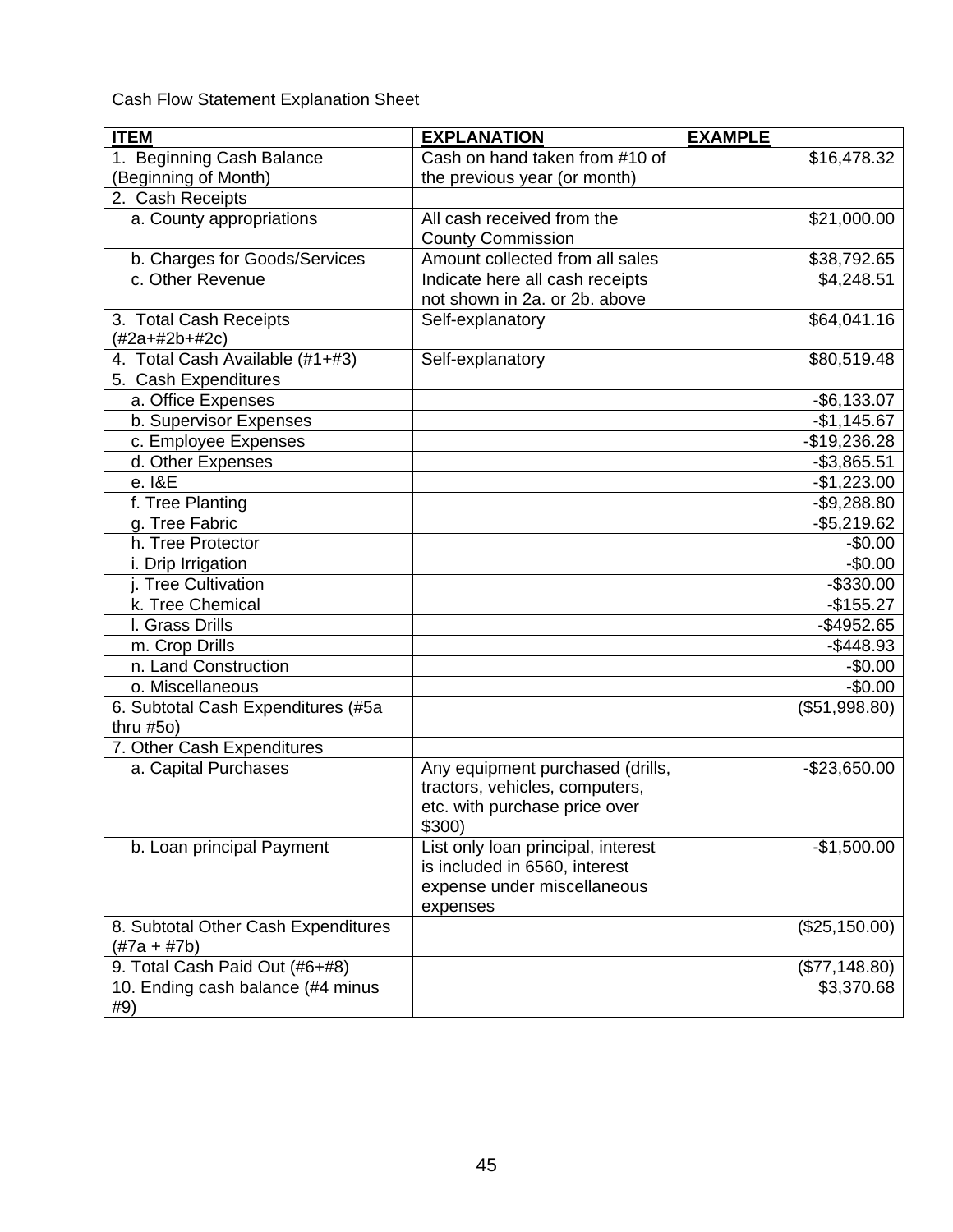#### *RECORD OF ASSETS*

**ITEM: \_\_\_\_\_\_\_\_\_\_\_\_\_\_\_\_\_\_\_\_\_\_\_\_\_\_\_\_\_\_\_\_\_\_\_\_\_\_\_\_\_\_\_\_\_\_\_** 

**From Whom Purchased \_\_\_\_\_\_\_\_\_\_\_\_\_\_\_\_\_\_\_\_\_\_\_\_\_\_ Estimated Life: \_\_\_\_\_\_\_\_\_\_\_\_\_\_\_\_\_\_** 

Estimated Scrap or Trade in Value \$\_\_\_\_\_\_\_\_\_\_\_\_\_\_\_\_\_\_\_\_ Depreciation per year \$\_\_\_\_\_\_\_\_\_

|      |             |       | <b>ASSET</b> |                |                                                             |  |
|------|-------------|-------|--------------|----------------|-------------------------------------------------------------|--|
| Date | Explanation | Debit |              | Credit Balance | Accumulated Depreciation Book<br>Debit Credit Balance Value |  |
|      |             |       |              |                |                                                             |  |
|      |             |       |              |                |                                                             |  |
|      |             |       |              |                |                                                             |  |
|      |             |       |              |                |                                                             |  |
|      |             |       |              |                |                                                             |  |
|      |             |       |              |                |                                                             |  |
|      |             |       |              |                |                                                             |  |
|      |             |       |              |                |                                                             |  |
|      |             |       |              |                |                                                             |  |
|      |             |       |              |                |                                                             |  |
|      |             |       |              |                |                                                             |  |
|      |             |       |              |                |                                                             |  |
|      |             |       |              |                |                                                             |  |
|      |             |       |              |                |                                                             |  |
|      |             |       |              |                |                                                             |  |
|      |             |       |              |                |                                                             |  |
|      |             |       |              |                |                                                             |  |
|      |             |       |              |                |                                                             |  |
|      |             |       |              |                |                                                             |  |
|      |             |       |              |                |                                                             |  |
|      |             |       |              |                |                                                             |  |
|      |             |       |              |                |                                                             |  |
|      |             |       |              |                |                                                             |  |
|      |             |       |              |                |                                                             |  |
|      |             |       |              |                |                                                             |  |
|      |             |       |              |                |                                                             |  |
|      |             |       |              |                |                                                             |  |
|      |             |       |              |                |                                                             |  |
|      |             |       |              |                |                                                             |  |
|      |             |       |              |                |                                                             |  |
|      |             |       |              |                |                                                             |  |
|      |             |       |              |                |                                                             |  |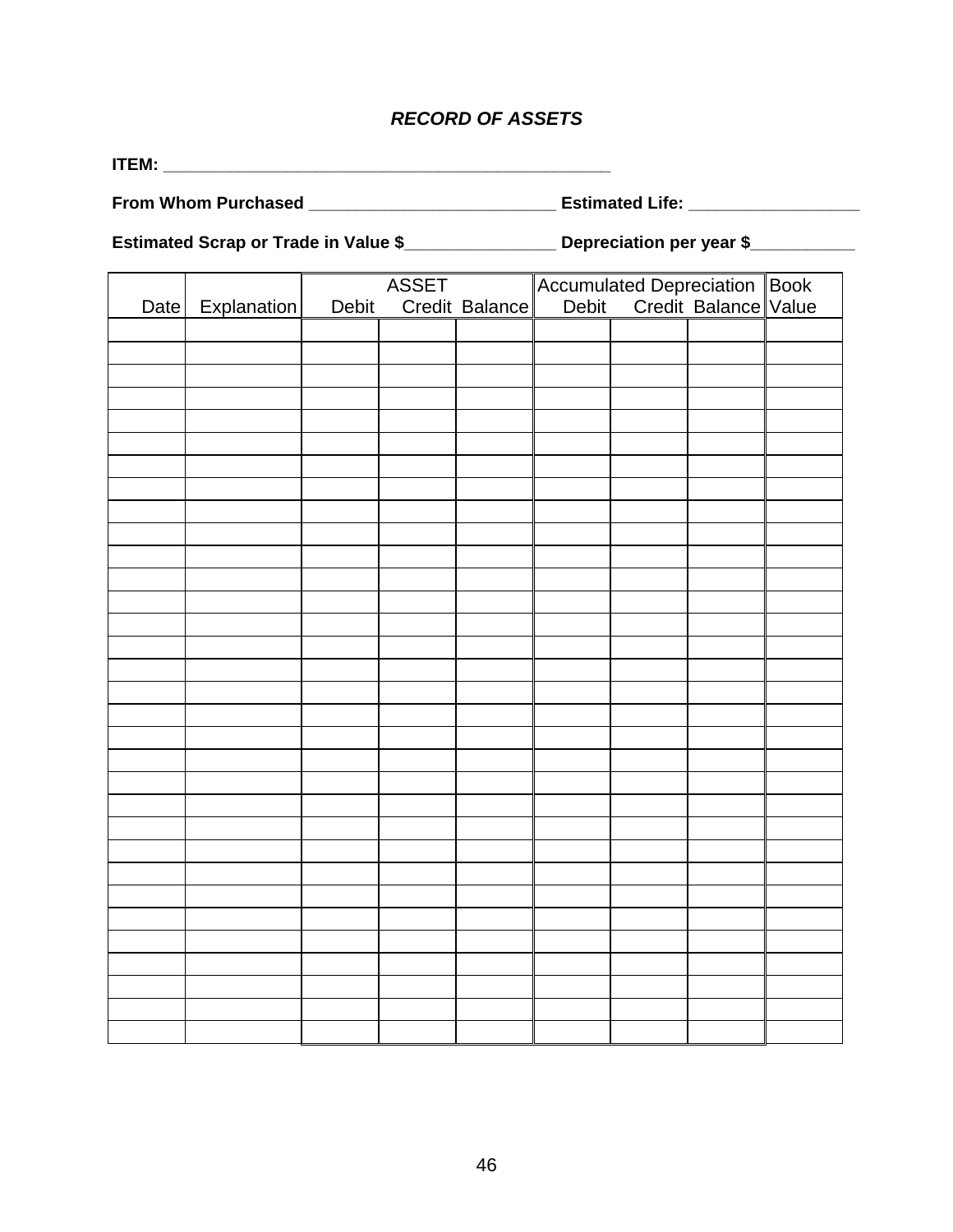#### *RECONCILIATION FORM*

\_\_\_\_\_\_\_\_\_\_\_\_\_\_\_\_\_\_\_\_\_\_\_\_\_\_\_\_\_\_ Conservation District

| For Period Ending:                  |
|-------------------------------------|
| Checking or Savings Account Number  |
| (Circle either checking or savings) |

To reconcile your checking or savings account, follow these simple steps:

1. Subtract from your checkbook or passbook register any service, miscellaneous or automatic charges shown on the statement.

2. Mark  $(\sqrt{ } )$  your register after each item shown on the front of the statement.

3. Compare the deposits in your check register to those on the front of the statement, noting any differences. Add the interest shown (if any) on the statement to your check register.

4. Complete the form below.

| Ending Balance (from the bank statement)    |                             |                                                                | \$<br>Line 1 |              |
|---------------------------------------------|-----------------------------|----------------------------------------------------------------|--------------|--------------|
| Deposits made after ending on the statement |                             | $\mathbb{S}$                                                   |              |              |
|                                             |                             |                                                                | \$           |              |
|                                             |                             |                                                                | \$           |              |
|                                             |                             |                                                                | \$           |              |
| Subtotal:                                   |                             |                                                                | \$<br>Line 2 |              |
| Add Lines 1 and 2                           |                             |                                                                | \$<br>Line 3 |              |
|                                             |                             | Checks and other items not listed on this or prior statements: |              |              |
| Number                                      | Amount                      | Number                                                         | Amount       |              |
|                                             | \$                          |                                                                | \$           |              |
|                                             | \$                          |                                                                | \$           |              |
|                                             | \$                          |                                                                | \$           |              |
|                                             |                             |                                                                |              |              |
|                                             |                             |                                                                |              |              |
|                                             | \$                          |                                                                |              |              |
|                                             |                             |                                                                | \$           |              |
|                                             | Total items not yet listed: |                                                                |              | \$<br>Line 4 |

#### **Subtract total items not yet listed from sub-total above**

(subtract line 4 from line 3)

This amount should agree with the balance in your check register

 **\$ \_\_\_\_\_\_\_\_\_\_\_\_\_\_\_**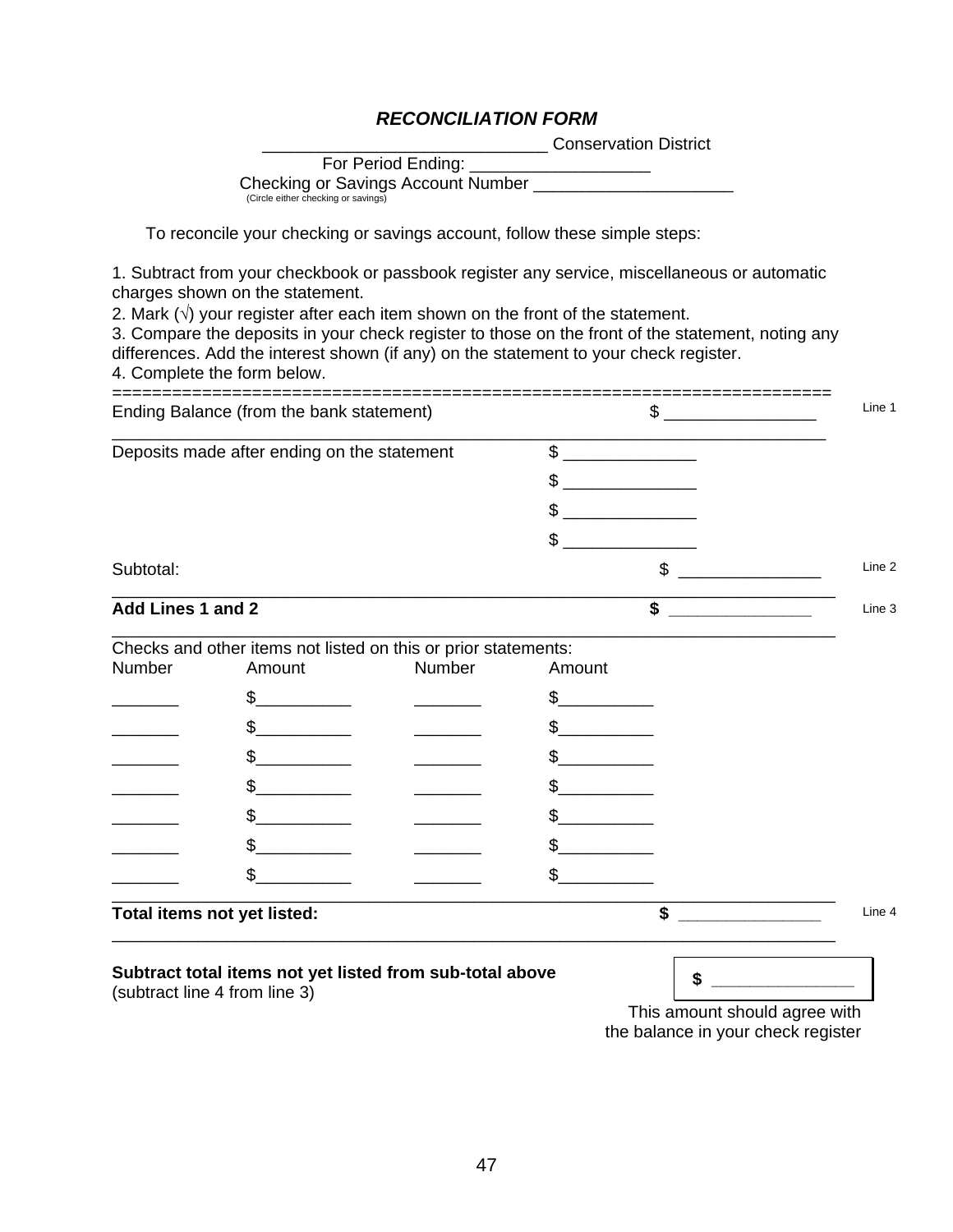

# **SAMPLES OF FORMS and REPORTS**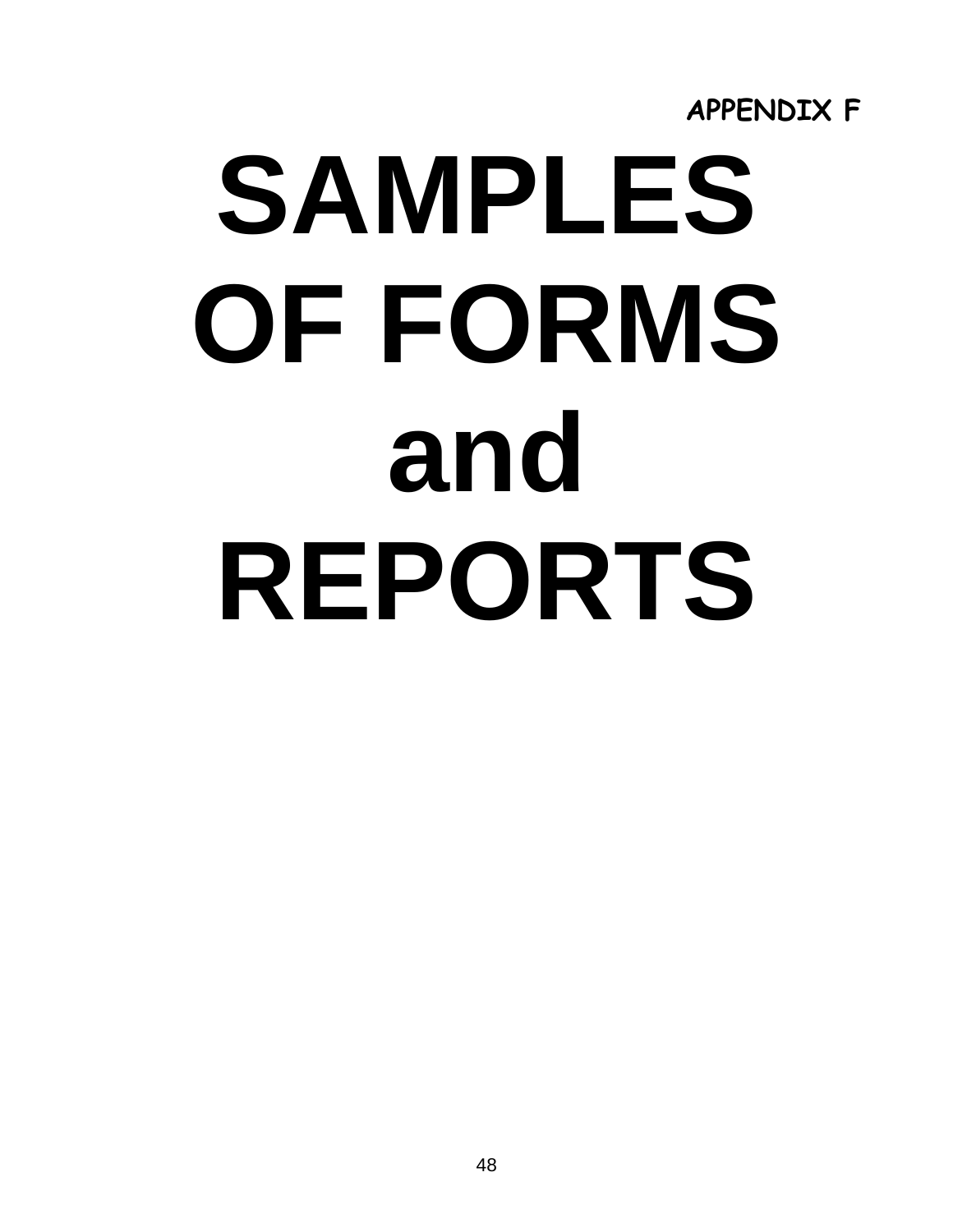#### *VOUCHER*

\_\_\_\_\_\_\_\_\_\_\_\_\_\_ Conservation District PO Box 123 Anytown, SD 57000-0000 605-000-0000

| Number    | Date         |
|-----------|--------------|
| (Check #) | (Check date) |

To: \_*(Employee Name)*\_\_\_\_\_\_\_\_\_\_\_\_\_\_\_\_\_\_\_\_\_

 $\overline{\phantom{a}}$  ,  $\overline{\phantom{a}}$  ,  $\overline{\phantom{a}}$  ,  $\overline{\phantom{a}}$  ,  $\overline{\phantom{a}}$  ,  $\overline{\phantom{a}}$  ,  $\overline{\phantom{a}}$  ,  $\overline{\phantom{a}}$  ,  $\overline{\phantom{a}}$  ,  $\overline{\phantom{a}}$  ,  $\overline{\phantom{a}}$  ,  $\overline{\phantom{a}}$  ,  $\overline{\phantom{a}}$  ,  $\overline{\phantom{a}}$  ,  $\overline{\phantom{a}}$  ,  $\overline{\phantom{a}}$  $\frac{1}{\sqrt{2}}$  ,  $\frac{1}{\sqrt{2}}$  ,  $\frac{1}{\sqrt{2}}$  ,  $\frac{1}{\sqrt{2}}$  ,  $\frac{1}{\sqrt{2}}$  ,  $\frac{1}{\sqrt{2}}$  ,  $\frac{1}{\sqrt{2}}$  ,  $\frac{1}{\sqrt{2}}$  ,  $\frac{1}{\sqrt{2}}$  ,  $\frac{1}{\sqrt{2}}$  ,  $\frac{1}{\sqrt{2}}$  ,  $\frac{1}{\sqrt{2}}$  ,  $\frac{1}{\sqrt{2}}$  ,  $\frac{1}{\sqrt{2}}$  ,  $\frac{1}{\sqrt{2}}$  $\overline{\phantom{a}}$  ,  $\overline{\phantom{a}}$  ,  $\overline{\phantom{a}}$  ,  $\overline{\phantom{a}}$  ,  $\overline{\phantom{a}}$  ,  $\overline{\phantom{a}}$  ,  $\overline{\phantom{a}}$  ,  $\overline{\phantom{a}}$  ,  $\overline{\phantom{a}}$  ,  $\overline{\phantom{a}}$  ,  $\overline{\phantom{a}}$  ,  $\overline{\phantom{a}}$  ,  $\overline{\phantom{a}}$  ,  $\overline{\phantom{a}}$  ,  $\overline{\phantom{a}}$  ,  $\overline{\phantom{a}}$ 

| Code | Itemized Description of Materials and Supplies or Personal Services and<br><b>Travel Information</b> | Amount |
|------|------------------------------------------------------------------------------------------------------|--------|
|      |                                                                                                      |        |
|      |                                                                                                      |        |
|      |                                                                                                      |        |
|      |                                                                                                      |        |
|      |                                                                                                      |        |
|      |                                                                                                      |        |
|      |                                                                                                      |        |

I declare and affirm under the penalties of perjury that this claim has been examined by me, and to the best of my knowledge and belief is in all things true and correct. I further agree to comply with the provisions of the Civil Rights Act of 1964 and regulations issued thereunder relating to non-discrimination in federally assisted programs.

Date: example and the Signature of Claimant  $\alpha$ 

I declare and affirm under the penalties of perjury that this claim has been examined by me, and to the best of my knowledge and belief is in all things true and correct. I further certify that the above services were rendered, or that the above listed materials were received in an acceptable condition, and that the above claim is hereby approved by me for payment this day of example and signed:

Approved for payment by conservation district board action on \_\_\_\_\_\_\_\_\_\_\_\_\_\_\_\_\_\_\_\_\_\_\_\_\_ with check number \_\_\_\_\_\_\_\_\_

Signature or initial of conservation district officer: \_\_\_\_\_\_\_\_\_\_\_\_\_\_\_\_\_\_\_\_\_\_\_\_\_\_\_\_\_\_\_\_\_\_\_\_\_\_\_\_\_\_\_\_\_\_\_\_\_\_\_\_\_\_\_\_\_

Signature or initial of authorized district employee: \_\_\_\_\_\_\_\_\_\_\_\_\_\_\_\_\_\_\_\_\_\_\_\_\_\_\_\_\_\_\_\_\_\_\_\_\_\_\_\_\_\_\_\_\_\_\_\_\_\_\_\_\_\_\_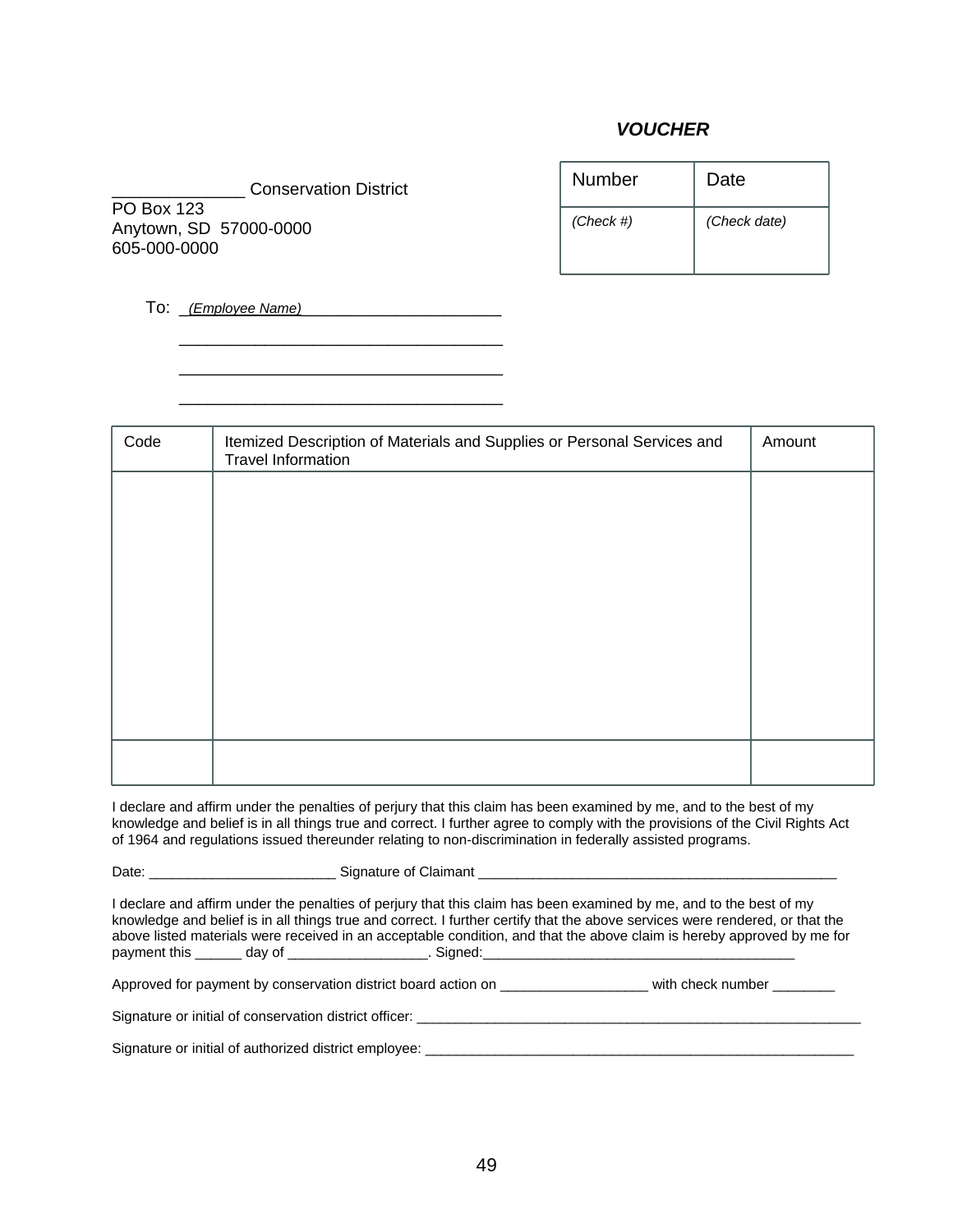#### *Suggested References*

| 523 E. Capitol Ave.<br>Pierre, SD 57501 |                                                                       | <b>TYPE OF QUESTION</b><br>Accounting<br>$\bullet$<br><b>Financial Reports</b><br>$\bullet$                                                                                                                                                                                                                                                                                     |
|-----------------------------------------|-----------------------------------------------------------------------|---------------------------------------------------------------------------------------------------------------------------------------------------------------------------------------------------------------------------------------------------------------------------------------------------------------------------------------------------------------------------------|
| 445 E. Capitol Ave.<br>Pierre, SD 57501 |                                                                       | Sales Tax<br>$\bullet$                                                                                                                                                                                                                                                                                                                                                          |
| Check your local<br>phone book          |                                                                       | :≈≈≈≈≈≈≈≈≈≈≈≈≈≈≈<br>Labor Laws                                                                                                                                                                                                                                                                                                                                                  |
| Check your local<br>phone book          |                                                                       | Tax Law<br><b>Wage Reporting</b>                                                                                                                                                                                                                                                                                                                                                |
| Check your local<br>phone book          | $\approx$ $\approx$ $\approx$ $\approx$ $\approx$ $\approx$ $\approx$ | <b>Social Security</b><br>$\bullet$<br>Withholding                                                                                                                                                                                                                                                                                                                              |
|                                         |                                                                       | <b>ADDRESS</b><br><b>PHONE</b><br>605-773-3623<br>$\approx$ $\approx$ $\approx$ $\approx$ $\approx$ $\approx$ $\approx$<br>800-829-9188<br>$\approx$ $\approx$ $\approx$ $\approx$ $\approx$ $\approx$ $\approx$<br>Check your<br>local phone<br>listing<br>≈≈≈≈≈≈≈≈≈≈<br>800-829-1040<br>$\approx$ $\approx$ $\approx$ $\approx$ $\approx$ $\approx$ $\approx$<br>800-772-1213 |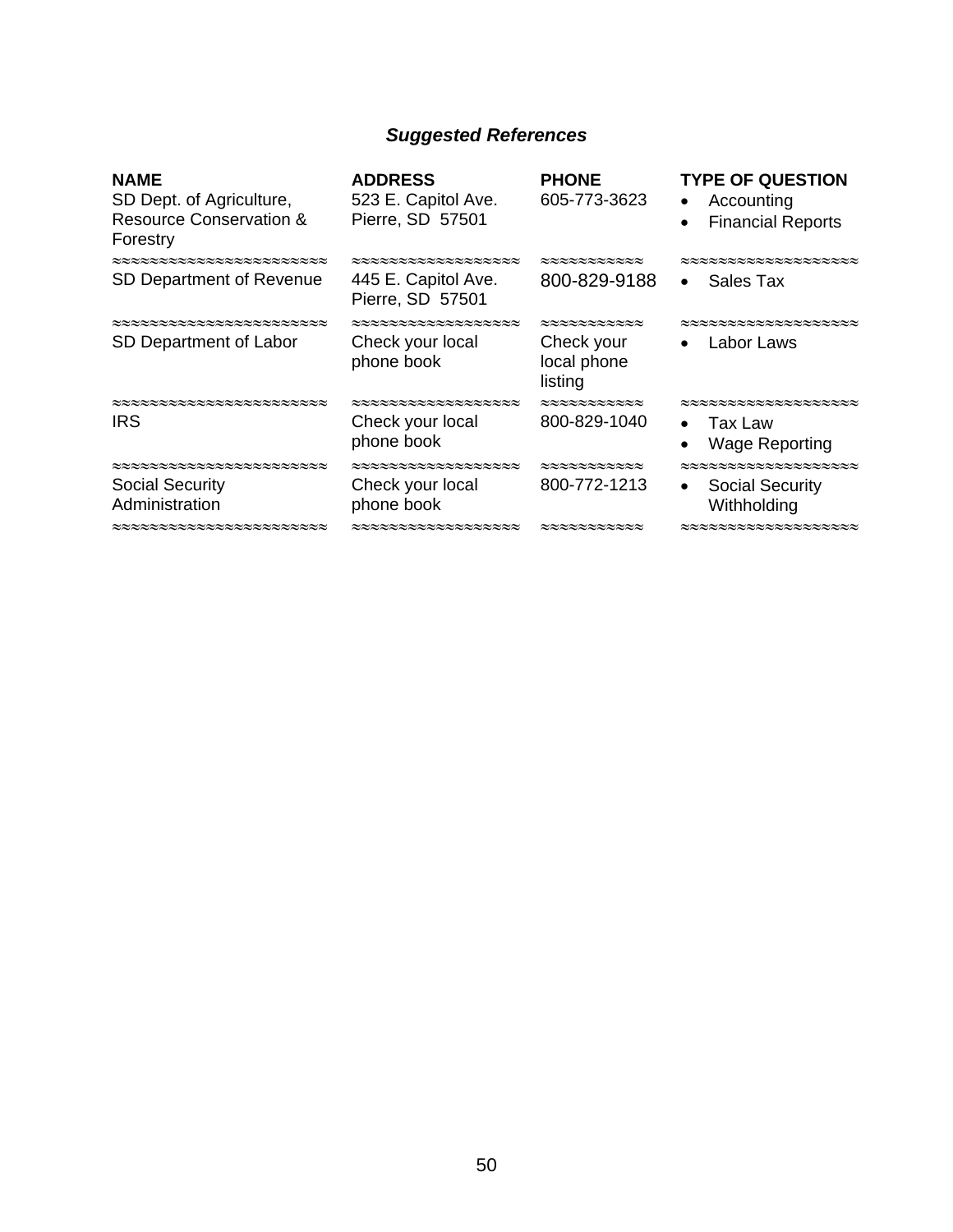#### **INDEX**

#### $\boldsymbol{A}$

#### $\boldsymbol{B}$

#### $\boldsymbol{C}$

#### $\boldsymbol{D}$

#### $\boldsymbol{E}$

#### $\boldsymbol{F}$

| Formal Review and Checklist 13, 32 |  |
|------------------------------------|--|
|                                    |  |
|                                    |  |

#### $\boldsymbol{G}$

| Generally Accepted Accounting Principles  26 |  |
|----------------------------------------------|--|
|                                              |  |

#### $\boldsymbol{I}$

#### $\boldsymbol{L}$

#### $\pmb{M}$

|--|--|--|

#### $\boldsymbol{o}$

#### $\boldsymbol{P}$  $\overline{a}$

#### $\boldsymbol{R}$

#### $\boldsymbol{S}$

| Single Audit Act amendment of 1996  26 |  |
|----------------------------------------|--|